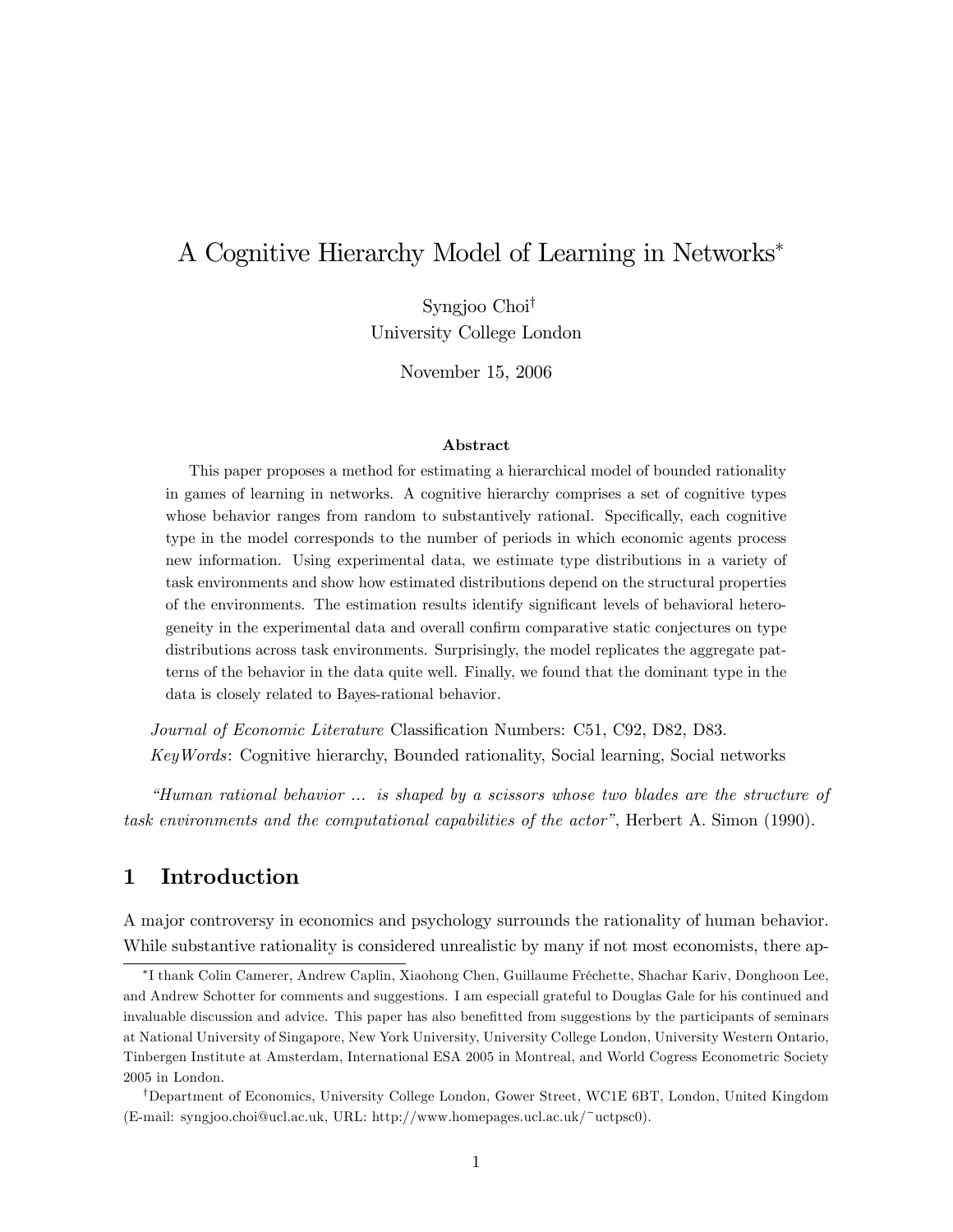pears to be little consensus on how to model bounded rationality. As Simonís scissors metaphor suggests, any serious attempt to study human rationality, either theoretically or empirically, should, on one hand, provide a variety of task environments and, on the other hand, be flexible enough to accommodate the full spectrum of economic agents' cognitive abilities.

The existence of a vast diversity of cognitive abilities is a fact of life. Recent experimental studies on beauty-contest games<sup>1</sup> present well-documented evidence that individuals inside and outside the laboratory exhibit different levels of sophistication. A natural way of capturing such diversity is through a *cognitive hierarchy* consisting of a set of cognitive types whose behavior ranges from random to substantively rational.

The objective of this paper is to provide a method for estimating a hierarchical model of bounded rationality. Conceptually, we think of the distribution of cognitive types as being determined in an evolutionary equilibrium by the marginal costs and benefits of increasing one's cognitive type. Using experimental data, we estimate the type distributions found in a variety of task environments and then show how estimated distributions depend on the structural properties of the task environments.

The opportunity to estimate a cognitive hierarchy model is provided by a rich data set produced in the laboratory by Choi, Gale and Kariv (2005, 2006; henceforth CGK05, CGK06). The data set has a couple of advantages from our point of view. First, the experimental design contains a number of different tasks that vary systematically in terms of their cognitive difficulty. Secondly, the data contain a large number of individual decisions of different levels of difficulty for each subject, thus allowing us to identify both the individual decision rules and the heterogeneity of those rules.

The experiments performed by CGK05 consisted of various games of social learning in networks. The following example is typical. Consider a network consisting of three players, A, B, and C. The network is *star-shaped*, with A at the center of the star and B and C at the periphery. A is linked to  $B$  and  $C$  and  $B$  and  $C$  are linked to  $A$  but not to each other. The network governs each player's information flow: a player observes another player's choices if and only if he is linked to that player by the network. Thus, in the star network, A observes the behavior of B and C, and B and C can observe the behavior of A, but B cannot observe C and  $C$  cannot observe  $B$  (See Figure 1).

At the beginning of the game, Nature randomly selects (i.e., with equal probabilities) one of two states of the world. With probability  $q$  each player independently receives a binary private signal that is correlated with the unknown state. With probability  $1 - q$ , no information is received. Time is divided into a finite number of periods,  $t = 1, 2, ..., T$ . In each period, players

<sup>&</sup>lt;sup>1</sup>As part of testing the solution cocept of dominance in game theory, many researchers have experimentally tested beauty-contest games and related behavioral heterogeneity in the laboratory to various cognitive limitations. To name a few, Nagel (1995), Ho, Camerer and Weigelt (1998), and Costa-Gomes and Crawford (2004). Camerer (2003) provided an excellent survey on this literature.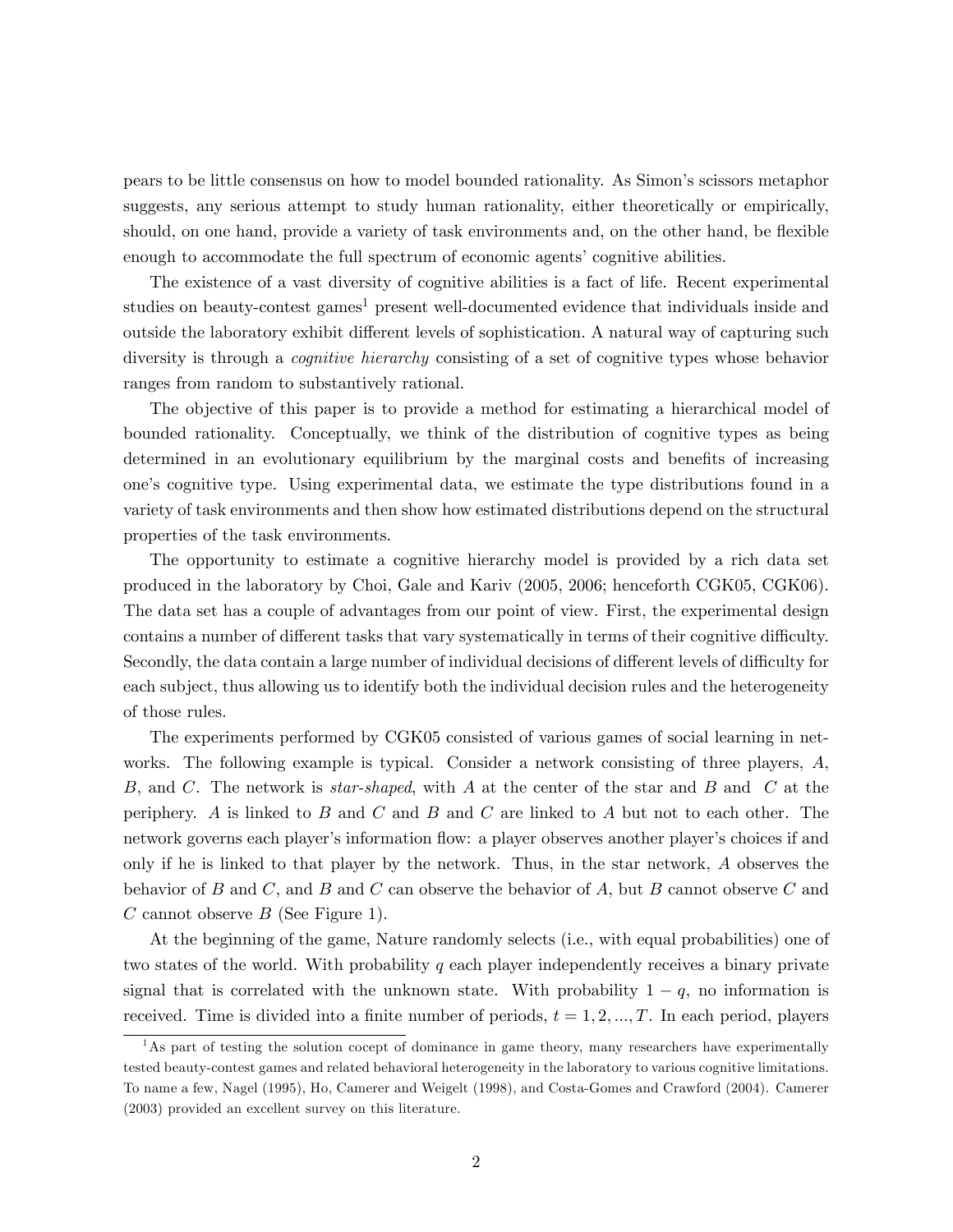simultaneously choose which state is more likely to have occurred at the beginning of the game. Their payoffs, which are not revealed until the end of the game, are assumed to be an increasing function of the number of correct guesses.

This game has a very nice structure, in the sense that the cognitive difficulty of the players' decision tasks increases as the game proceeds. In period 1, a player bases his decision on his private signal (if he has one) or his prior (if he does not get a signal). In the second period, A observes the actions of B and C in the first period, whereas B and C can only observe  $A$ 's first-period action. Before making a decision in the second period, each player has to think about what information his neighbor's action reveals and update his beliefs accordingly. Then at the beginning of the third period each player observes what his neighbors did in the second period and reflects on what that implies about his neighbor's neighbor's action in the first period. For example, in the third period  $B$  should notice that  $A$ 's action in the second period is based on what B and C did in the first period as well as  $A$ 's private signal (if any). Similary, A should know that  $B$ 's action at the second period is based on  $A$ 's action in period 1 as well as  $B$ 's private signal (if any). In each period, the inference problem becomes more demanding because it requires a player to consider higher order beliefs. In this sense, the sequence of tasks constitutes a cognitive hierarchy.

This cognitive hierarchy of tasks suggests a natural hierarchy of cognitive types. The lowest cognitive type would be someone who randomly guesses the state of nature, without processing any information. The second lowest type would be someone who could process his signal in period 1 but make no use of information obtained from observing his neighbor(s) at periods  $2, 3, \ldots, T$ . The next lowest type would be someone who could process his signal in period 1 and make an inference about his neighbor(s) signal(s) in period 2, but could not make any higher order inferences in periods  $3, 4, ..., T$ . Note that each of these types corresponds to the number of periods in which the player processes new information and that is exactly how we shall define the cognitive hierarchy. It consists of T types  $\tau = 0, ..., T-1$  where type  $\tau$  processes information in the first  $\tau$  periods and learns nothing from information received in the last  $T - \tau - 1$  periods. The details of the type's information processing problem will be made clear later.

Higher types will clearly do at least as well as lower types since they have at least as much information. At the same time, since there is a fixed amount of information in the network (the private signals observed by the different players at the beginning of the game) we expect that the marginal benefit of processing information will decline over time. So the gain from being type  $\tau + 1$  rather than type  $\tau$  will be decreasing as  $\tau$  increases. Depending on the cognitive costs of implementing a higher type of strategy, we may expect the tradeoff between costs and benefits would lead to a distribution of types concentrated on the lower types. This is an empirical question, of course, and it is this question we hope to answer.

Our approach of modeling a hierarchy of cognitive types can be illustrated as follows. A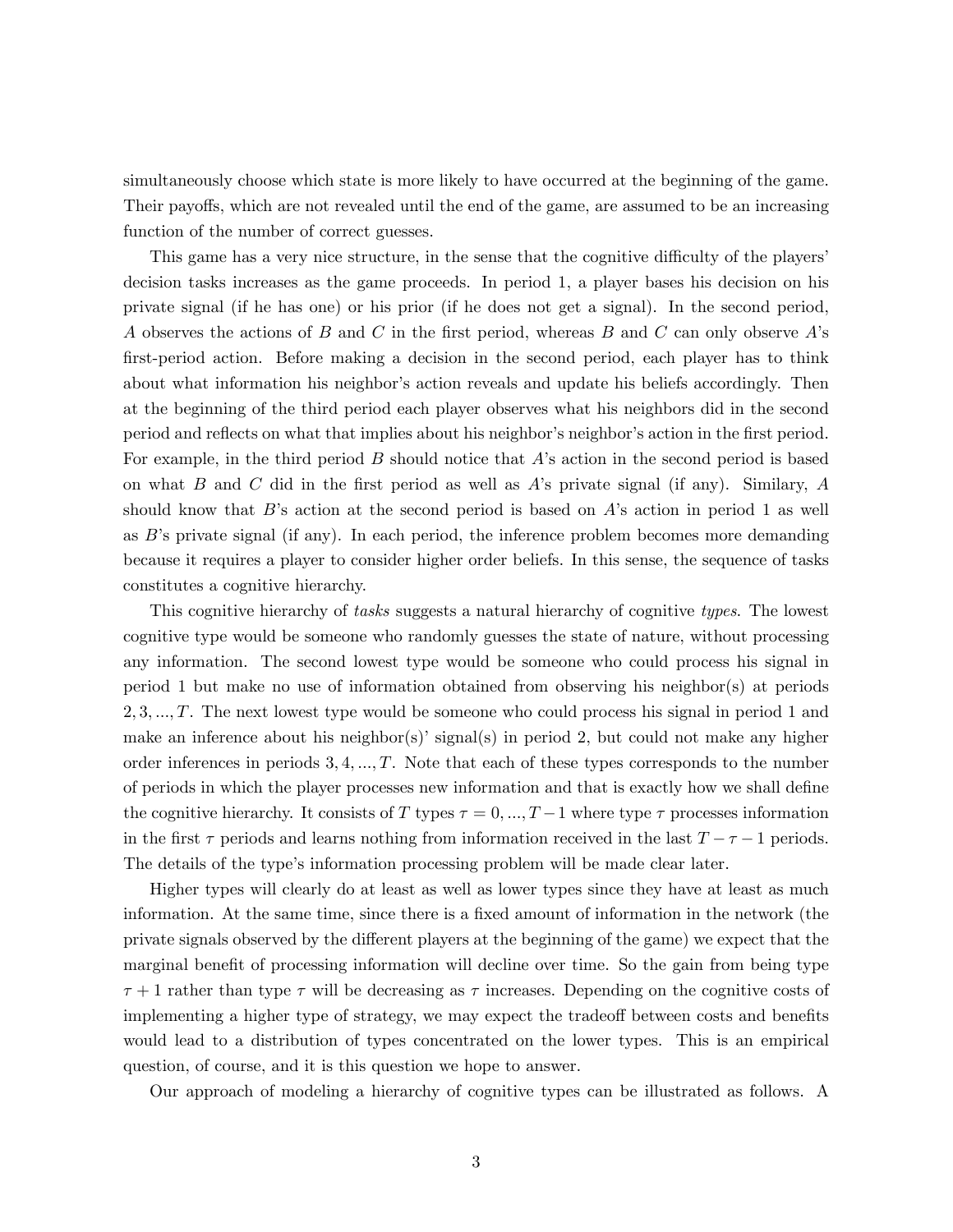group of agents are randomly selected from the population to play a game of social learning. Before playing a game, each of them compares the benefits and costs of being each cognitive type. The benefit of processing information in the first  $\tau$  periods,  $V_{\tau}$ , is captured by the sum of ex ante expected increments of maximized expected utilities over all time periods. And the cost of processing information in the first  $\tau$  periods,  $c_{\tau}$ , is related to individual-level cognitive costs. Thus, depending on the level of cognitive cost, different agents adopt different cognitive types whose behavior ranges from random to substantively rational. In equilibrium, the benefits of information processing  $V_{\tau}$  and the type distribution  $\pi$  are endogeneously determined. Since the different task environments relate to different values of  $V_{\tau}$ , the equilibrium type distribution differs in different task environments.

The notion of optimality that underlies our approach raises an interesting question. How can agents choose decision rules "optimally," taking into account the corresponding computation costs and value of information, without having solved the decision problem corresponding to each cognitive type? We adopt an evolutionary point of view, in which evolution or learning through lifetime experiences is assumed to reveal to agents the expected benefits associated with different cognitive types without the necessity of solving a formal optimization problem. Given this point of view, it is not unreasonable to think that individuals of different levels of cognitive ability will be led to choose the decision rules or cognitive types that are optimal for them. The specification of types from which the evolving subjects are assumed to choose is somewhat ad hoc, but without some such assumptions, it is impossible to open the black box that determines the relation between bounded rationality and task complexity, still less confronts the empirical data and suggests cross-environment comparisons.

In the cognitive hierarchy model an equilibrium distribution over cognitive types depends on the structure of the task environment. As the information parameter  $q$  and the network architecture change, the cognitive difficulty of the different tasks and the value of information, in other words, the benefits of being a higher type, will vary. For instance, when the value of information parameter  $q$  decreases, the marginal benefit of information processing in the first two periods becomes uniformly lower, holding constant the network structure, and it usually takes more periods of information processing to extract all valuable information. We discuss a number of comparative static conjectures in a later section and test them in the data.

Other approaches to modeling a cognitive hierarchy can be found in the literature on heterogeneity of strategic behavior in normal-form games such as beauty-contest games (e.g., see Camerer, Ho and Chong (2004)). This literature assumes that each agent believes that the rest of the population consists of agents who are less sophisticated than he is. Suppose one wants to analyze a one-shot, normal form game. A hierarchy can start from type 0 players who choose a strategy randomly. Type 1 players believe that all other players are type 0 and choose a best response to the distribution of type 0 strategies. Type 2 players believe that all other players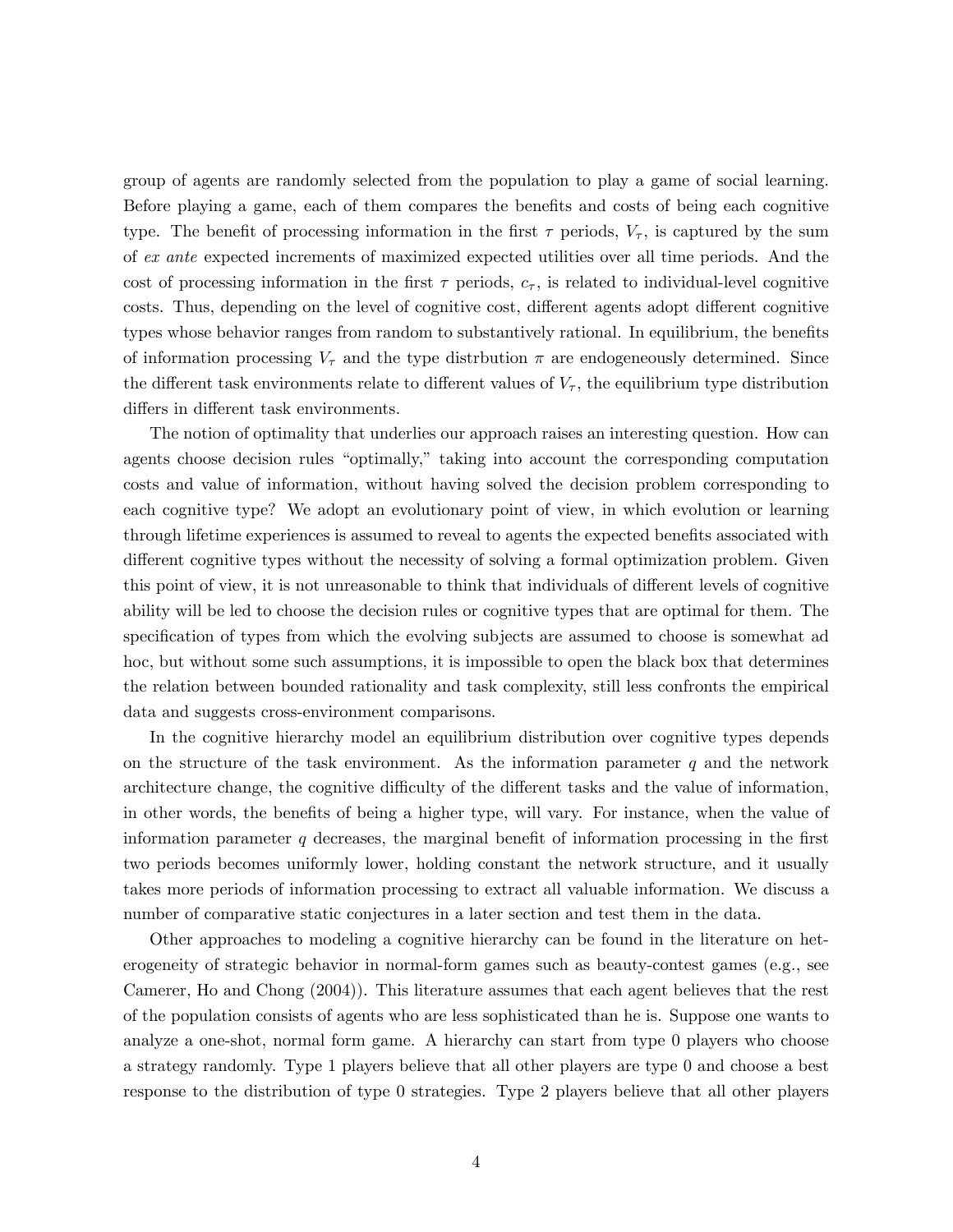belong to types 0 and 1 and choose a best response to the distribution of those types. And so on. The highest type will be close to choosing a best response to the entire population and thus is approximately substantively rational. However, the beliefs of most players are not consistent with the actual type distribution or with the actual play of the game. Our notion of a cognitive hierarchy is somewhat different. While the hierarchy we use could be justified by the belief that each type of agent believes that the rest of the agents have a lower type, in practice we assume that agents are responding to the true type distribution (including higher types) and the true distribution of strategies. Another difference arises from the fact that we study a dynamic game which involves learning over time. Because we choose to identify types with the number of periods of information processing, this imposes a very particular structure on the strategies chosen. It also makes it possible to identify the types from the data generated over time, whereas in a one shot game it is very hard to distinguish a playerís type from a simple mistake.

The approach we adopt here in order to explain behavioral heterogeneity in the data leads us to a natural specification for econometric analysis. The specification is a type-mixture model in which subjects randomly draw cognitive types from a common distribution. Then the estimation procedure searches for a type distribution that maximizes the likelihood of the empirical data.

This structural model and its empirical application provide new insights into the relationship between bounded rationality and task complexity. Among the main results of the paper are the following.

- First, we propose a hierarchical model of bounded rationality in which the equilibrium type distribution depends on the task environments.
- Secondly, the cognitive hierarchy model provides a set of testable conjectures regarding cross-environment comparisons of type distributions. The estimation results overall confirm the conjectures, suggesting the structural approach is a good tool for understanding behavior in the laboratory.
- Thirdly, we found that the dominant cognitive type across all treatments is closely related to Bayes-rational behavior. Despite the presence of multiple cognitive types in the subject pool, this Önding tells us that the Bayesian paradigm has considerable explanatory power as far as the majority of subjects is concerned.
- Finally, we perform a goodness-of-fit test for the cognitive hierarchy model. Surprisingly, the cognitive hierarchy model replicates the empirical patterns of average herd behavior across networks and information treatments at the aggregate level. This sheds light on the potential importance of structural approaches allowing individual heterogeneity in explaining even aggregate patterns of data.

The rest of the paper is organized as follows. The next section introduces the model of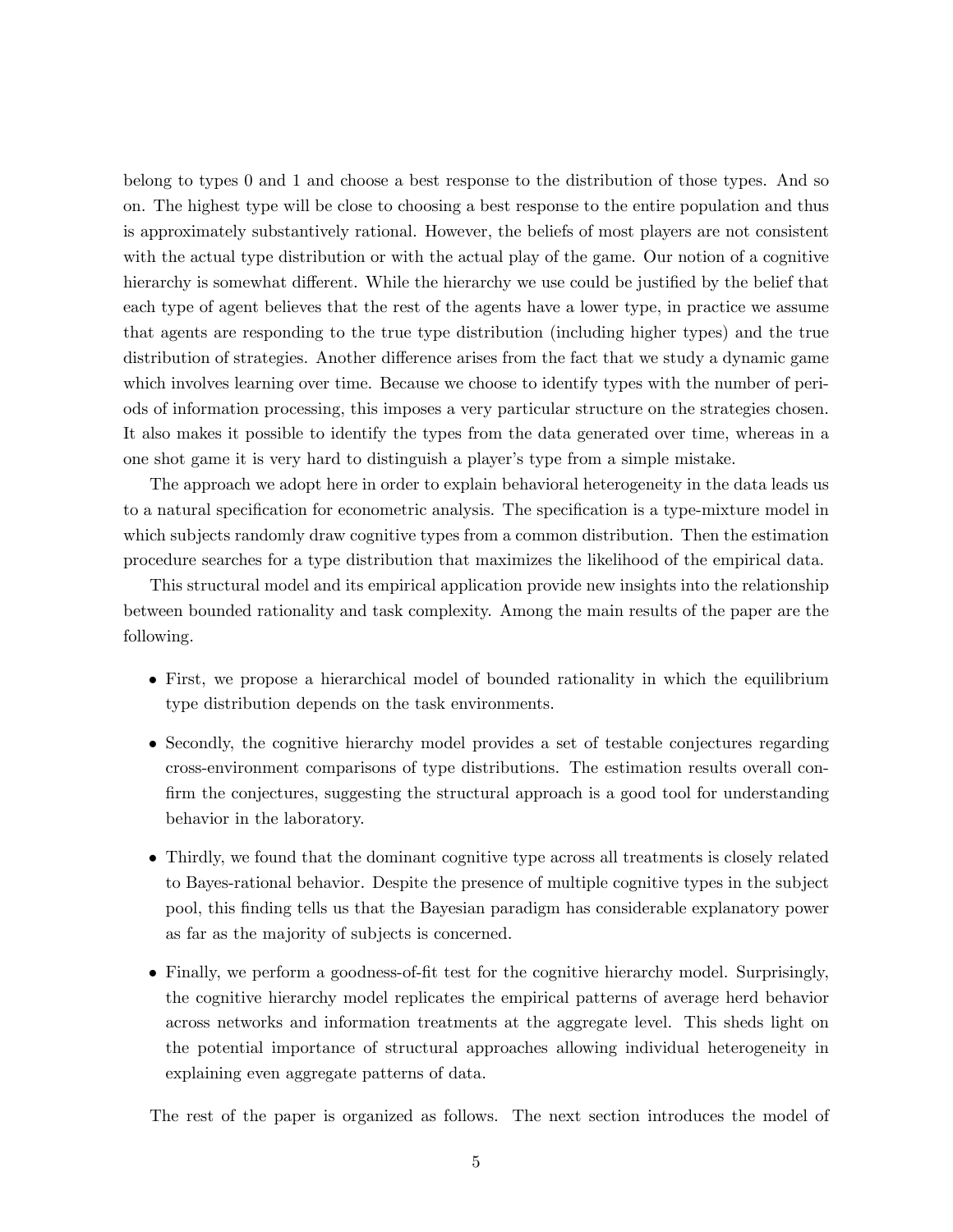cognitive hierarchy and presents some theoretical predictions. Section 3 illustrates the experimental data brieáy, presents the econometric method for estimating the CH model and reports the estimation results. Sections 4 and 5 include discussion and conclusions.

### 2 The Cognitive Hierarchy Model

In this section we sketch a hierarchical model of bounded rationality in the three-person networks studied by CGK05. A network consists of three agents indexed by  $i = A, B, C$ . Each agent i has a set of neighbors, that is, agents whose actions he can observe. Let  $N_i$  denote a set of neighbors for agent i. The neighborhood structure  $\mathcal{G} = \{N_A, N_B, N_C\}$  defines a three-person network. The span of three-person, connected<sup>2</sup> networks is illustrated by Figure 1.

### $[Insert \, Figure \, 1]$

There are two equally likely states of nature denoted by  $\omega \in \Omega = \{-1, 1\}$ . With probability q, an agent is informed and receives a private signal at the beginning of the game. Private signals take two values  $\sigma = -1$ , 1 and the probability that the signal  $\sigma$  equals the true state  $\omega$  is 2/3. For notational convenience, we assume that an uninformed agent receives a signal  $\sigma = 0$ . Agents' signals are assumed to be independently and identically distributed conditional on the true state.

Time is divided into a finite number of periods, indexed by  $t = 1, 2, ..., T$ . At each period t, agents simultaneously choose the state they think is more likely to be the true state, denoted by  $a_t \in A = \{-1, 1\}$ . Agents have a common payoff function at each period, for  $0 < M < \infty$ ,

$$
u(a,\omega) = \begin{cases} M & \text{if } a = \omega \\ 0 & \text{otherwise} \end{cases}
$$

.

The true state is realized at the end of the final period  $T$  and the total payoff in the game is the sum of per-period payoffs. We assume that agents maximize per-period payoffs at each time period t conditional on available information.

### 2.1 Equilibrium

There are a large number of agents in the population who differ in their (constant) unit costs of cognition at each period, c, where  $0 \leq c \leq \overline{c} < \infty$ . Let F denote a cumulative distribution of cognitive costs on the interval  $[0, \bar{c}]$ , which is assumed to be common knowledge among agents. Agents with heterogeneous costs are randomly selected from the population to play a social learning game.

<sup>&</sup>lt;sup>2</sup>A network is connected if and only for any pair of two agents  $(i, j)$  there is a path from agent i and agent j.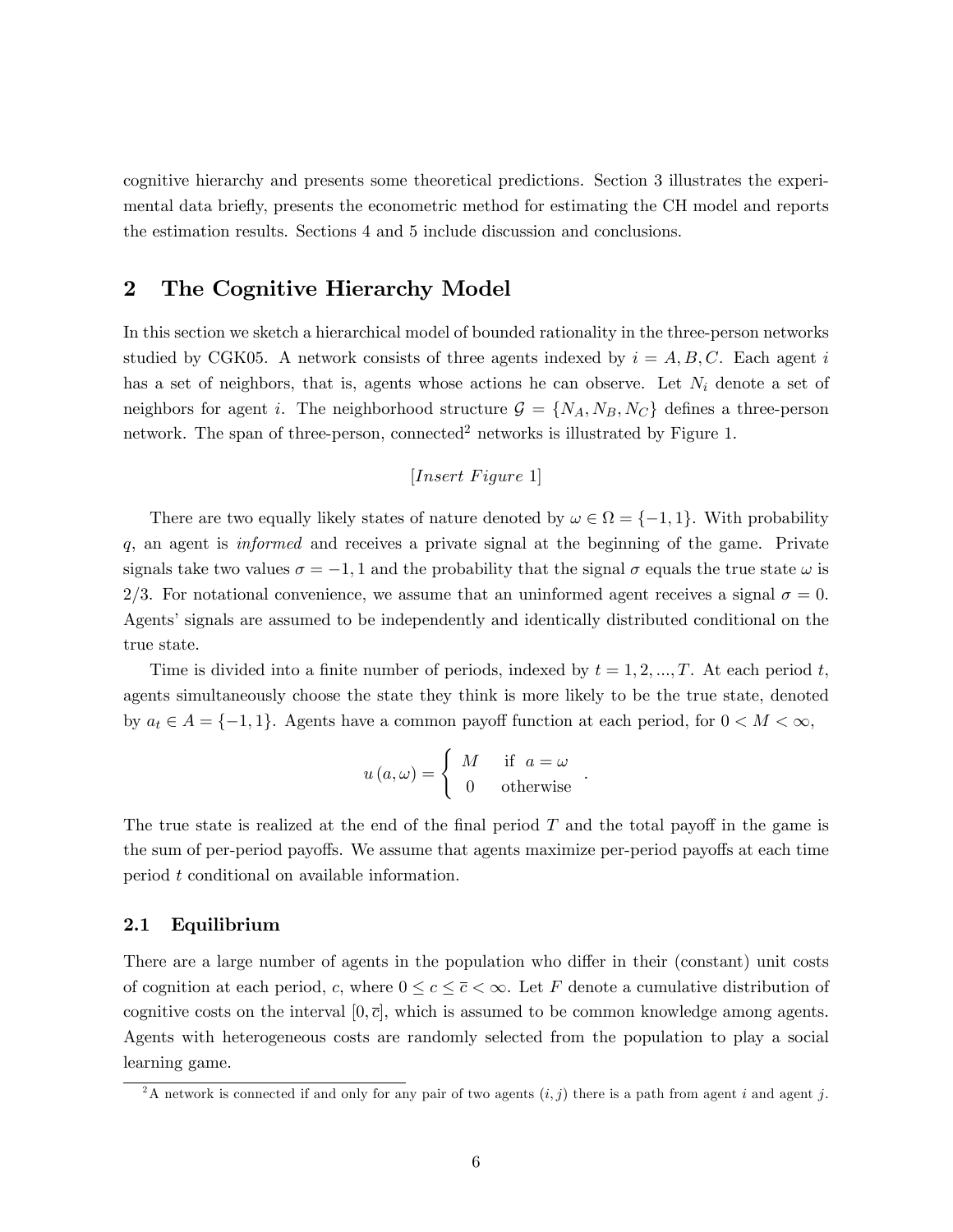Let  $I_{it} =$  $\sqrt{ }$  $\sigma_i, \left( (a_{js})_{s=1}^{t-1} \right)_{j \in N_i}$  $\{\pi,\pi\}$  denote the information set at location i in time period t and  $\mathcal{F}(I_{it})$  be a  $\sigma$ -field generated by that information set. Let  $\pi$  denote a distribution over a set of cognitive types in which  $\pi(\tau)$  is the relative frequency in the population of type  $\tau$ which processes information in the first  $\tau$  periods only. When information in the first t periods is processed in location i of a network  $\mathcal G$  with information parameter  $q$ , the ex ante expected increment of maximized expected utility at time period  $t$  is defined by

$$
v_t\left(\left(\mathcal{G}, i, q\right), \pi\right) = E_0\left[\max_{a \in A} E\left[u\left(a, \omega\right) | \mathcal{F}_{it}\right]\right] - \max_{a \in A} E_0 u\left(a, \omega\right)
$$

$$
= M\left[\sum_{I_t} \Pr\left(I_t\right) \left\{\max \left\{\Pr\left(\omega = 1 | I_t\right), \Pr\left(\omega = -1 | I_t\right)\right\} - \frac{1}{2}\right\}\right],
$$

where  $E_0(\cdot)$  denotes the expectation with respect to prior information over the states and thus  $\max_{a\in A} E_0u(a,\omega) = M/2.$  Note that  $v_t((\mathcal{G},i,q),\pi) = 0$  for  $t = 0$ .

Then the value of processing information in the first  $\tau$  periods, called value of information for type  $\tau$ , is defined by the sum of ex ante expected increments of maximized expected utilities over all time periods:

$$
V_{\tau}\left(\left(\mathcal{G},i,q\right),\pi\right)=\sum_{t=0}^{\tau}v_{t}\left(\left(\mathcal{G},i,q\right),\pi\right)+\left(T-\tau\right)v_{\tau}\left(\left(\mathcal{G},i,q\right),\pi\right).
$$

An equilibrium, defined below, maps the distribution of cognitive costs  $F$  into the distribution of cognitive types  $\pi$ . Let  $1\{\cdot\}$  denote an indicator function.

**Definition 1** A weak perfect Bayesian equilibrium consists of the distribution  $\pi$  over cognitive types and a sequence of random variables  $\{X_{it}\}\$  and  $\sigma$ -fields  $\{\mathcal{F}_{it}\}\$  for an agent with cognitive cost c such that

$$
(i) \ \mathcal{T}_c \in \arg \max_{s} \{ V_s \left( (\mathcal{G}, i, q) \right), \pi \} - s \cdot c \},
$$
\n
$$
(ii) \ \mathcal{F}_{it} = \begin{cases} \mathcal{F}_0 & \text{if } \tau_c = 0 \\ \mathcal{F} \left( \begin{cases} \sigma_i, \left( (X_{js})_{s=1}^{t-1} \right)_{j \in N_i}, \pi \right) \\ \sigma_i, \left( (X_{js})_{s=1}^{T_c - 1} \right)_{j \in N_i}, \pi \end{cases} \right) & \text{otherwise} \end{cases}
$$
\n
$$
(iii) \ X_{it} : \Omega \to A \ \text{is } \mathcal{F}_{it} - measurable,
$$

,

$$
(iv) \ E[u(X_{it}(\omega), \omega)|\mathcal{F}_{it}] \ge E[u(x(\omega), \omega)|\mathcal{F}_{it}],
$$
  
for any  $\mathcal{F}_{it}$  – measurable function  $x : \Omega \to A$ ,

and

$$
(v) \ \pi(\tau) = \int_{0}^{\overline{c}} \mathbf{1} \left\{ \tau_c = \tau \right\} dF, \text{ for } \tau = 0, 1, ..., T.
$$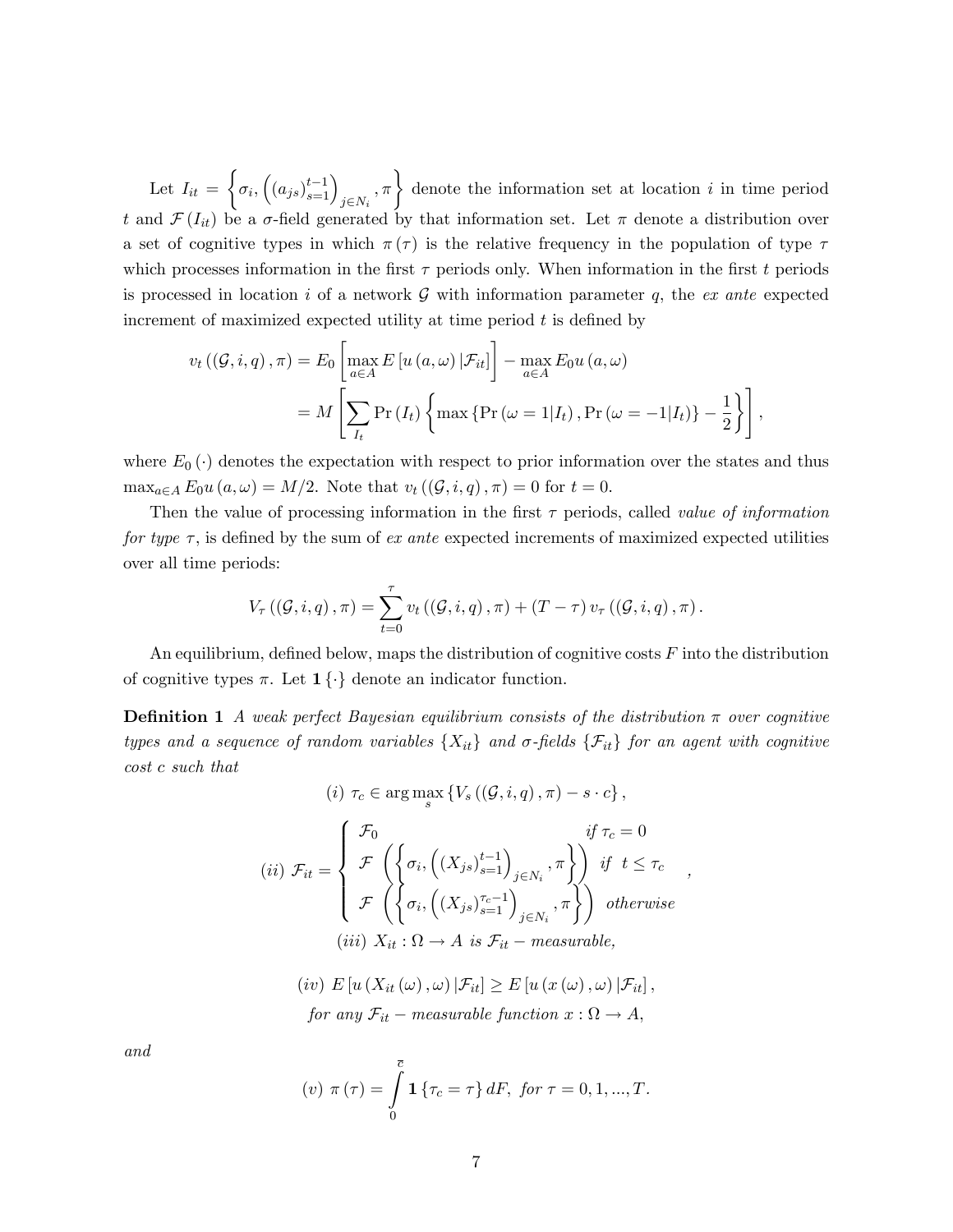Note that the equilibrium concept requires agents to have rational expectations about the distribution of cognitive types and the value of information for each type is computed on the equilibrium path. The value of information depends on the network architecture and information parameter  $q$  as well as the distribution of cognitive types. It is thus fundamental to understand the relationship between the value of information on the one hand and the network architecture and information parameter on the other, in order to make comparative static conjectures on the relation between the distribution of cognitve types and the task environment.

### 2.2 Value of information

Let  $MV_{\tau}((\mathcal{G}, i, q), \pi)$  denote the marginal gain in the value of information of being type  $\tau$  rather than being type  $\tau - 1$ , for  $\tau = 1, 2, ..., T$ . Then

$$
MV_{\tau}((\mathcal{G}, i, q), \pi) = V_{\tau}((\mathcal{G}, i, q), \pi) - V_{\tau-1}((\mathcal{G}, i, q), \pi)
$$
  
=  $(T - \tau + 1) [v_{\tau}((\mathcal{G}, i, q), \pi) - v_{\tau-1}((\mathcal{G}, i, q), \pi)].$ 

We call  $MV_{\tau}((\mathcal{G}, i, q), \pi)$  the marginal value of information for type  $\tau$ .

As a benchmark, we compute the marginal value of information in the model where all agents are Bayes-rational and there is no cognitive cost. Because of the analytical difficulty of computing the marginal values, we rely on simulations with many replications of independent games<sup>3</sup>. Table 1 presents the simulated marginal values of information across time periods for three networks and information parameter  $q = 1, 2/3, 1/3$ , which were used in CGK05. The payoff for a correct action is chosen to be  $M = $2$ . When individuals are indifferent between two actions, we use randomization with equal probabilities as the tie-breaking rule in simulations throughout the paper.

### $[Insert\ Table\ 1]$

Let us first take a look at the time series patterns of marginal values of information for each network and each information parameter. The marginal values decline as time period increases and eventually they become zero. This simply reflects the fact that learning eventually ends and there is no valuable information from that point onwards. The marginal values decrease monotonically in the complete network and the center of the star network, whereas they do not necessarily decline monotonically in the periphery of the star network and in the circle network. For example, in the periphery (for example, agent B) of the star network with  $q = 1$ , the marginal value starts at 1.98 in the first period and then becomes zero in the second period. However, in the third period it again becomes positive with a value of  $0.60$ . This reflects the fact that the information at the second period (agent A's first-period action) makes agent B at most indifferent between two actions and thus there is no marginal gain from this information. However, agent

 $\overline{3}$ The number of replications in the simulation throughout the paper is 10000.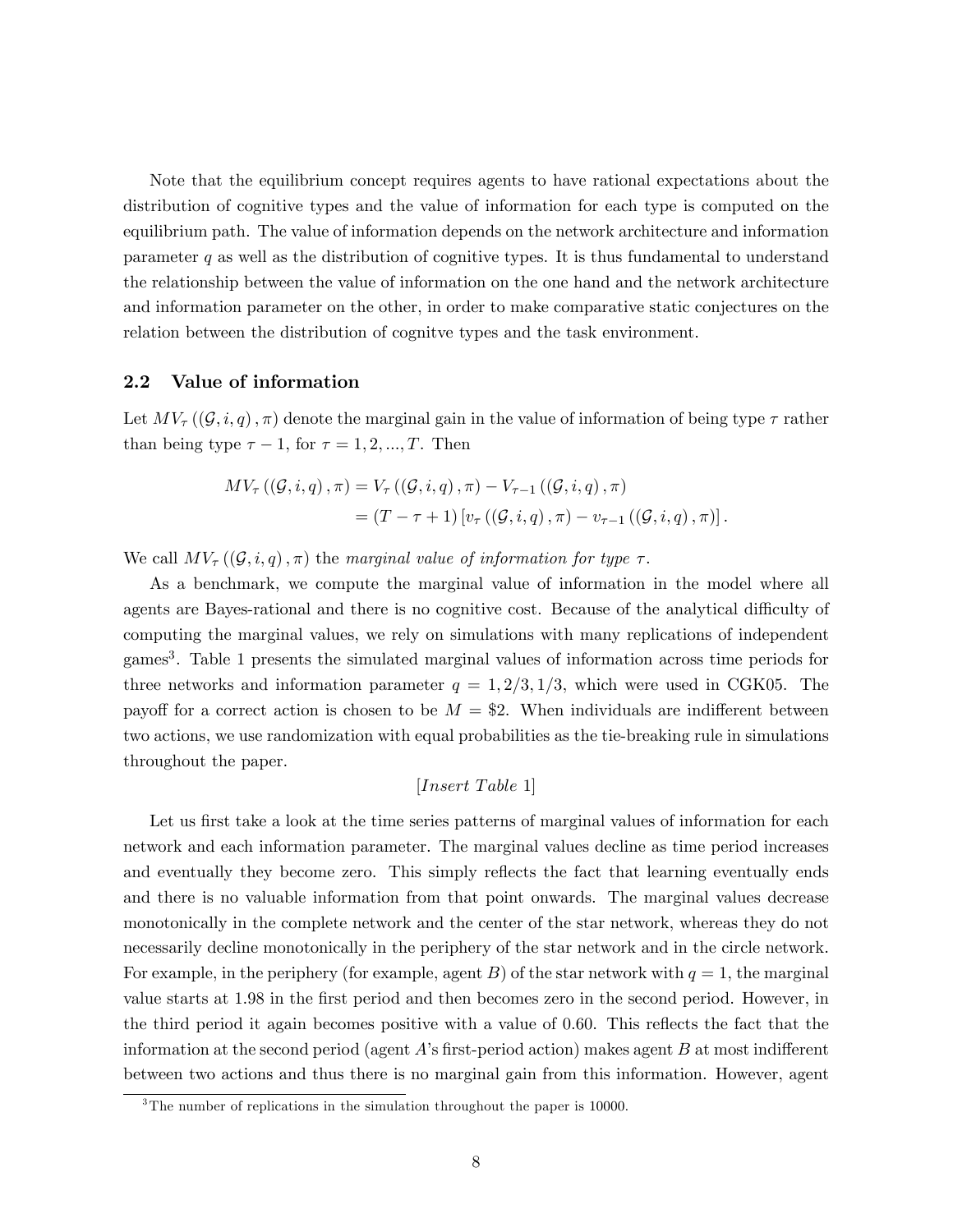A's second-period action together with his first-period action reveals the information on his neighbor's (agent  $C$ 's) first-period action, which would make agent B switch to follow agent A at some history and thus create a positive marginal gain.

Now compare the patterns of marginal values of information as the network architecture and information parameter change. Figure 2 presents graphically the marginal values of information across networks and values of the information parameter.

### $[Insert \, Figure \, 2]$

First of all, holding constant the network architecture, the marginal value in the first period falls, as q decreases, from 1.98 when  $q = 1$  to 1.32 when  $q = 2/3$ , and 0.66 when  $q = 1/3$ . Note that the marginal value in the Örst period depends neither on the network architecture nor on the distribution of cognitive types, since the decision is only based on a private signal. In the complete network and the center of the star network, the marginal value at the second period becomes lower as well when q decreases (Figure 2A and 2C), whereas this is not the case in the circle network and the periphery of the star network (Figure 2B and 2D). Nonetheless, it takes at least as many periods to extract all valuable information when q decreases and the sum of all marginal values falls when  $q$  decreases. Therefore, agents either make more effort or get smaller benefits from extracting all valuable information when  $q$  decreases.

As we have seen, holding constant the information parameter, the marginal values in the first period are the same across all locations and networks. For sufficiently high  $q$ , the marginal value in the second period is higher when agents observe the behavior of the other two agents than when agents only observe the behavior of one other agent. Also, it takes at least as many periods to extract all valuable information and the sum of all marginal values is lower when agents only observe the behavior of one other agent. See Figures 2E, 2F and 2G. In the same vein, agents either make more effort or get smaller benefits in extracting all valuable information when they observe only one other agent.

The patterns of marginal values revealed by the simulation of the Bayesian model are interesting in their own right, but they also suggest comparative static conjectures regarding the equilibrium type distributions in the cognitive hierarchy model. These will be discussed in a later section.

### 2.3 Some predictions on learning dynamics

One main result about learning dynamics in the Bayesian model is that (asymptotic) uniformity of actions is a robust phenomenon in connected networks (Gale and Kariv, 2003). The cognitive hierarchy model encompasses the Bayesian model as a degenerate case. Hence, it can generate the same behavior but also allows for richer patterns of learning dynamics. First, the presence of multiple cognitive types may result in slower convergence to a uniform action, since agents may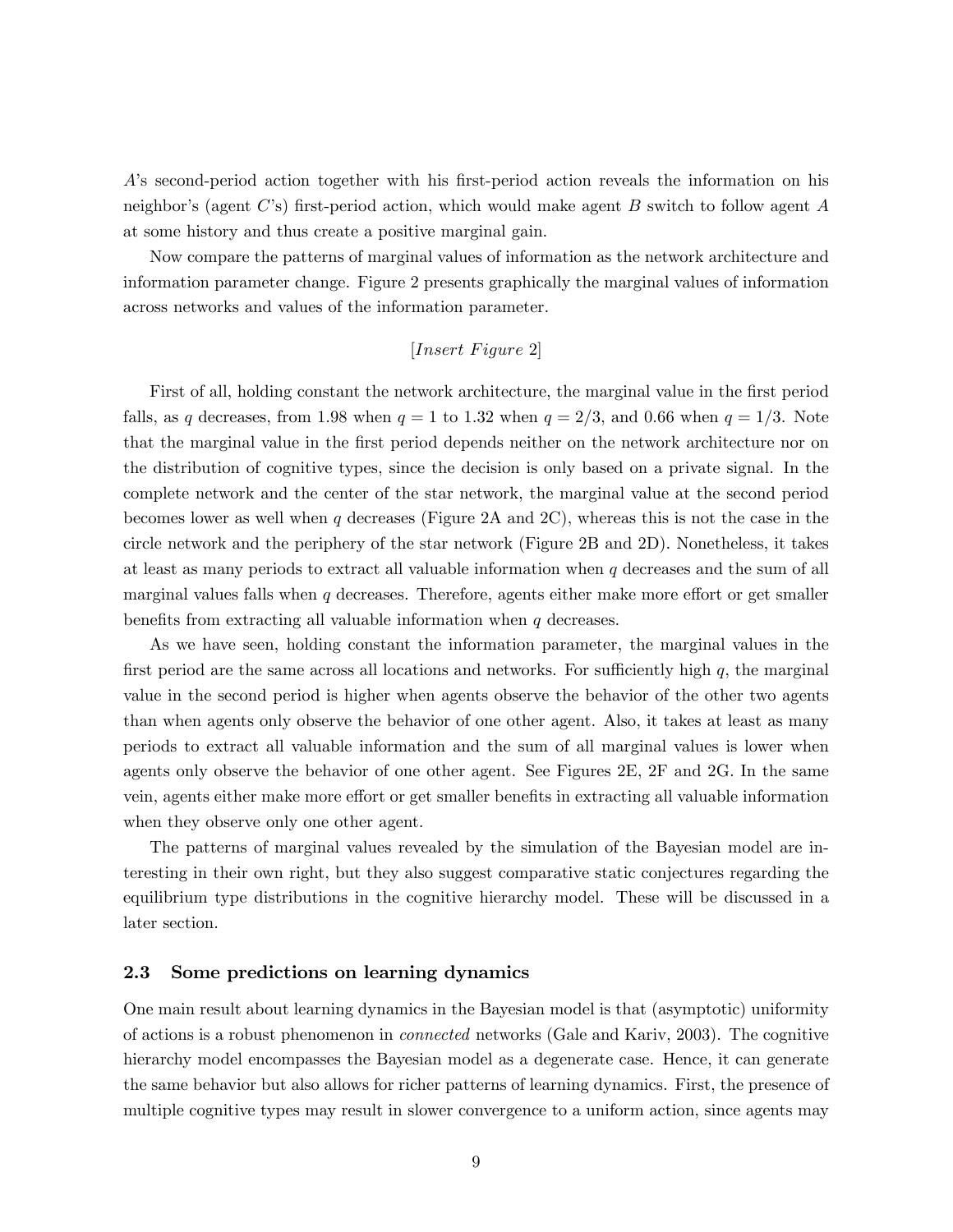have to wait longer in order to learn others' types as well as their private signals. Secondly, herd behavior, defined as the uniformity of actions from some time period on, may not arise either because of the inertia of lower cognitive types or because information transmission is blocked by lower cognitive types. Finally, a group of agents in a network may end up in an incorrect herd, relative to the distribution of private signals, more frequently in the cognitive hierarchy model than in the Bayesian model.

We illustrate these predictions below with the examples from the three networks.

**Slower convergence** Consider the complete network when  $q = 1$ . Suppose that the signal distribution is given by  $(\sigma_A, \sigma_B, \sigma_C) = (-1, 1, 1)$ . In the Bayesian model each agent follows his own signal in the first period, which results in  $(a_{A1}, a_{B1}, a_{C1}) = (-1, 1, 1)$ . Since each neighbor's first-turn action reveals perfectly his private signal, learning effectively ends at the second turn. Thus, herd behavior emerges from the second period onwards. On the other hand, the learning dynamics in the cognitive hierarchy model depends on the distribution of cognitive types. If the probability of cognitive type  $0, \pi(0)$ , is sufficiently high, then higher cognitive types should wait longer before they join a herd. The following diagrams show a comparison of learning dynamic between Bayesian model and cognitive hierarchy model.

|                       | Bayesian model |          |               |
|-----------------------|----------------|----------|---------------|
| Period Agent / Signal |                |          |               |
|                       | A              | B        | $\mathcal{C}$ |
|                       |                |          |               |
| 1                     |                |          |               |
|                       |                |          |               |
| 3                     |                |          |               |
|                       |                |          |               |
| $\cdots$              | $\cdots$       | $\cdots$ | $\cdots$      |

No convergence Consider the star network when  $q = 1$ . Suppose that the signal distribution is given by  $(\sigma_A, \sigma_B, \sigma_C) = (-1, 1, 1)$ . In the Bayesian model, agent A will switch to action 1 from the second period on. Thus, a herd will emerge at least from the third period onwards. On the other hand, suppose that the following types  $(\tau_A, \tau_B, \tau_C) = (1, 1, 5)$  are randomly matched to play a game in the cognitive hierarchy model. Then, the two type-1 agents in locations A and B will follow their own private signals from the first period on, whereas agent C will eventually switch to follow agent  $A$ 's actions. Due to the persistent conflict in action choices between agents A and B, there is no chance that a herd arises. The following diagrams summarize a case of no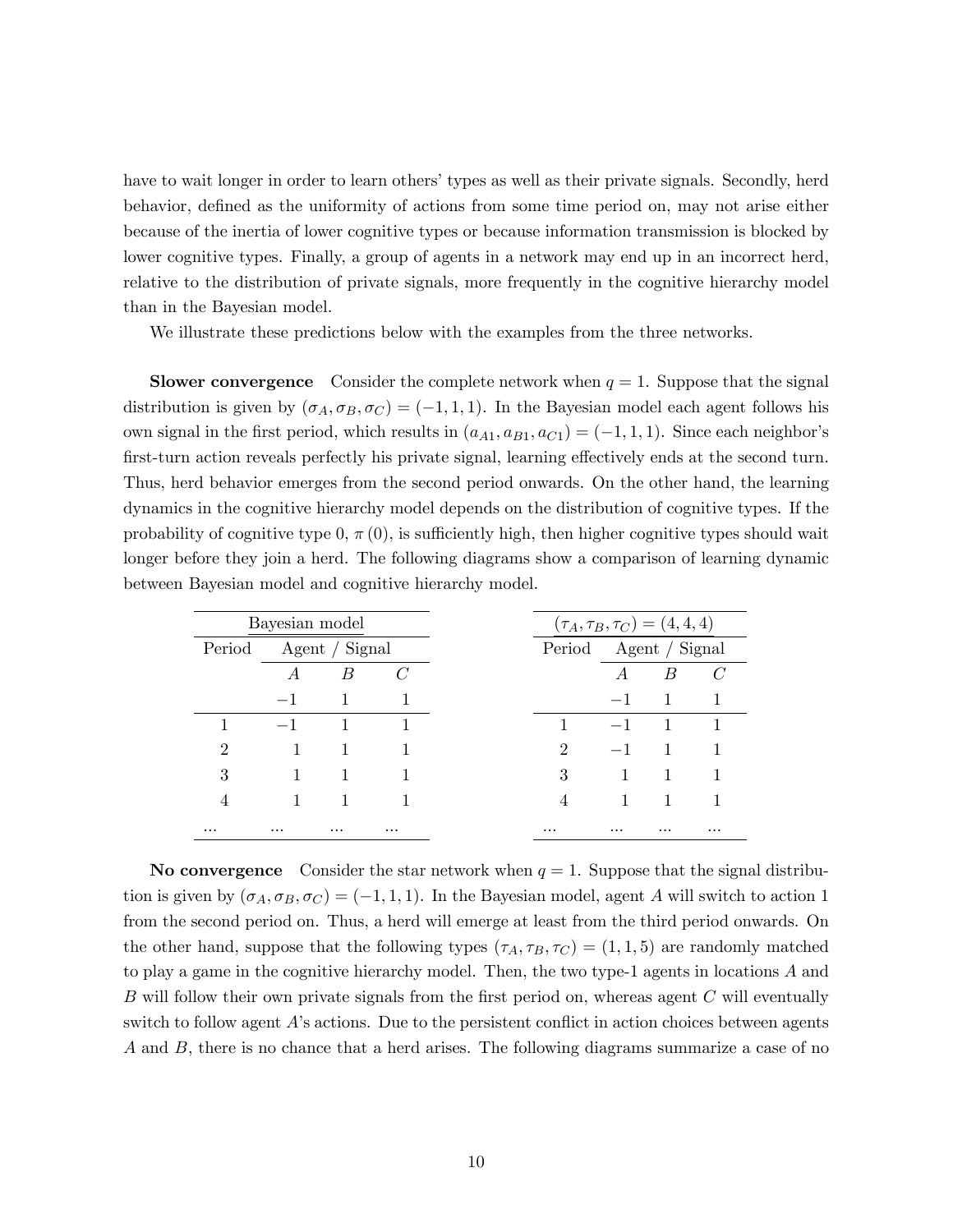|          | Bayesian model |                  |                |                             |                | $(\tau_A, \tau_B, \tau_C) = (1, 1, 5)$ |          |
|----------|----------------|------------------|----------------|-----------------------------|----------------|----------------------------------------|----------|
| Period   |                | Agent / Signal   |                | Period Agent / Signal       |                |                                        |          |
|          | A              | $\boldsymbol{B}$ | $\overline{C}$ |                             | $\overline{A}$ | B                                      |          |
|          |                |                  |                |                             |                |                                        |          |
|          | $-1$           |                  |                |                             | $-1$           |                                        |          |
| 9        |                |                  |                | $\mathcal{D}_{\mathcal{L}}$ | $-1$           |                                        |          |
| 3        |                |                  |                | 3                           |                |                                        |          |
|          |                |                  |                | 4                           | $-1$           | 1.                                     |          |
| $\cdots$ | $\cdots$       | $\cdots$         | $\cdots$       |                             | $\cdots$       | $\cdots$                               | $\cdots$ |

convergence in the cognitive hierarchy model.

**Incorrect herds** Consider again the star network when  $q = 1$ . Suppose that the signal distribution is given by  $(\sigma_A, \sigma_B, \sigma_C) = (-1, 1, 1)$ . Given the signal distribution, the optimal action is 1. In the Bayesian model agent  $A$  will switch to follow other two agents' actions from the second period on. On the other hand, since an agent in the center of the star network plays the role of an information channel between the two agents on the periphery, all agents may end up choosing action  $-1$ . Suppose that the following types  $(\tau_A, \tau_B, \tau_C) = (1, 5, 5)$  are randomly selected for each location. Since agent  $A$  will only process the information from his private signal, he will continue to choose action  $-1$ . But the other two agents are sophisticated enough to eventually follow agent A's action, i.e., to switch to  $-1$ . This is illustrated in the diagrams below.

|        | Bayesian model |                |                |
|--------|----------------|----------------|----------------|
| Period | Agent / Signal |                |                |
|        | $\overline{A}$ | $\overline{B}$ | $\overline{C}$ |
|        | $-1$           |                |                |
|        | $-1$           |                |                |
| 2      |                |                |                |
| 3      |                |                |                |
|        |                |                |                |
| .      | $\ddotsc$      | $\cdots$       | $\cdots$       |

### 3 Econometric Analysis

This section describes the experimental data briefly and then presents an econometric analysis of the data based on the cognitive hierarchy model.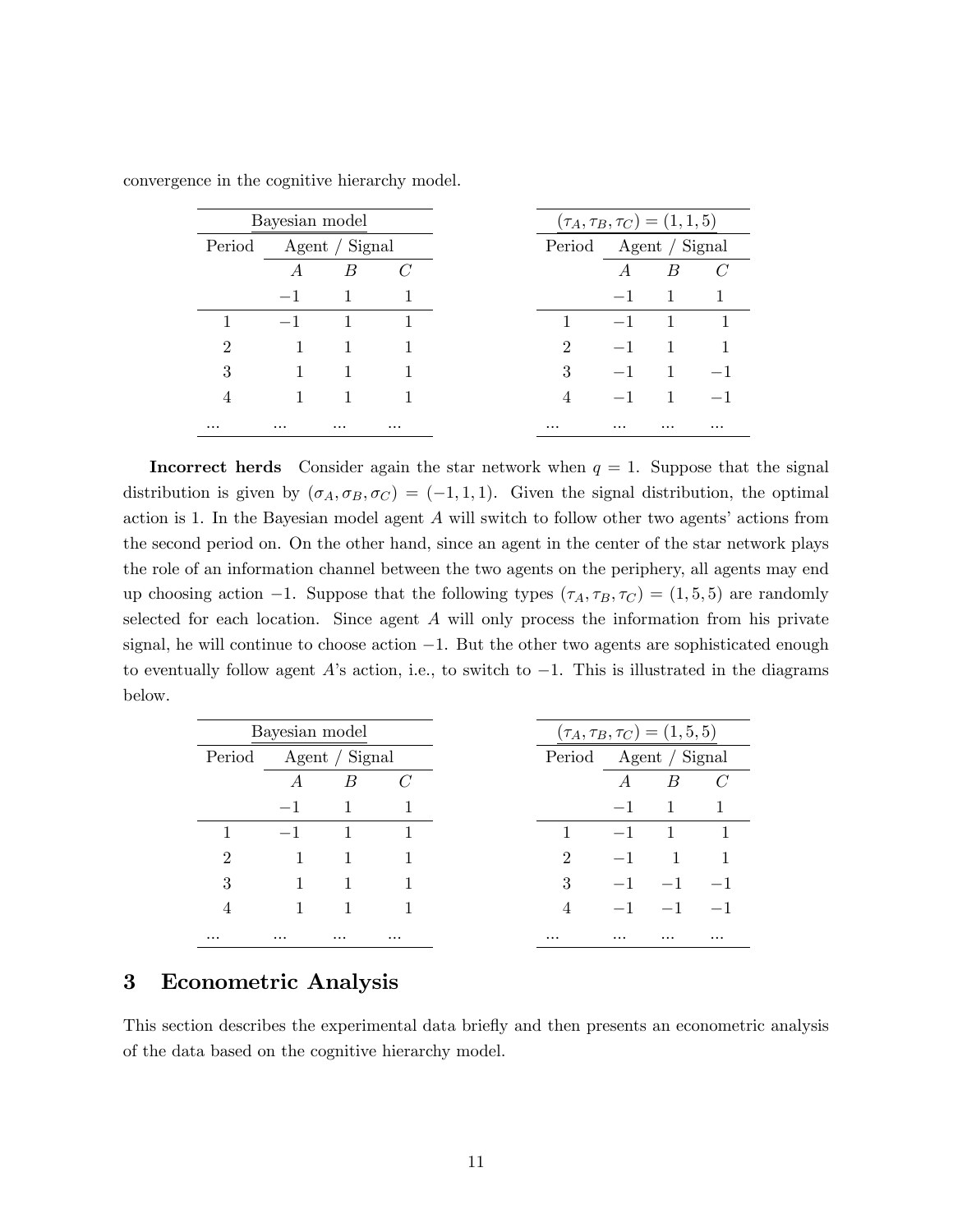### 3.1 Experimental Data

The experimental data we use were collected by CGK05. The experimental design focuses on three-person, connected networks: the *complete, star* and *circle* networks. In addition, there are three information treatments, corresponding to different values of the probability of receiving a private signal: full information  $(q = 1)$ , high information  $(q = 2/3)$ , and low information  $(q=1/3).$ 

There is a total of nine sessions. In each session, the network and information treatment are held constant. A session consists of 15 independent games and each game consists of 6 decision periods. At the beginning of a session, subjects were randomly assigned to one of three locations, which remained constant through the session. Subjects were randomly matched to form a group of three players at the beginning of each game. The computer randomly selected one of the six decision periods at the end of each game and each subject who guessed the correct state in the selected period earned \$2 and otherwise earned nothing. See CGK05 for more details.

As motivated in the previous section, the type structure is intuitively plausible but, more importantly, it is not too difficult to see that these types really do exist in the experimental data. In certain cases we can easily identify the decision rules corresponding to different numbers of periods of information processing. The following figure presents the relative frequencies of three decision rules that are observed in two different networks, the complete and the star networks, when every subject was informed  $(q = 1)$ . We focus on histories of play where a player's neighbor(s) always choose(s) the state that is different from the one indicated by the player's own signal. So if the player received a signal indicating that state 1 was more likely, his neighbor(s) always choose state 2. The following three behaviors are clearly observed in the data. First, there is behavior that looks as if it never uses any information and corresponds to the random type  $\tau = 0$ . Secondly, there is behavior that corresponds to type  $\tau = 1$ , who follows his own private signal. Finally, there is a large proportion of subjects who respond to their neighborsí behavior by switching to follow them. This corresponds to a sophisticated cognitive type  $\tau$  for some  $\tau$  sufficiently large.

### $[Insert \, Figure \, 3]$

The heterogeneity in the data has profound consequences for information aggregation in the experiments. Sometimes it caused subjects to choose an incorrect action and other times it might block completely the transmission of information. One consequence is that the overall frequency of herd behavior (uniformity of actions) is significantly lower than the Bayesian model predicts. Herd behavior is said to arise in time period  $t$  when, from that period on, all subjects take the same action. Table 2 reports the average herd behavior from the empirical data and data simulated from the Bayesian model.

### $[Insert\ Table\ 2]$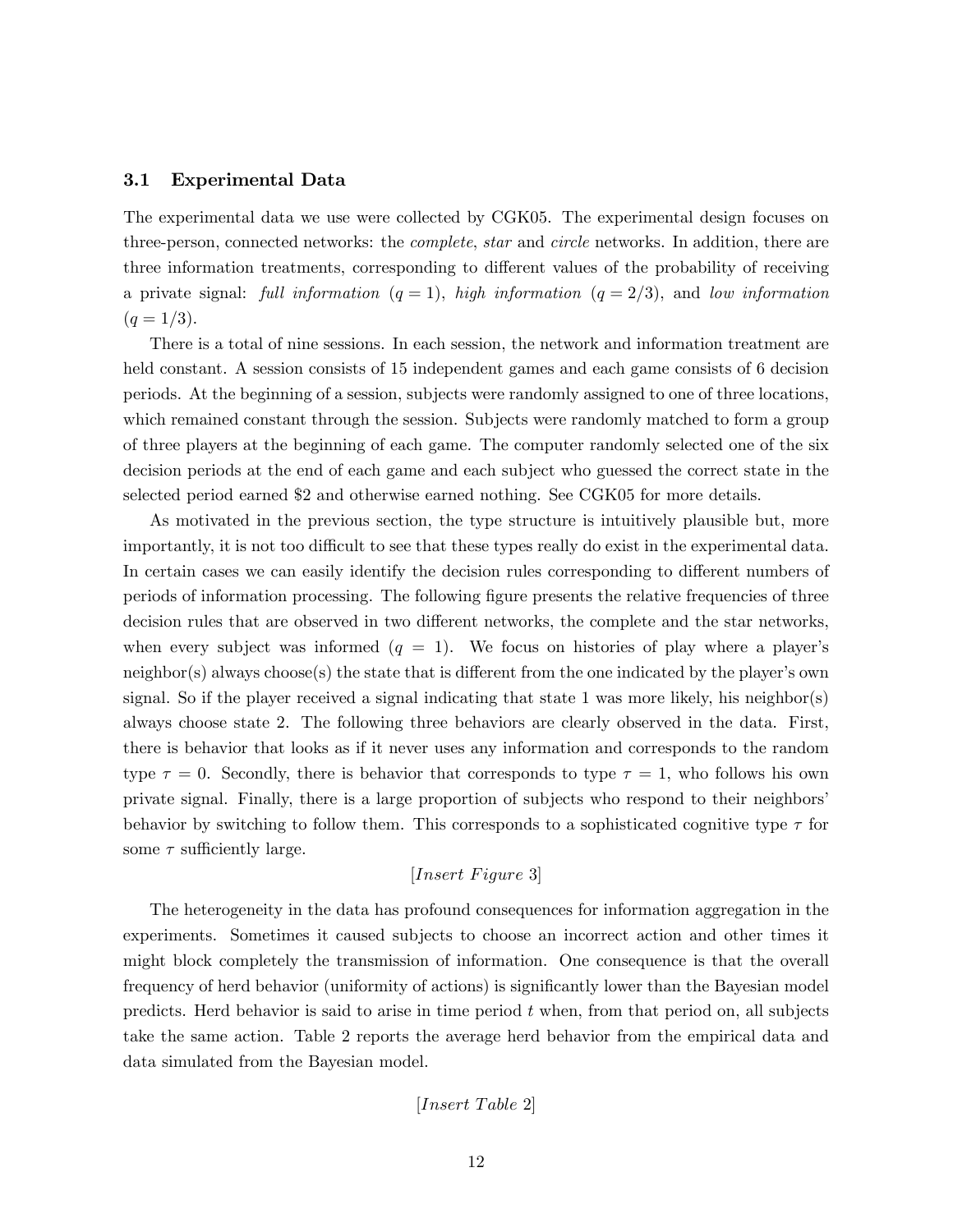The comparison between simulated and empirical data for each network and information treatment is quite informative. Figure 4 presents these comparisons graphically for the full information treatment.

### $[Insert \ Figure \ 4]$

First, the average herd behavior from the data is uniformly lower than the Bayesian model predicts. Secondly, despite the gaps between the theoretical and empirical averages of herd behavior, the shapes of the two graphs are remarkably similar (see Figure 4). For instance, the theoretical herd behavior in the star network jumps in the second and third periods and remains constant afterwards. The increase of herd behavior in the second period is because agent A learns by observing the other two agents and joins a herd after some history, while the jump in the third period is due to learning by agents  $B$  and  $C$ . We find the same pattern in the empirical data. Given the presence of multiple decision rules in the data, we expect that these two features can be explained by the cognitive hierarchy. This can be confirmed after we estimate the cognitive hierarchy model.

### 3.2 Identification

From the experimental design, there are in principle 6 cognitive types, starting with type 0 and ending with type 5. Not all cognitive types are identifiable from the data, however. In order to separately identify two different types, we need to have some history in equilibrium where the two types predict different choices of actions. To fix ideas, consider the full information case. At the beginning of the game, there are two possible histories: one where every agent receives the same signal and the other where one agent receives a different signal. It is clear to see that type  $\theta$  and higher cognitive types can be identified from the play of the game starting at the Örst history. At the second history, when there is an initial diversity of signals, we are able to identify lower cognitive types, who stop processing information before it is optimal to switch to follow neighbors, and higher cognitive types, who process information long enough to switch to follow neighbors. Finally, once herd behavior emerges, all cognitive types who process information at least until that period would choose the same behavior. Of course, under high and low information, there are other histories at the beginning to be considered. Nonetheless, similar arguments still remain valid.

There is another reason to prefer a smaller number of types. A theory that requires fewer types to explain the data is more parsimonious and, since the types are not directly observable, parsimony should lead us to minimize the number of types used, other things being equal.

The concerns about identification and parsimony lead us to use the following specification of types in the econometric estimation. We include three basic types in the complete network and the star network: type 0 (called  $T0$ ), type 1 (called  $T1$ ), and some higher types who respond to neighbors' behavior (called  $SB$ ). In order to make type 0 and type 1 distinguishable under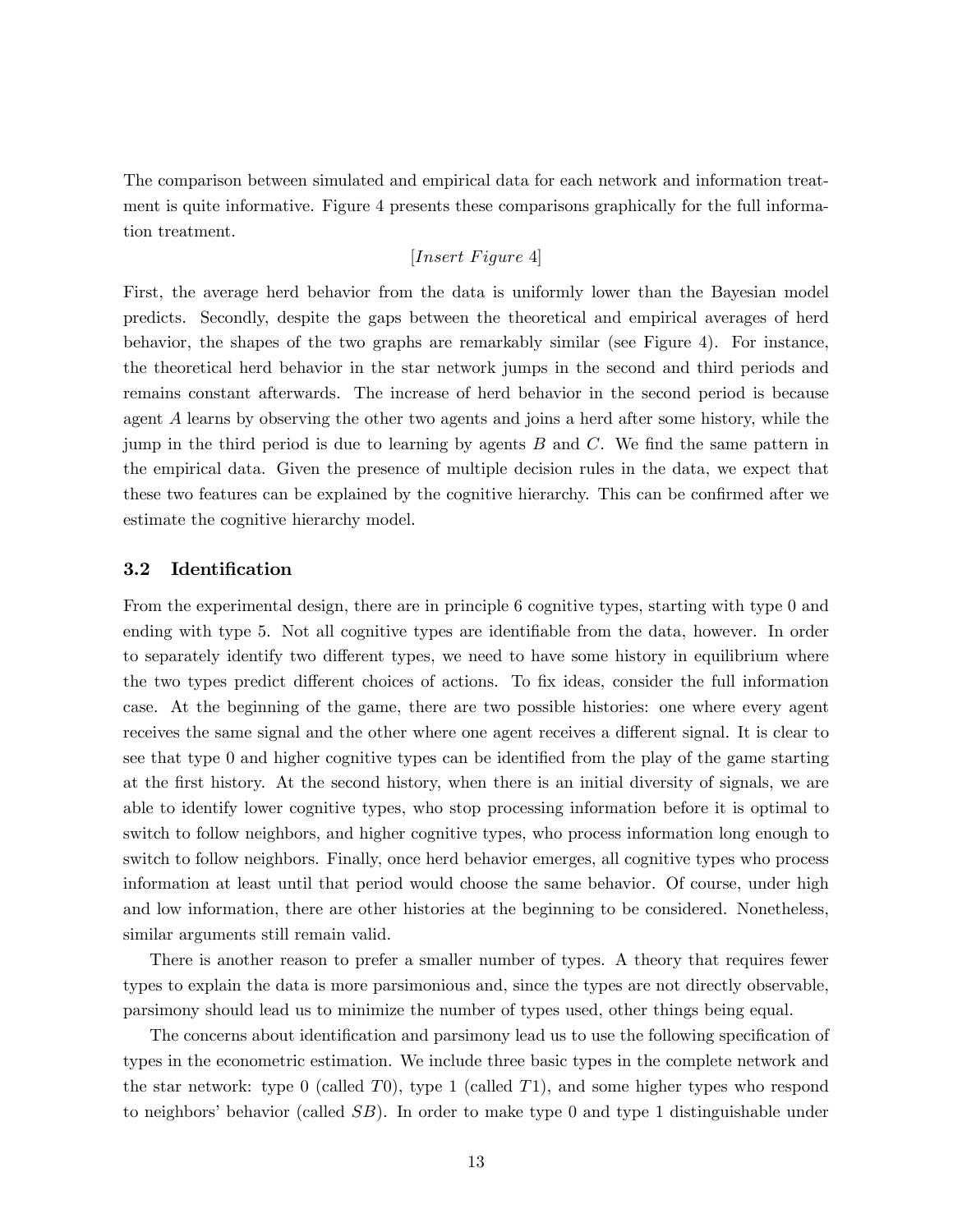high and low information, we consider T1 a hybrid of type 1 if an agent receives a signal and type 2 if an agent does not receive a signal. Finally, in the circle network it is much harder to identify between T1 and  $SB$ . Hence, we only include T0 and  $SB$  in the circle network. Note that, depending the network and type distribution, T1 could incorporate types higher than type 1 as long as such types stop processing information before they would respond to neighborsí behavior.

### 3.3 Testable conjectures

In order to make predictions about cross-network and cross-information  $(q)$  comparisons of equilibrium type distributions, we have to take account of the endogenous determination of the value of information and the type distribution in equilibrium. Although it is very hard to pin down the precise equilibrium distribution of types, the series of simulation results can provide reasonable conjectures on the qualitative difference of equilibrium type distribution across networks and information parameters. Table 3 collects the simulated marginal values of information for three type distributions:  $(\Pr(T0),\Pr(T1),\Pr(SB)) = (0.2,0.2,0.6), (0.4,0.0,0.6), \text{ and } (0.0,0.4,0.6).$ 

### $[Insert\ Table\ 3]$

Although the simulation results are delicate to interpret, what we want to see from the simulation results is whether the patterns of marginal values of information we have found in the Bayesian model remain valid when there is some proportion of lower cognitive types. Note that the type distribution has no influence on the first-period marginal values. First, holding constant the network architecture and the type distribution, it generally takes as many time periods to extract all valuable information when  $q$  decreases and the sum of the marginal values falls when q decreases. Secondly, holding the information treatment and the type distribution constant, it takes at least as many periods to extract all valuable information and the sum of all marginal values is lower when agents only observe the behavior of one other agent. This somewhat clarifies the general shift of the equilibrium type distributions when the task environment changes.

Given the types we include in the estimation, we expect that, holding constant a network, there would be higher proportion of  $T0$  when q decreases. This reflects the fact that there is a significant drop of marginal value at the first period when  $q$  decreases. On the other hand, there would be lower proportion of  $SB$  when q decreases since the marginal values starting from the second period when  $q = 1$  are higher than the marginal values starting from the third period when  $q = 2/3$  or 1/3. Secondly, although it is less clear, we expect that, holding constant q, there would be higher proportion of SB in the complete and star network than in the periphery of the star network. The conjectures are summarized below.

**Conjecture I (Information)** Given each location in a network, (i)  $Pr(T0; q)$  decreases in q. That is, the probability of T0 is highest under low information and lowest under full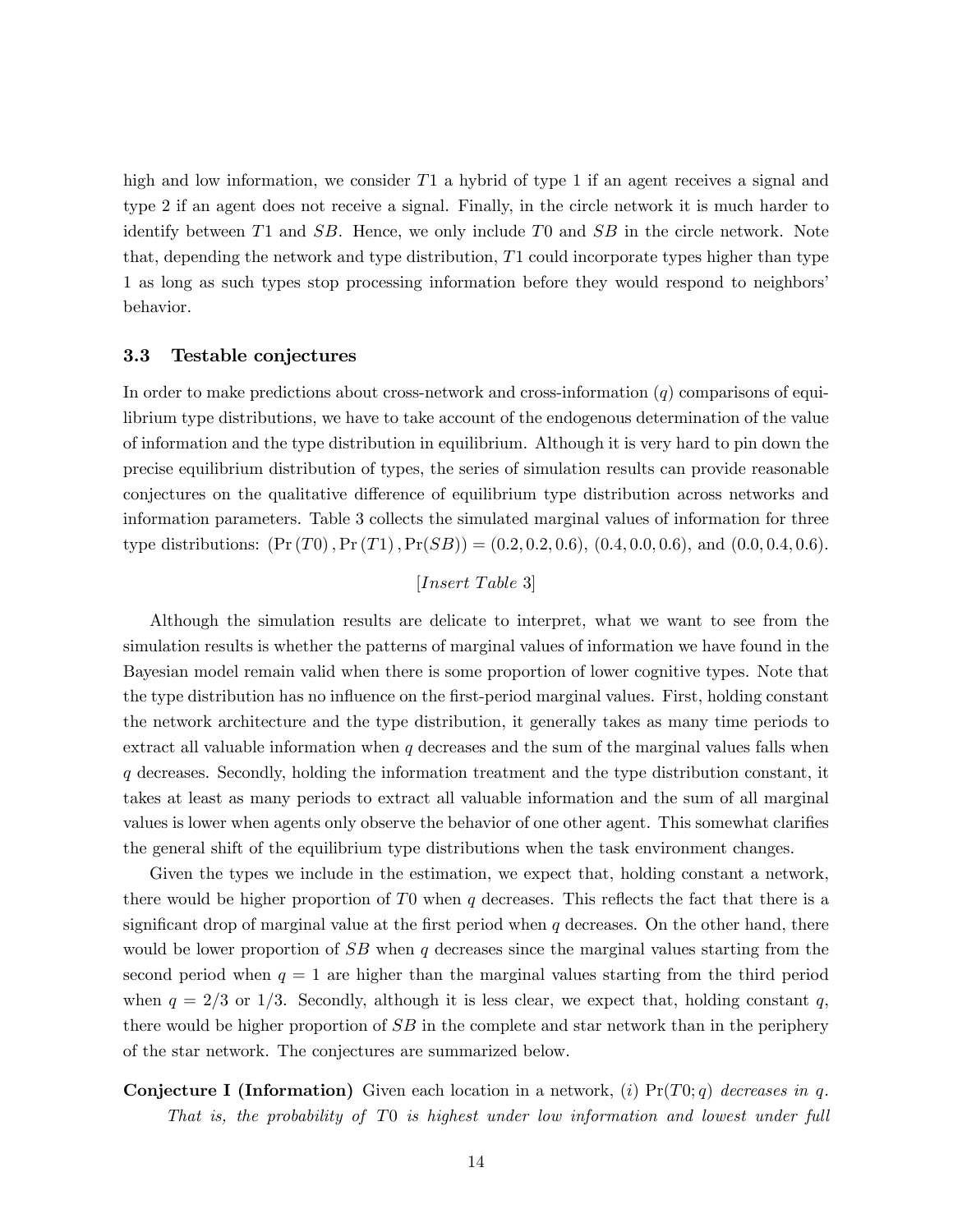information. (ii)  $Pr(SB; q)$  increases in q. That is, the probability of SB is lowest under low information and highest under full information.

**Conjecture II (Network)** Given an information parameter  $q$ ,  $(i)$  the probability of SB is higher in the center (location A) of the star network than in the periphery (location B and  $C$ ) of the star network. (ii) The probability of  $SB$  is higher in the complete network than in the periphery of the star network.

### 3.4 Likelihood function

The econometric specification of the cognitive hierarchy model is a type-mixture model in which a subject's type is randomly drawn from a common distribution over three types:  $T_0$ ,  $T_1$  and SB. We assume that subjects' types are independently drawn from a common distribution at each game rather than that an initially drawn type remains constant across all 15 games.<sup>4</sup>, <sup>5</sup>

We observe the set of action choices and the associated evolution of information sets at each game,  $\left\{\left\{a_{nt}, I_{nt}\right\}_{t=1}^T\right\}_{n=1}^N$ , where N denotes the number of total observations. Then the likelihood function can be constructed as follows:

$$
\mathcal{L}\left(\{\beta_t\}_{t=1}^T, \{\pi_k\}_{k\in\{T0,T1,SB\}} \mid \left\{\{a_{nt}, I_{nt}\}_{t=1}^T\right\}_{n=1}^N\right)
$$
\n
$$
= \prod_{n=1}^N \left\{\sum_{k\in\{T0,T1,SB\}} \pi_k \Pr\left(a_{n1}, ..., a_{nT} \mid \{I_{nt}\}_{t=1}^T, k, \{\beta_t\}_{t=1}^T, \{\pi_k\}_{k\in\{T0,T1,SB\}}\right)\right\}.
$$

In order to have a well-defined likelihood function, we assume further that the choice from each type is stochastic. This is done by combining the Quantal response equilibrium (QRE) approach by McKelvey and Palfrey (1995, 1998) with the cognitive hierachy model. We call it CH-QRE throughout the section.

For tractability, we assume that all types receive idiosyncratic preference shocks to the expected payoff from an action in each period and that the shocks follow the type I extreme value distribution. We also assume that the preference shocks are independently and identically distributed across subjects, decision periods, and types. Then the likelihood function can be

 $4$ We found that some subjects appear to use different decision rules in similar decision situations. Such behavioral instability across games might be caused by learning effects or experimentation motives. But there is no evidence of learning effects when we split the data between the first-half and second-half of a single session.

<sup>&</sup>lt;sup>5</sup>We tried to estimate the cognitive hierarchy model under the alternative assumption of constant types. The estimation results under this specification usually yielded overestimation of T0 and had worse performance in terms of the goodness of fit.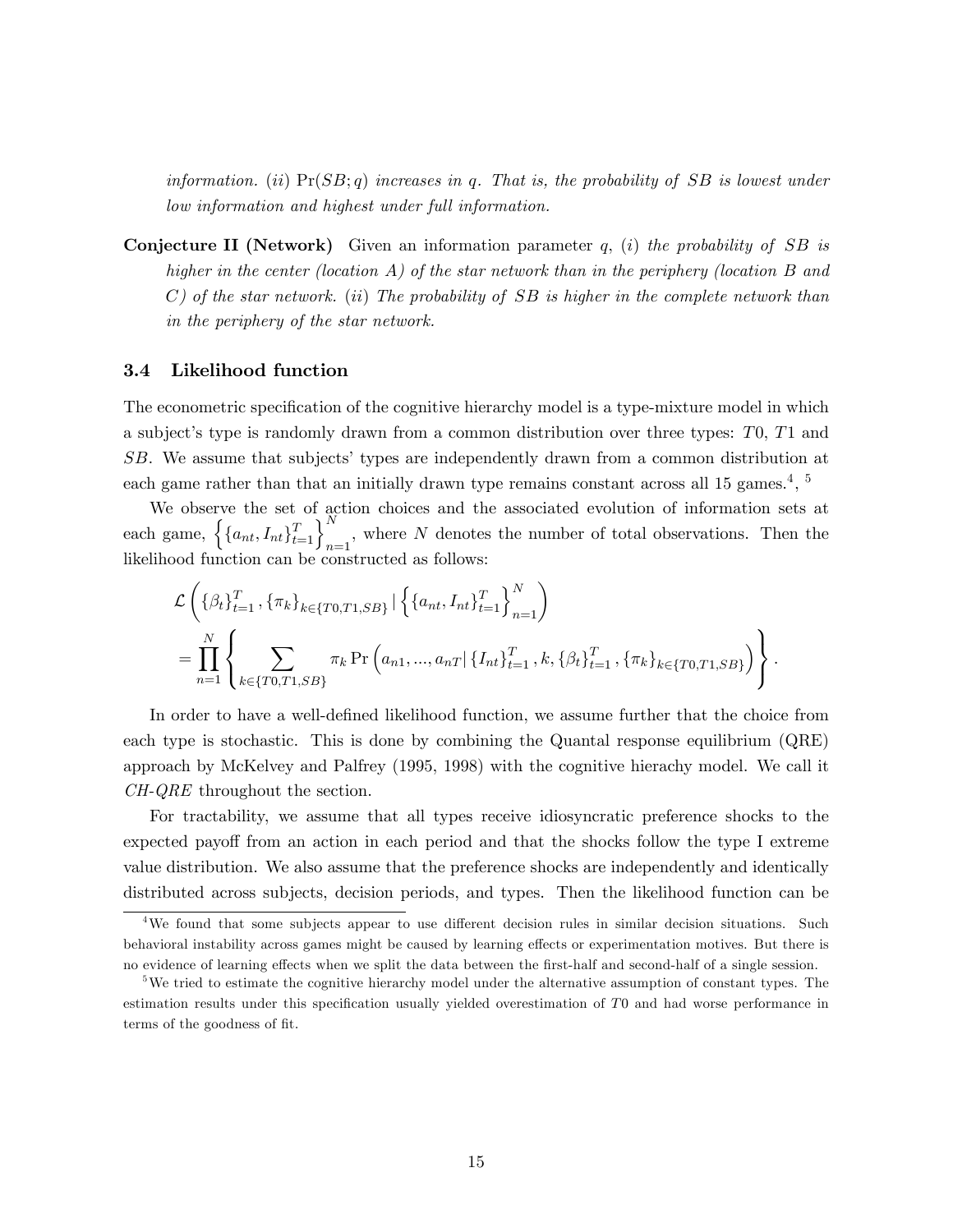further written as follows:

$$
\mathcal{L}\left(\{\beta_t\}_{t=1}^T, \{\pi_k\}_{k\in\{T0,T1,SB\}} \mid \left\{\{a_{nt}, I_{nt}\}_{t=1}^T\right\}_{n=1}^N\right) \n= \prod_{n=1}^N \left\{\sum_{k\in\{T0,T1,SB\}} \pi_k \left\{\prod_{t=1}^T \Pr\left(a_{nt}|I_{nt}, k, \{\beta_s\}_{s=1}^t, \{\pi_k\}_{k\in\{T0,T1,SB\}}\right)\right\}\right\},
$$

where  $\Pr\left(a_{nt}|I_{nt}, k, \{\beta_s\}_{s=1}^t, \{\pi_k\}_{k\in\{T0,T1,SB\}}\right)$  denotes the probability that action  $a_{nt}$  is chosen conditional on the information set  $I_{nt}$  when the type is k.

The equilibrium choice rule for type  $k \in \{T0, T1, SB\}$  in the CH-QRE model can be summarized by the following logistic choice probability function: for any period  $t$  with information set  $I_t$ 

$$
\Pr(a_t = 1 | I_t, k) = \frac{1}{1 + \exp(-\beta_t \Delta_t(I_t, k))},
$$

where  $a_t$  is the action of the subject at time period t,  $I_t$  is the subject's information set at period t,  $\beta_t$  is a coefficient parameter determining the sensitivity of the choice function to expected payoff differences, and  $\Delta_t (I_t, k)$  is the difference between the expected payoffs for type k from actions  $a_t = 1$  and  $a_t = -1$ . Since T0 does not use any information, we adopt the convention that the expected payoff difference for  $T0$  is zero in all time periods and thus the choice probability for T0 is always  $1/2$ .

The specific cognitive types for  $SB$  vary across networks and information treatments. In the complete network and the center of the star network under full information,  $SB$  is specified as cognitive type 3, whereas  $SB$  is specified as type 4 in the periphery of the star network under full information.<sup>6</sup> In all other treatments,  $SB$  is specified as cognitive type 5.

The estimation proceeds treatment-by-treatment. We assume that one beta coefficient in each period applies to all types and all network positions. In the complete and circle network, we estimate a single type distribution applying to all positions because the network is informationally symmetric. Thus, we have 8 parameters to estimate in the complete network under each information treatments: a series of beta coefficients,  $\{\beta_t\}_{t=1}^6$ , and two type probabilities,  $(\pi_{T0}, \pi_{T1})$ . In the circle network under each information treatment, there are 7 parameters to be estimated: a series of beta coefficients,  $\{\beta_t\}_{t=1}^6$ , and one type probability,  $\pi_{T0}$ . On the other hand, in the star network, due to the asymmetry of the network, we separately estimate the type distributions for the center and the periphery. Therefore, we have 10 parameters to estimate: a series of beta coefficients,  $\{\beta_t\}_{t=1}^6$ , two type probabilities in the center,  $(\pi_{T0}^A, \pi_{T1}^A)$ , and two type probabilities in the periphery,  $(\pi_{T0}^B, \pi_{T1}^B)$ .

The likelihood function is constructed recursively using the beta coefficients at previous periods and also the type distribution. The method can be illustrated with reference to the

 $6$ We tried alternative specifications for  $SB$  up to the fifth turn at each treatment. The results are essentially unchanged.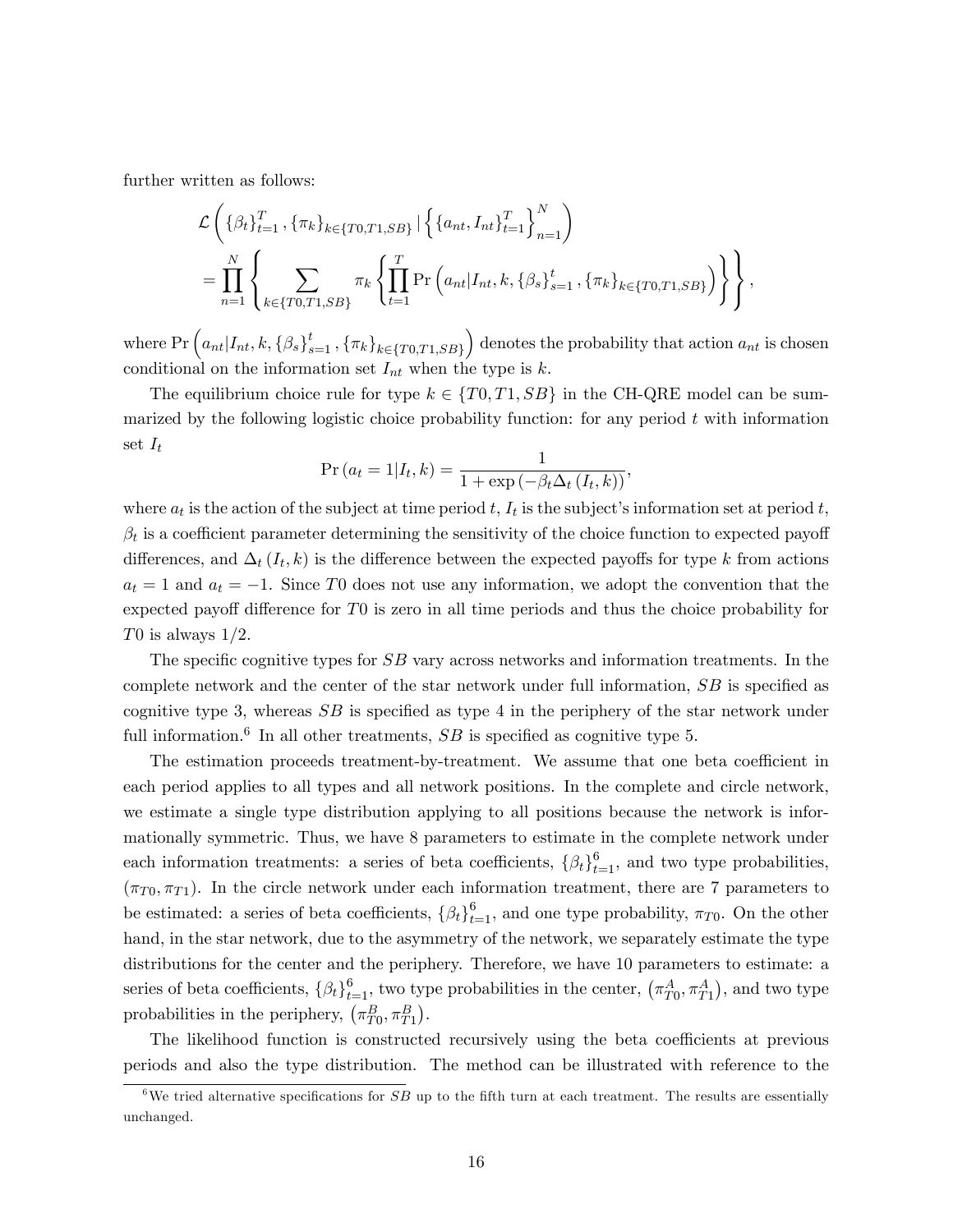complete network and  $SB$  type. In order to compute the choice probability in the first decision period, the difference in expected payoffs between two actions,  $\Delta_1 (I_1)$ , is calculated using the information (a private signal) from the first period. (Indeed, all types except the 0-type make this computation in the first period). Then, the choice probability is determined by the firstperiod beta coefficient,  $\beta_1$ , and the payoff difference  $\Delta_1(I_1)$ . In the second decision period, processing information of their neighbors' actions in the first period requires agents to infer whether their neighbors are  $T_0$  and whether they "trembled" in choosing their actions. Because of these inferences, the difference in expected payoffs in the second period depends on  $\pi_{T0}$  and  $\beta_1$ , and so is denoted by  $\Delta_2 (I_2; \pi_{T0}, \beta_1)$ . (T1 conducts this step of information processing if he is uninformed but otherwise his second-period payoff difference is the same as  $\Delta_1 (I_1)$ . Then, the choice probability in the second period has the logistic functional form and depends on  $\beta_2$  and  $\Delta_2(I_2; \pi_{T0}, \beta_1)$ . In the third decision period, the information processing gets more complicated. Since agents need to consider how their neighbors made inferences and how such inferences were reflected in their second period actions,  $SB$  players need to make an inference about whether their neighbors are  $T0$ ,  $T1$ , or  $SB$ , and also whether they trembled in the second period. Thus, the difference in expected payoffs at the third period is a function of  $\pi_{T0}$ ,  $\pi_{T1}$ , and the previous betas, denoted by  $\Delta_3(I_3;\pi_{T0},\pi_{T1},\beta_1,\beta_2)$ . This payoff difference, together with  $\beta_3$ , determines the choice probability in the third period. Continuing in this way, the entire sequence of choice probabilities for each type can be constructed and these probabilities are then used to construct the conditional likelihood functions on types. The procedure in other networks is analogous, but must take into account the process of updating beliefs that is specific to that network. The details are relegated to Appendix I.

We used the method of maximum likelihood estimation separately for each of the nine treatments. In order to get around the problem of local maxima, we used the simplex algorithm of Nelder and Mead to maximize the likelihood function with a large step size and a variety of starting values to be confident that a global maximum was achieved.<sup>7</sup>

### 3.5 Estimation results

Table 4 presents the maximum likelihood estimation results for the CH-QRE model. The standard errors are reported in parentheses.

### $[Insert\ Table\ 4]$

All the beta coefficients and type probability estimates are significantly positive and some beta coefficients are quite high in the star network under low information.

<sup>&</sup>lt;sup>7</sup>The Fortran 90 program is used to do the ML estimation. The program codes are available on request to the author.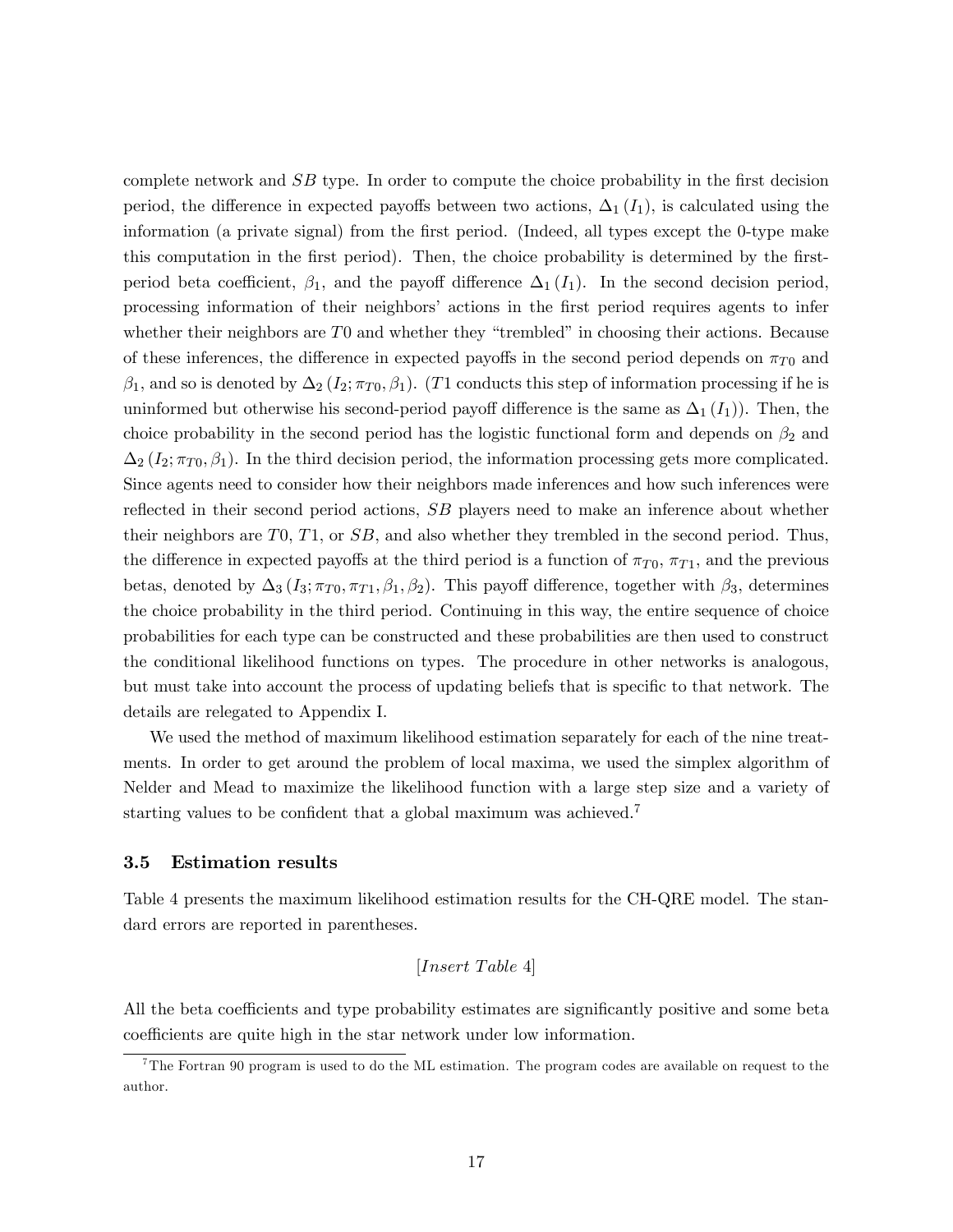One of the surprising findings is that  $SB$  is dominant in all networks and information treatments. The estimated probabilities of  $SB$  are at least  $50\%$  in all networks and information treatments except the star network under low information. This implies that the majority of subjects in the experiment behave as if Bayes-rational. On the other hand, the estimated distribution varies significantly across networks and information treatments. In fact, the comparative static properties of the estimated distribution are largely consistent with the predictions of the cognitive hierarchy model, as is clearly seen below.

First, we summarize the comparative-static comparisons of estimated probabilities of T0 and SB across information treatments in a given network.

**Result 1 (Information)** (i) In all network locations except the center of the star network, the estimated probability of T0 is lowest under full information and highest under low information. In the center of the star network, the estimated probability of T0 is lowest under high information and highest under low information. (ii) In the complete network and the star network, the estimated probability of SB is highest under high information and lowest under low information. In the circle network, the estimated probability of SB is highest under full information and lowest both under high and low information.

Figure 5 graphically shows the changes of estimated probabilities of T0 and SB across information treatments.

### $[Insert \, Figure \, 5]$

Part (i) of Result 1 strongly confirms Conjecture I. Part (ii) of Result 1, however, is less clear cut but the probability of SB is noticeably lower under the low information treatment as required by Conjecture I. We conclude that the predictions of the cognitive hierarachy model, associated with the change of  $q$ , are overall confirmed by the experimental data.

Next, we describe the comparative-static comparisons of estimated probabilities of SB across networks in an information treatment.

Result 2 (Network) (i) Under all information, the estimated probability of SB is higher in the center (location A) of the star network than in the periphery (location B and C) of the star network. (ii) Under high and low information, the estimated probability of SB is higher in the complete network than in the periphery of the star network. Under full information, the estimated probability of SB is higher in the periphery of the star network than in the complete network.

Part (i) of Result 2 strongly supports Conjecture II. However, part (ii) of Result 2 is also consistent with it, since the estimated probability of  $SB$  is lower in the periphery of the star network than in the complete network under high and low information. The comparison of estimated probabilities of  $SB$  between the periphery of the star network and the complete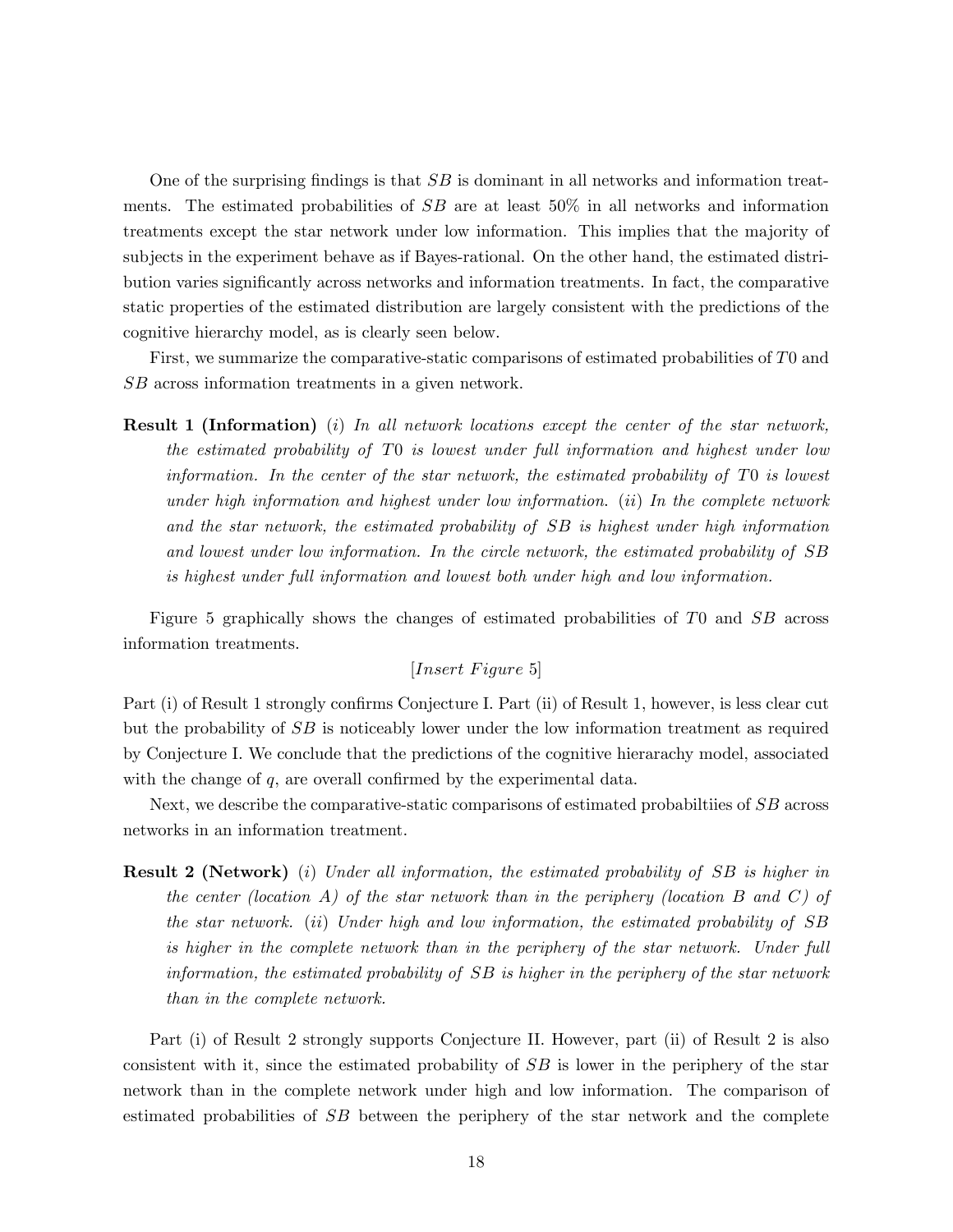network under full information is less significant since the estimates are within one standard deviation of each other. We conclude that the experimental data also confirms the predictions related to the change of network architecture from the cognitive hierarachy model.

### 3.6 How differently did individuals behave?

The estimation results of the CH-QRE model also lead us to investigate individual-level behavior across network and information treatments. Given a sequence of actions and the associated evolution of the information sets,  $\{a_t, I_t\}_{t=1}^6$ , the individual type distribution is computed as follows, using the estimated values of the parameters: for any type  $\tau = T0, T1$ , and  $SB$ ,

$$
\Pr\left(\tau|\left\{a_t, I_t\right\}_{t=1}^6\right) = \frac{\prod\limits_{t=1}^6 \Pr\left(a_t|I_t, \tau\right) \Pr\left(\tau\right)}{\sum\limits_{\tau'} \left\{\prod\limits_{t=1}^6 \Pr\left(a_t|I_t, \tau'\right) \Pr\left(\tau'\right)\right\}}.
$$

For each subject in all treatments, we have 15 sequences of actions and associated evolution of information sets. The individual-level estimated type distribution often yields sharp predictions on what type the behavior of a subject is close to. The analysis confirms that there are significant patterns of behavioral heterogeneity in the subject pool at each network and information treatment.

Figure 6 presents a collection of scatter diagrams for estimated type distributions across 15 games for representative subjects across networks and information treatments. An estimated distribution is shown as a point in the two dimensional simplex in each scatter diagram. Each vertex of the simplex stands for the degenerate distribution where one type has probability 1 and the other two types have probability 0.

### $[Insert \ Figure 6]$

Interestingly, some subjects are consistently close to SB or T1 in all plays of the game in the laboratory . Other subjects often switched among several decision rules. In other words, they sometimes played the game as if they were SB but other times they seemed to use less sophisticated rules such as T<sub>0</sub> and T<sub>1</sub>.

In summary, there are significant levels of behavioral heterogeneity across subjects. Sometimes, there is even behavioral heterogeneity across games for a single subject. The findings of the individual-level analysis strongly suggest that behavioral heterogeneity in learning is an important ingredient of any structural model of this data.

### 3.7 Is sophistication rewarded?

Each decision rule in the cognitive hierarchy model is associated with a tradeoff between the complexity of decision problems and the accuracy of the resulting decision. On the one hand, the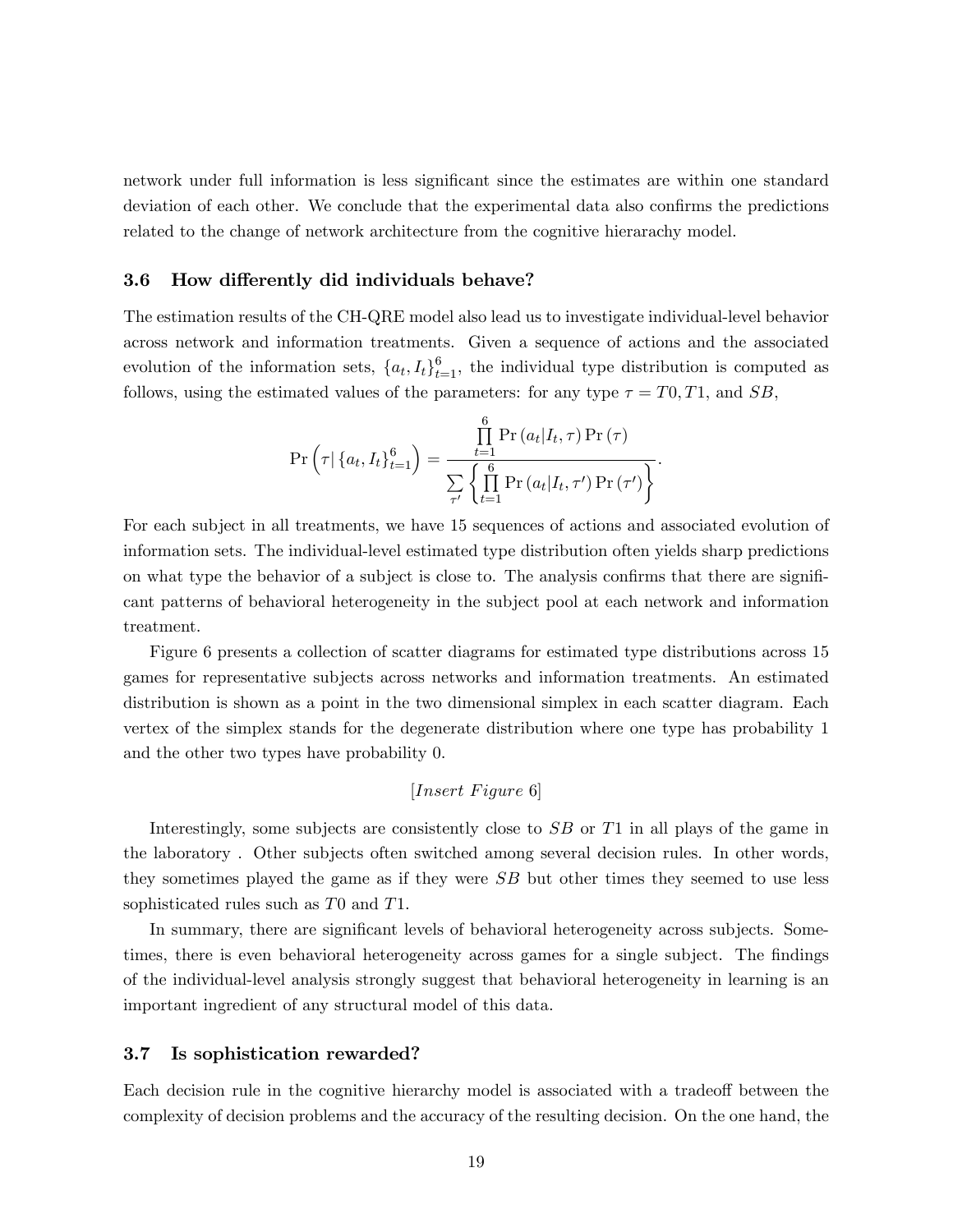complexity of information processing increases in later periods. On the other, more periods of information processing leads to higher accuracy. It is interesting to see whether actual individual performance in the lab is related to the degree of sophistication in a decision rule, as the theory would predict. We compute the average probability of being SB for each subject over all treatments and compare these probabilities with the average actual earnings they would have obtained if they were paid in each period of a given game.

Figure 7 presents the scatter diagram between average probabilities of being SB and actual earnings for subjects over all treatments. The bottom horizontal line in the figure represents expected earnings when randomization is used. The top horizontal line stands for expected earnings for a hypothetical agent who has access to the complete signal distribution in a network under full information.

$$
[Insert\ Figure\ 7]
$$

The simple linear regression (red line) reveals the relationship between the two variables:

$$
\widehat{Earning} = \widehat{\alpha} + \widehat{\beta} * \Pr(SB),
$$

where  $\hat{\alpha} = 13.78$  (0.84) and  $\hat{\beta} = 7.07$  (1.22). Interestingly, the relationship between the actual earnings and average probabilities of  $SB$  is significantly positive. Note that the top horizontal line is an upper bound on the theoretical expected payoff whereas actual payoffs are random because they depend on the signal distribution.

### 3.8 Model comparison and goodness of fit

In this section we measure the goodness of fit of the CH-QRE model and also compare it with that of the Bayesian QRE model. First, we reproduce the maximum likelihood estimation results of the Bayesian QRE model with the game-by-game estimation<sup>8</sup>. Table 5 presents the results of game-by-game maximum likelihood estimation of the Bayesian QRE model. Standard errors are reported in parentheses.

$$
[Insert\ Table\ 5\ here]
$$

We briefly summarize the estimation results of the Bayesian QRE model. First, all beta coefficients across all networks and information treatments are significantly positive. Secondly, the magnitude of beta estimates is between 1.5 and 4 in most cases. Finally, the estimated beta series in the complete network are stable across decision periods. However, in the star and circle networks, the beta series decrease slightly across decision periods. For more details, see CGK.

<sup>&</sup>lt;sup>8</sup>In CGK06, we pooled homogeneous data in each decision period to estimate a single beta coefficient. For example, we used the data from all treatments to estimate one beta coefficient in the first period. On the other hand, we estimated separately the betas for the subjects in the center and in the periphery of the star network because of information asymmetry. Overall, the estimation results are consistent with each other.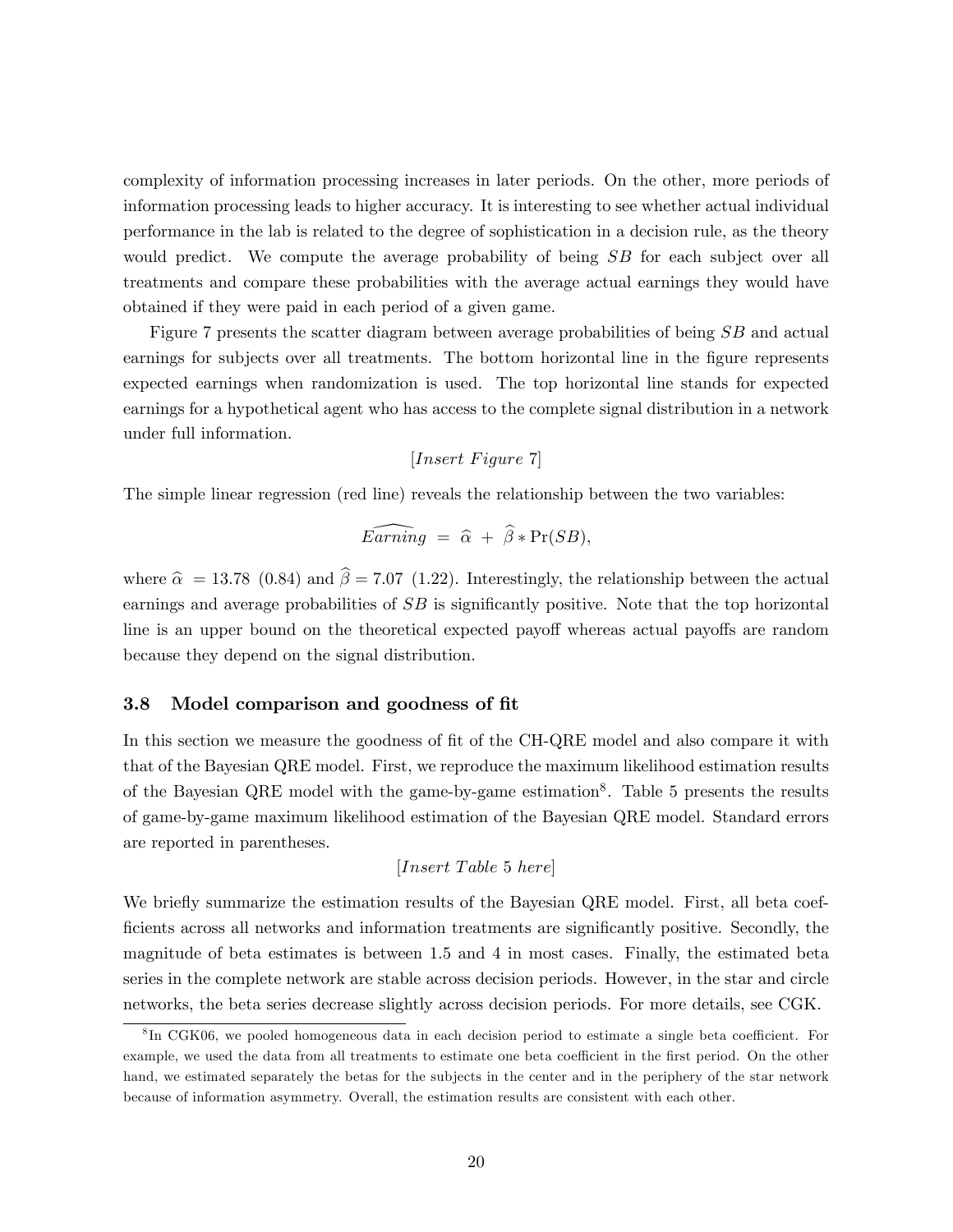Interestingly, the estimated series of beta coefficients from the CH-QRE model are uniformly higher than those from the Bayesian QRE model. The following result summarizes the difference between them.

**Result 3 (Trembling)** Over all treatments, the estimated beta series of the CH-QRE model are uniformly higher than those of the Bayesian QRE model. That is, the rates of trembling of the CH-QRE model are much lower than those of the Bayesian QRE model.

The intuition for this result is quite easy to understand. The Bayesian QRE model treats any deviation from the best response action as trembling, given a single Bayesian decision rule. However, in the CH-QRE model, noise in the data is decomposed into two parts: one resulting from heterogeneous decision rules and the other from pure trembling given each decision rule. Therefore, the CH-QRE model in principle explains the behavior in the laboratory with greater precision within a specified set of the decision rules.

Another notable comparison of the betas between the two models is that the beta series of the CH-QRE model is not always stable across decision turns. For example, in the complete network, there are some big jumps in the beta series at later decision turns. This may suggest that many of the deviations at later turns in the complete network are explained by heterogeneity.

Now we turn attention to each model's goodness of fit. First, we compare the changes of the log likelihood values at the ML estimates between the CH-QRE model and the Bayesian QRE model. Over all treatments, the log likelihood values of the CH-QRE model are significantly higher than those of the Bayesian QRE model. Under the current specification of  $SB$  type in the cognitive hierarchy model, it is not necessarily true that the cognitive hierarchy model encompasses the Bayesian model as a degenerate case. But the results suggest that it is nearly true.

The most noticeable increase in the log likelihood values occurs in the complete network under full information, the star network under full information, and the circle network under high information. In the complete network under full information, the log likelihood value increased from  $-441.40$  to  $-237.64$ , the highest avlue among all information treatments. Similarly, in the star network under full information, the log likelihood value increased from  $-552.78$  to  $-343.10$ . And in the circle network under high information it increased from  $-719.41$  to  $-643.87$ .

In order to test the goodness of fit of each model, we compare the simulated aggregate behavior of each model with the aggregate behavior of the experimental data. This is mainly done by comparing the average herd behavior from the experimental data with the simulated herd behavior from the two models. Herd behavior is said to arise in the laboratory when, from some decision period on, all subjects in a group take the same action. Table 6 presents the average level of herd behavior from the experimental data, the simulated data from the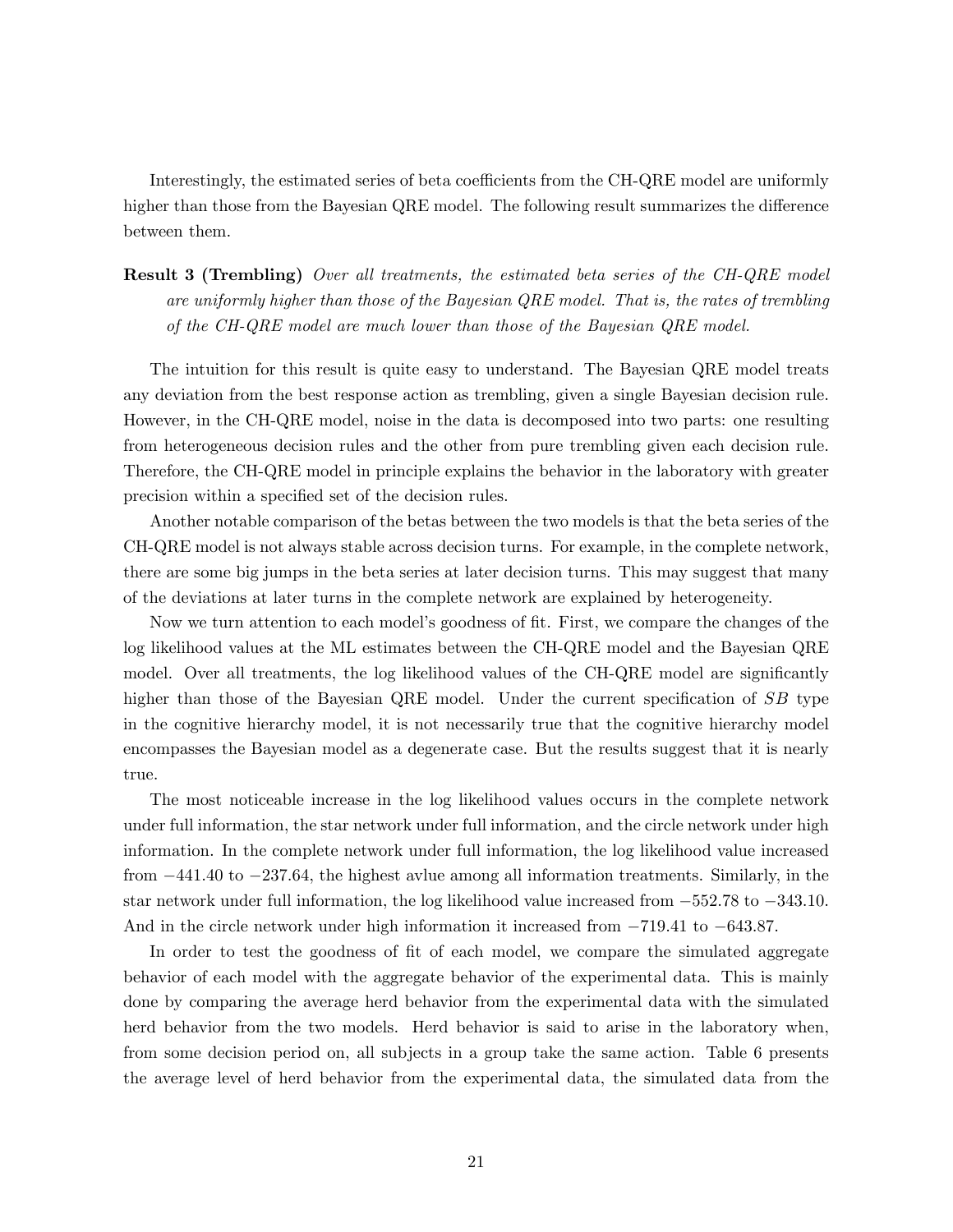estimated Bayesian QRE model and the simulated data from the estimated CH-QRE model.

### $[Insert\ Table\ 6]$

For the purpose of measuring the goodness of fit, we compare the frequencies of herd behavior from the two models and the experimental data in each network and information treatment.

**Result 4 (Herd behavior)** (*i*) The CH-QRE model generates almost the same frequency of herd behavior across decision periods as the experimental data in the complete and star networks under full information and in the circle network under high information. Over other treatments, the frequency of herd behavior in the CH-QRE model is lower than in the experimental data. (ii) Over all treatments, the Bayesian QRE model generates a frequency of herd behavior that is uniformly lower than the experimental data.

Support for these results is presented in Figure 8 which shows, period by period, the relative frequencies of herd behavior in the two models and in the experimental data, in each network under all information treatments.

### $[Insert \, Figure \, 8]$

One caveat should be noted regarding the comparison of herd behavior from the simulated data for the two models and the experimental data: the measure of herd behavior is highly discontinuous because uniformity of actions in earlier decision periods may not be counted as a herd if there is a single deviation in the last period. Nonetheless, the CH-QRE model fits the experimental data well in regard to herd behavior. In particular, the goodness of fit in the complete and star networks under full information is nearly perfect. However, there are other treatments in which the CH-QRE model produces lower frequencies of herd behavior than the experimental data.

Another feature of the CH-QRE model is its success in replicating the patterns of learning. In the complete network under full information, the frequency of herds in the experimental data increases dramatically from the first period to the second period and increases slowly later on. This implies that learning in the laboratory mainly occurs in the second decision period and subjects rapidly converge to an uniform action from that period onwards. In the star network under full information, learning mainly continues until the third period and, as a result, the frequency of herds jumps up between the second period and the third period.

The apparent overall failure of the Bayesian QRE model to fit the empirical frequency of herd behavior calls our attention to the earlier caveat that the measure of herd behavior is highly discontinuous. The Bayesian QRE model usually generates more trembling in simulations because of the lower values of the beta estimates. The only way that the Bayesian QRE model can capture noise in the data from heterogeneous decision rules is by having the lower beta estimates.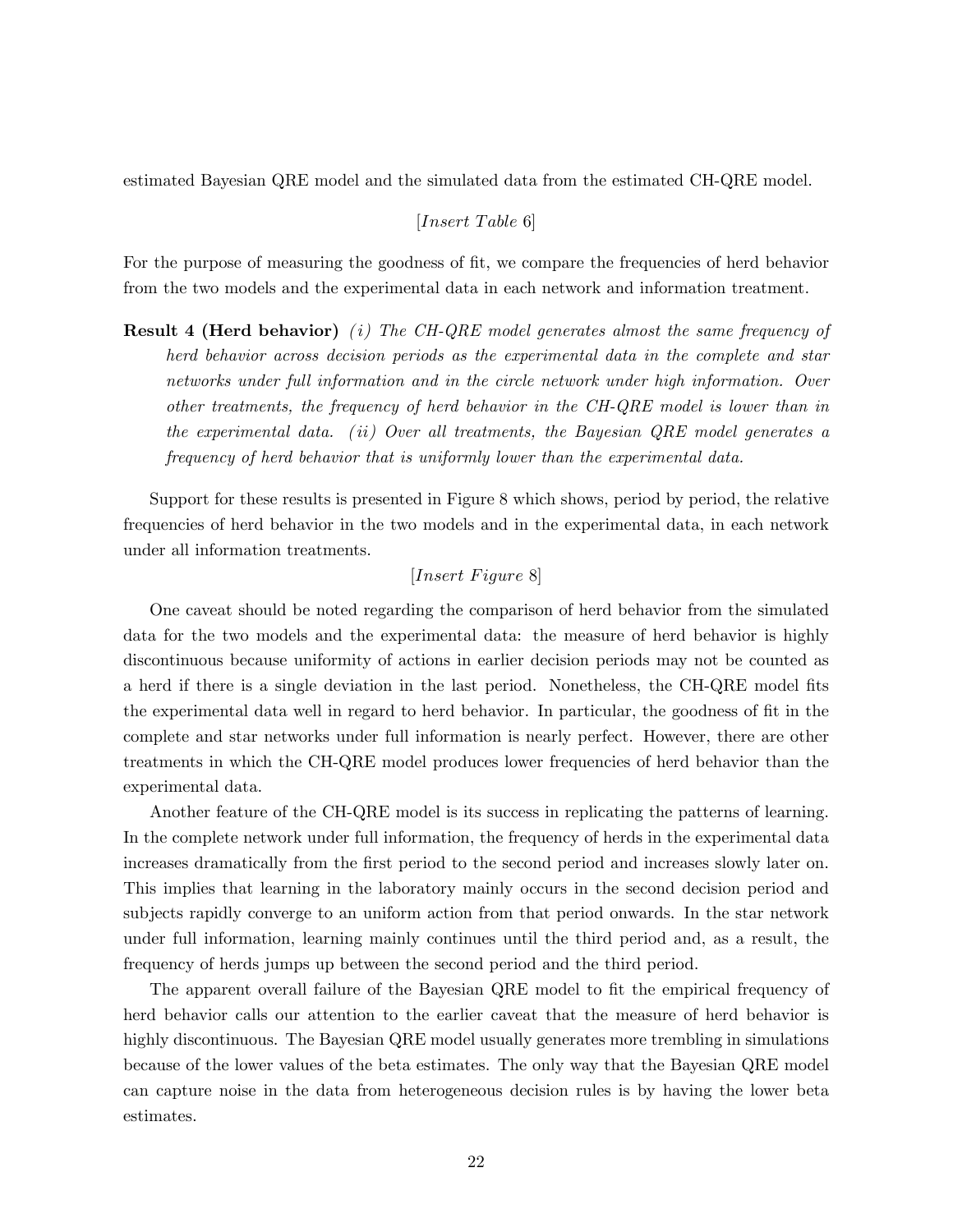The cognitive hierarchy model's goodness of fit highlights the performance of individual-level heterogeneity in replicating and interpreting patterns of aggregate behavior. One conclusion that can be drawn from the CH-QRE modelís superior performance is that individual-level heterogeneity is too important to be ignored.

### 4 Discussion

There exist various hierarchical models of bounded rationality designed to analyze heterogeneous strategic behavior. Most of them focus on static normal form games, especially dominancesolvable games such as the beauty-contest game or sequential games with one-shot decision. The literature includes Nagel (1995), Stahl and Wilson (1995), Ho, Camerer and Weigelt (1998), Costa-Gomes, Crawford and Broseta (2001), Costa-Gomes and Crawford (2004), Camerer, Ho and Chong  $(2004)$  and Kübler and Weiszsäcker  $(2004)$ . One of the main motivations of the literature is the apparent lack of empirical evidence confirming Nash equilibrium even in simple dominance-solvable games, which might reflect limited ability of real players to do inductive thinking. The models are quite successful in explaining the behavior of players in the laboratory and often perform better than Nash equilibrium.

In particular, Camerer, Ho and Chong (2004) provide a synthetic approach where an agent mistakenly believes that his strategy is the most sophisticated with respect to the number of steps of iterative thinking. This behavioral assumption is often justified by psychological evidence of persistent overconfidence (e.g., Camerer and Lovallo  $(1999)$ ) and the limitations of the brain's capacity, such as working memory.

Their approach could generate a hierarchy of cognitive types in our setting but it turns out to be less clear. Suppose we start with 0-step players who simply randomize without using any information. Then 1-step players believe that all others are 0-step and thus it is optimal for them to use only the information they have in the Örst period, that is, their private signals. The 2-step players believe that their neighbors are either 0-step or 1-step and so would reveal at most their own private signals. However, this does not guarantee that 2-step players should necessarily stop processing information after the first period, because they might think that by continuing to observe othersí behavior they may learn whether they are 0-step or 1-step. In order to make this approach Öt the dynamic structure of our games, one may need to impose some *ad hoc* restrictions such as that k-step thinkers stop using information after  $k$ -th period.

Our model of cognitive hierarchy is different from those found in the literature in several respects. First, we focus on dynamic games rather than static games. The dynamic structure in our games naturally defines steps of thinking, whereas the literature imposes a "pseudosequential" structure of thinking in order to analyze the data from normal-form games. Secondly, we use an equilibrium approach in which all agents have the same expectations regarding the potential benefit of information processing, but each of them chooses a different cognitive type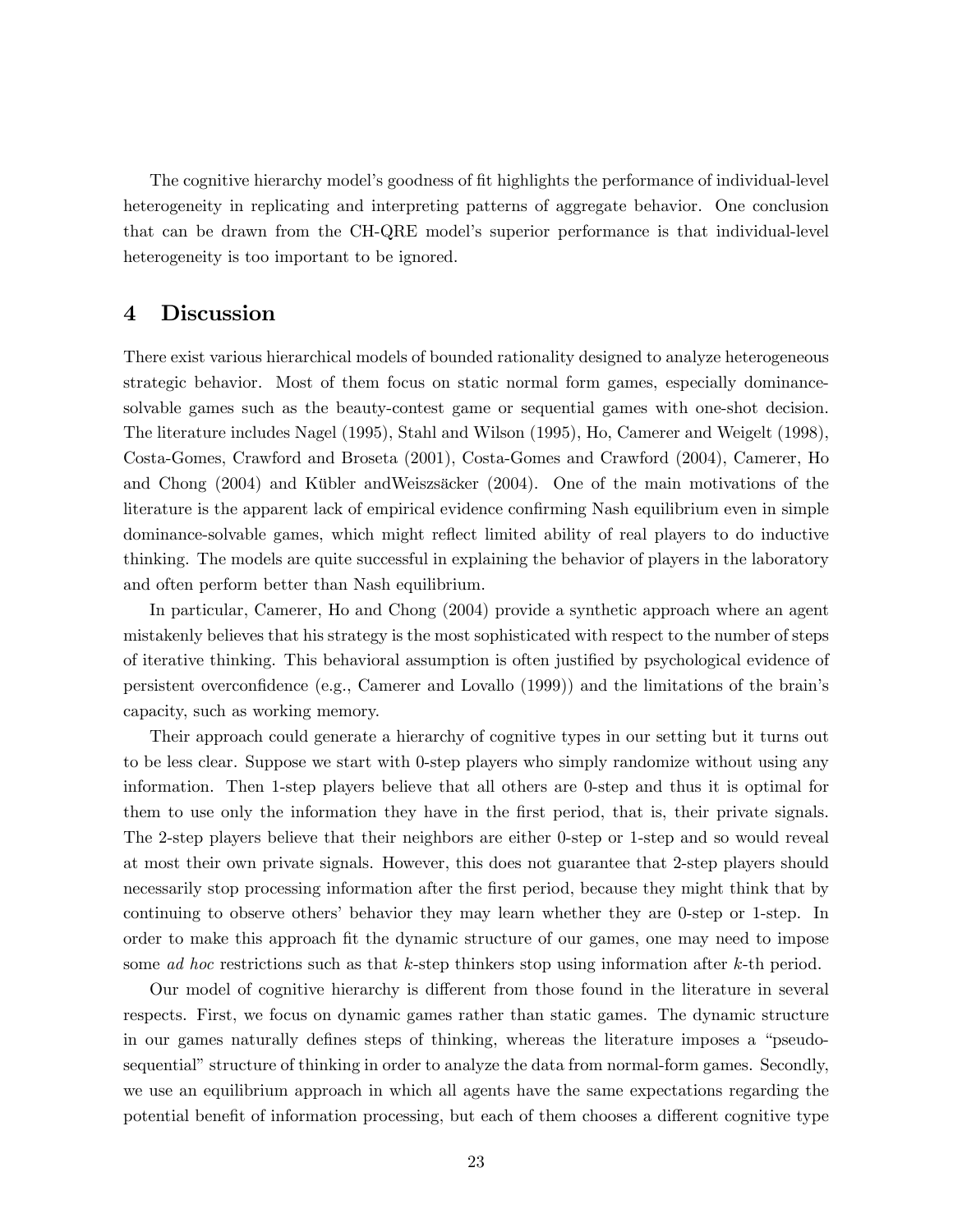because of their different levels of cognitive costs. The literature, by contrast, relaxes mutual consistency of beliefs and adopts a disequilibrium approach. Finally, the literature does not provide any rationale for how the type distribution emerges in different task environments. In contrast, our equilibrium approach provides a good sense of how the type distributions relate to different task environments.

In addition, the current approach in the paper advances the literature by linking the type distributions of cognitive hierarchy with the difficulty of task environments. The model produces intuitive comparative-static predictions of how type distributions change with respect to the parameters determining the difficulty of task environments. Overall, such predictions are confirmed by the data. The methodological tool and the findings deliver a very important message of studying the bounded rationality in line with Simonís scissors metaphor.

One main empirical conclusion in the literature is that on average people seem to conduct very few steps of thinking in playing the normal-form games. For example, Camerer et al. find that an average of 1.5 steps of thinking fits data from many games well. This seems at variance with one main finding in the present paper: the dominant type is  $SB$  across all networks and information treatments. We hesitate to make precise comparisons between the findings in the literature and in this paper for the following reasons. First of all, the nature of the games we consider is different from those in the literature: dynamic versus static. We hypothesize that the dynamic structure helps people conduct longer chains of reasoning. Secondly, the SB type is the same as lower cognitive types in some treatments. For example, given the estimated type distribution,  $SB$  in the complete network under full information behaves no differently from type 2. The question of how differently real people behave in dynamic games compared to static games will be better understood when there have been more empirical studies on this important topic.

### 5 Conclusion

This paper proposed a cognitive hierarchy model in games of learning in networks. The model is flexible enough to capture a diversity of cognitive types whose behavior ranges from random to substantively rational. More importantly, the model predicts different distributions of cognitive types as the task environment changes with respect to the architecture of networks and structure of information. This allows a set of conjectures regarding comparative static comparisons of type distributions, which can be tested using empirical data.

Using experimental data produced in the laboratory by Choi, Gale and Kariv (2005, 2006), we estimated a cognitive hierarchy model. Quite surprisingly, we found that the dominant cognitive type across all treatments is closely related to Bayes-rational behavior. Despite the presence of multiple cognitive types in the subject pool, this Önding tells us that the classical Bayesian paradigm has considerable explanatory power as far as the majority of subjects is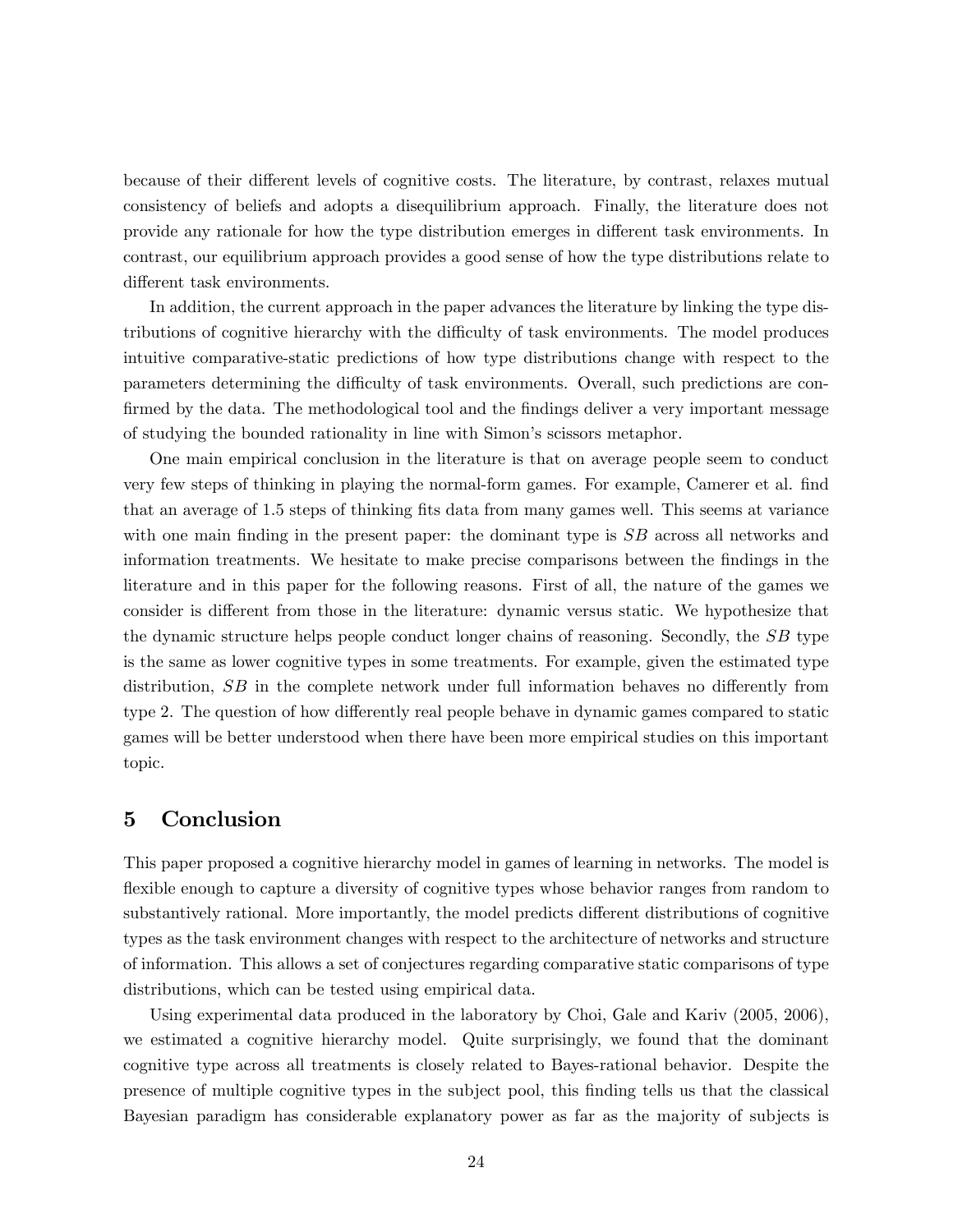concerned. This seems at variance with the Öndings in the literature on hierarchical models of bounded rationality, e.g., Camerer, Ho and Chong  $(2004)$ . They found that an average of 1.5 steps of thinking fits the data from many static games such as the beauty-contest game, as experimentally studied by Nagel (1995). We resist any direct comparions between the findings in the literature and in this paper for the following reasons. First of all, the nature of the games we consider is different from those in the literature: dynamic versus static. We hypothesize that the dynamic structure helps people conduct longer chains of reasoning. Secondly, the behavior of types resembling Bayesian rationality is the same as that of lower cognitive types in some treatments. For example, given the estimated type distribution, the sophisticated Bayesian type in the complete network under full information behaves no differently from type 2. The question of how differently real people behave in dynamic games compared to static games is an important future research topic.

We also tested a set of conjectures from the theory. One of the findings is that, holding constant the network architecture, the probability of a type whose behavior is random increases as the value of  $q$  (the probability of receiving a private signal) decreases. At the same time, we also found that the probability of the sophisticated Bayesian type decreases as the value of q decreases. Regarding changes of network structures, the theory has a weaker prediction on the type distribution. Nonetheless, somewhat consistently with the theory, we found that, holding constant the value of  $q$ , the probability of the sophisticated Bayesian type is significantly higher in the center of the star network than in the periphery of the star network. One important research topic for the future is to extend the theoretical framework and experimental design to larger and more complex network architectures. Especially, the design of experiments with larger networks should be done in a way that allows clear-cut theoretical predictions of changes on equilibrium type distributions across networks.

Finally, we performed a goodness-of-fit test for the cognitive hierarchy model. This has been mainly done by comparing the simulated average herd behavior with the average herd behavior from the data. Surprisingly, the cognitive hierarchy model closely replicates the empirical patterns of herd behavior across networks and information structures at the aggregate level. This highlights the potential importance of structural approaches allowing individual heterogeneity in explaining patterns in aggregate data.

The model and techniques we have developed in this paper provide a foundation for future theoretical and empirical research for various dynamic games. One of the many interesting questions is how to apply the notion of a cognitive hierarchy to dynamic games in which the standard equilibrium concept requires backward induction. One natural starting point may be applying a cognitive hiearchy with various levels of limited foresight to such dynamic games.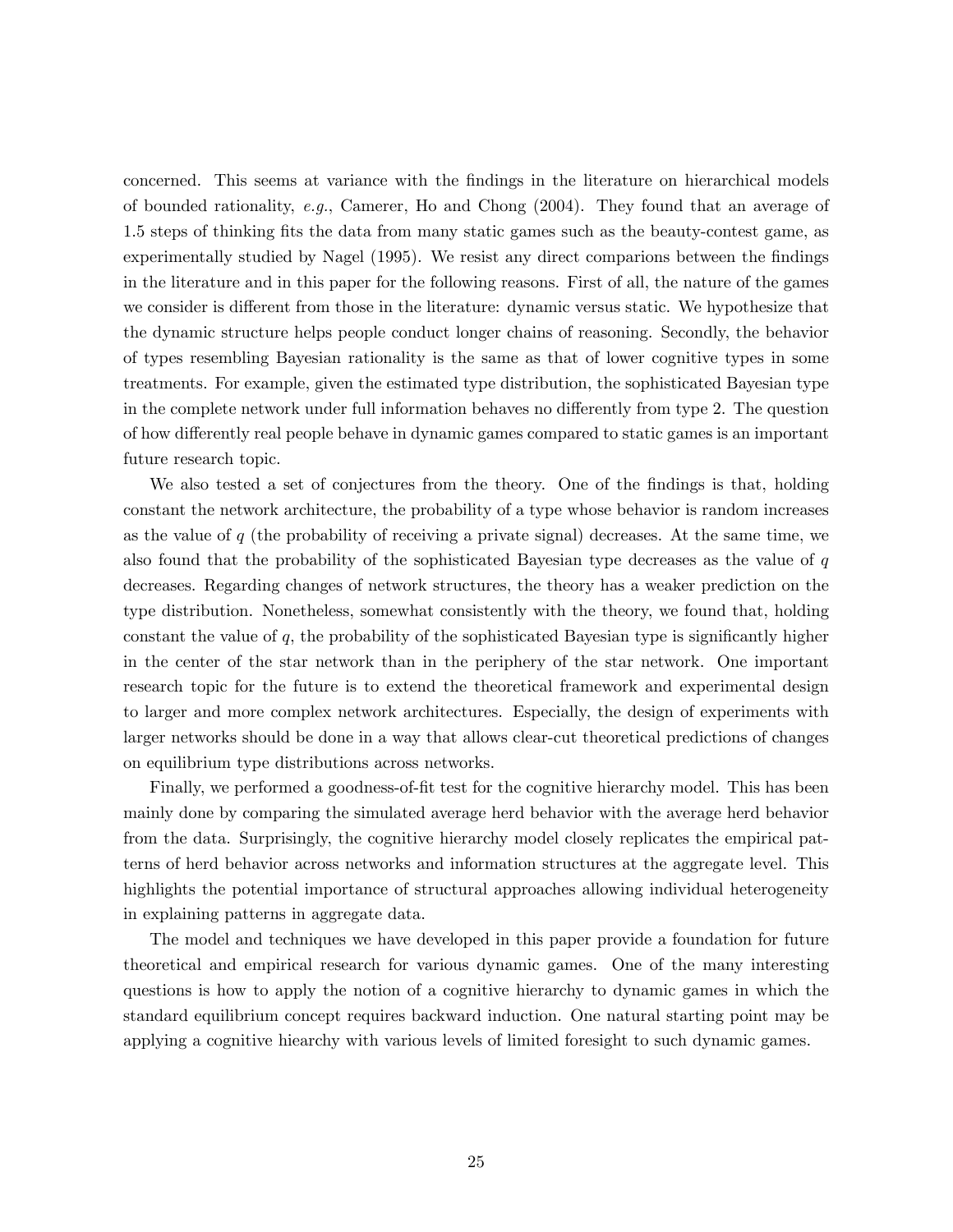### References

- [1] Camerer, C.F. (2003) Behavioral Game Theory: Experiments in Strategic Interaction. Princeton University Press.
- [2] Camerer, C. F., T. Ho, and J. Chong  $(2004)$ , "A Cognitive Hierarchy Model of Games," Quarterly Journal of Economics, 119(3), 861-898.
- [3] Camerer, C.F. and D. Lovallo (1999), "Overconfidence and Excess Entry: An Experimental Approach," American Economic Review, 89, 306 - 318.
- [4] Choi, S., D. Gale and S. Kariv (2005), "Behavioral Aspects of Learning in Social Networks: An Experimental Study," Advances in Behavioral and Experimental Economics (in the Advances in Applied Microeconomics series), edited by John Morgan, JAI Press.
- [5] Choi, S., D. Gale and S. Kariv (2006), "A Quantal Response Equilibrium Analysis of Social Learning in Networks," working paper, UCL.
- [6] Costa-Gomes, M. and V. P. Crawford (2004), "Cognition and Behavior in Two-Person Guessing Games: An Experimental Study," working paper, UC San Diego.
- [7] Costa-Gomes, M., V. P. Crawford, and B. Broseta (2001), "Cognition and Behavior in Normal-Form Games: An Experimental Study," *Econometrica*, 69(5), 1193-1235.
- [8] Gale, D. and S. Kariv (2003), "Bayesian Learning in Social Networks," *Games and Eco*nomic Behavior, 45(2), 329-346.
- [9] Ho, T., C. Camerer and K. Weigelt (1998), "Iterated Dominance and Iterated Best-response in p-Beauty Contests," American Economic Review, 88, 947-969.
- [10] Keynes, J. M.(1936) The General Theory of Interest, Employment and Money. London. MacMillan.
- [11] Kübler, D. and G. Weiszsäcker (2004), "Limited Depth of Reasoning and Failure of Cascade Formation in the Laboratory," Review of Economic Studies, 71, 425-441.
- [12] McKelvey, R.D. and T.R. Palfrey (1995), "Quantal Response Equilibria for Normal Form Games," Games and Economic Behavior, 10, 6-38.
- [13] McKelvey, R.D. and T.R. Palfrey (1998), "Quantal Response Equilibria for Extensive Form Games," Experimental Economics, 1, 9-41.
- [14] Nagel, R. (1995), "Unraveling in Guessing Games: An Experimental Study," American Economic Review, 85, 1313-1326.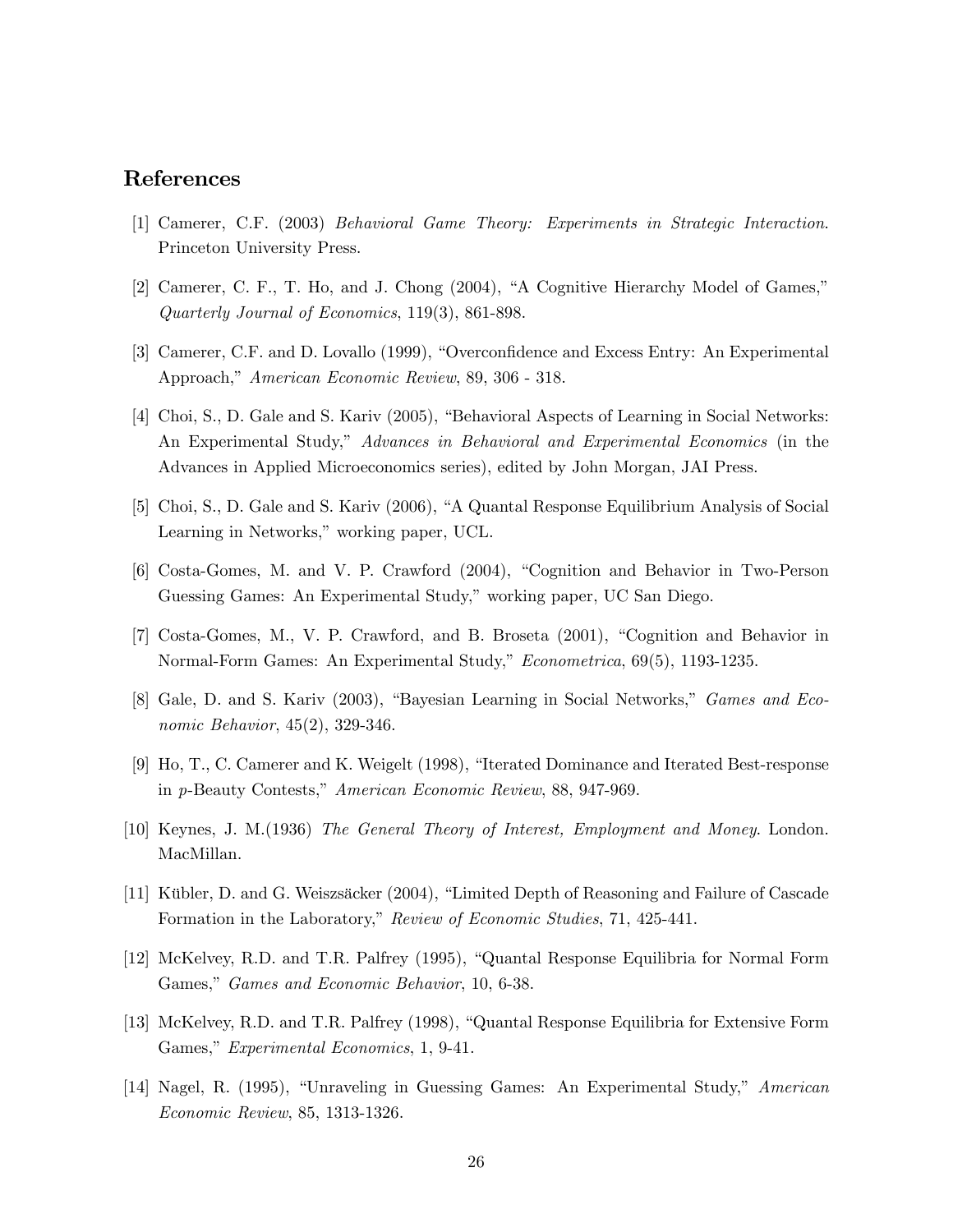- [15] Nelder, J.A. and R. Mead (1965), "A Simplex Method for Function Minimization," Computer Journal, 7(4), 308-313.
- [16] Simon, H.A. (1990), "Invariants of Human Behavior," Annual Review of Psychology, 41, 1-19.
- [17] Stahl, D. O. and P. Wilson (1995), "On Players' Models of Other Players: Theory and Experimental Evidence," Games and Economic Behavior, 10, 218-254.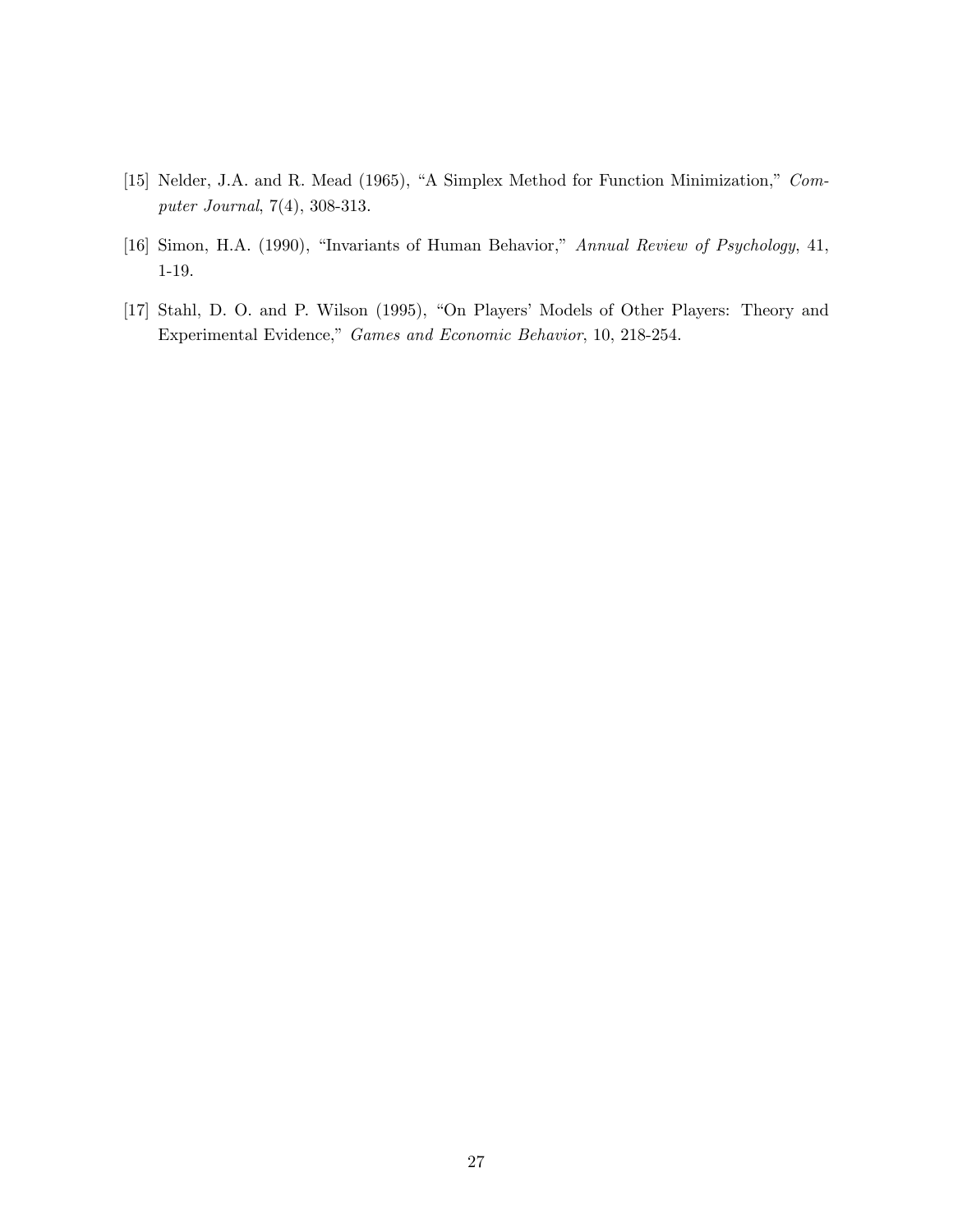### 6 Appendix

This section presents the construction of likelihood functions for the CH-QRE model. The CH-QRE model assumes that each cognitive type receives idiosyncratic preference shocks. Formally, for an agent i of type  $\tau \in \{T0, T1, SB\}$ , the random utility function from choosing action  $a_{it} = 1$ rather than  $a_{it} = -1$  is given by

$$
U_{it}(I_{it};k) = \beta_t \Delta(I_{it},k) + \varepsilon_{it},
$$

where  $\Delta(I_{it}, k)$  is the difference between the expected payoffs for type k from actions  $a_{it} = 1$ to  $a_{it} = -1$ , conditional on information set in period t,  $I_{it}$ , and coefficient  $\beta_t$  parametrizes the sensitivity of action choices to payoff differences.  $\Delta(I_t, k)$  is defined as

$$
\Delta(I_{it}, k) = \begin{cases} M [2 \Pr(\omega = 1 | I_{it}) - 1] & \text{if } t \leq k \\ M [2 \Pr(\omega = 1 | I_{ik}) - 1] & \text{if } t > k \end{cases}.
$$

Random variable  $\varepsilon_{it}$  represents the agent's preference shock, which is assumed to be privately observed by that agent. For tractability, we have the following assumptions on the error structure. First,  $\varepsilon_{it}$  is assumed to be independently and identically distributed according to the logistic distribution with cumulative distribution  $F(\varepsilon) = 1/(1 + \exp(-\varepsilon))$ , for each agent and each period  $t = 1, 2, ..., T$ . Secondly,  $\varepsilon_{it}$  is independent of the type of each agent. Then the stochastic choice function has the following form of logistic distribution:

$$
Pr(a_{it} = 1 | I_{it}, k) = \frac{1}{1 + \exp(-\beta_t \Delta(I_{it}, k))}.
$$

The posterior probability of a unknown state conditional on an information set is determined by Bayes' rule. The Bayesian belief updating contains essentially two inference problems: *infer*ring other agents' private signals as well as other agents' types. Such inference problems vary the degree of complexity, depending on networks and information treatments.

Let  $\overline{N}_i = \{i\} \cup N_i$  denote a set of agent i's neighbors and himself and let  $I_{it} = \left\{\sigma_i, (a_{js})_{s=1}^{t-1} \mid j \in \overline{N}_i\right\}$ denote agent is information set in period t. The posterior belief that the true state is  $\omega = 1$ conditional on  $I_{it}$  is given by

.

$$
\Pr(\omega = 1 | I_{it}, k) = \begin{cases} \sum_{\{\tau_j\}_{j \in N_i}} \Pr(\omega = 1 | I_{it}, \{\tau_j\}_{j \in N_i}) \Pr(\{\tau_j\}_{j \in N_i} | I_{it}) & \text{if } t \leq k \\ \sum_{\{\tau_j\}_{j \in N_i}} \Pr(\omega = 1 | I_{ik}, \{\tau_j\}_{j \in N_i}) \Pr(\{\tau_j\}_{j \in N_i} | I_{ik}) & \text{if } t > k \end{cases}
$$

The first probability in each summand on the right side,  $Pr\left(\omega=1|I_{it}(\text{or } I_{ik}), \{\tau_j\}_{j\in N_i}\right)$ , is the posterior belief on the state  $\omega = 1$  conditional on the assumption that his neighbor j's type is  $\tau_j$ . The second probability in each summand,  $Pr\left(\{\tau_j\}_{j\in N_i}|I_{it}(\text{or } I_{ik})\right)$ , represents agent *i*'s inference on types for each of his neighbors. For expositional convenience, suppose throughout the section that agent i is of k-type, for  $k \geq t$ .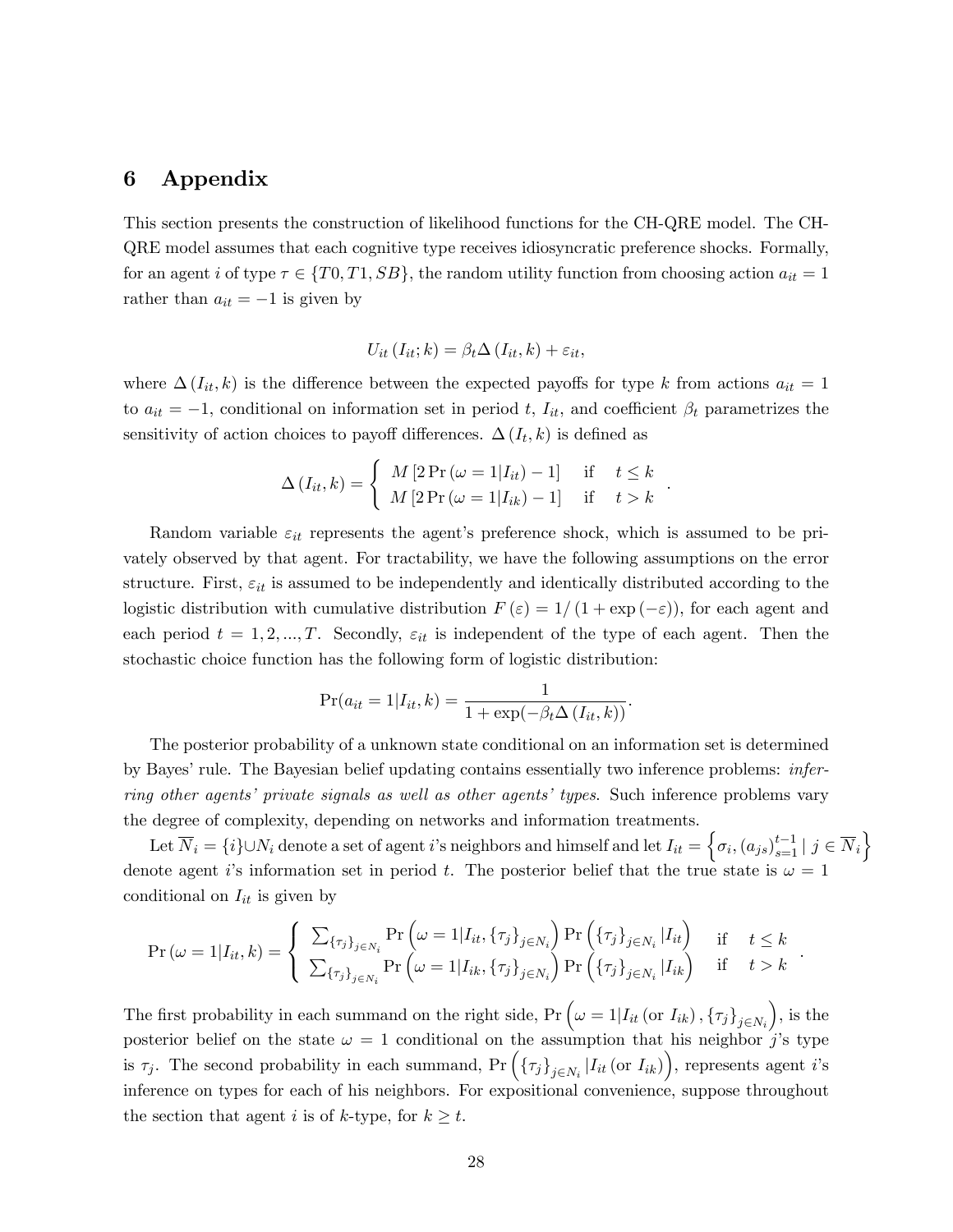The probability of the true state being  $\omega = 1$  conditional on  $I_{it}$  and  $\{\tau_j\}_{j \in N_i}$  can be written further by, via Bayes' rule,

$$
\Pr\left(\omega=1|I_{it}, \{\tau_j\}_{j\in N_i}\right) = \frac{\Pr\left(\sigma_i|\omega=1\right)\prod_{s=1}^{t-1}\prod_{j\in N_i}\Pr\left(a_{js}|\omega=1, I_{is}, \tau_j\right)}{\sum_{\omega}\Pr\left(\sigma_i|\omega\right)\prod_{s=1}^{t-1}\prod_{j\in N_i}\Pr\left(a_{js}|\omega, I_{is}, \tau_j\right)}.
$$

The posterior belief of his neighbors' types, conditional on information set at turn  $t$ ,  $I_{it}$ , can be also further written into, via Bayes' rule,

$$
\Pr\left(\{\tau_j\}_{j\in N_i} | I_{it}\right) = \frac{\Pr\left(\{\tau_j\}_{j\in N_i}\right) \prod_{s=1}^{t-1} \Pr\left((a_{js})_{j\in N_i} | I_{is}, \{\tau_j\}_{j\in N_i}\right)}{\sum_{\{\tau'_j\}_{j\in N_i}} \Pr\left(\{\tau'_j\}_{j\in N_i}\right) \prod_{s=1}^{t-1} \Pr\left((a_{js})_{j\in N_i} | I_{is}, \{\tau'_j\}_{j\in N_i}\right)},
$$

where

$$
\Pr\left(\left(a_{js}\right)_{j\in N_i}|I_{is},\left\{\tau_j\right\}_{j\in N_i}\right) = \sum_{\omega} \Pr\left(\omega|I_{is},\left\{\tau_j\right\}_{j\in N_i}\right) \prod_{j\in N_i} \Pr\left(a_{js}|\omega,I_{is},\tau_j\right).
$$

The precise form of Pr  $(a_{js}|\omega, I_{is}, \tau_j)$  depends on the observational structure of networks. Appendix I in Choi, Gale and Kariv (2006) illustrates the details of this probability with regard to the network structure, when agents are Bayesian. The derivation of the probability,  $Pr(a_{js}|\omega, I_{is}, \tau_j)$ , is straightforward while taking into account that agents are different with respect to the number of periods in which they process new information. Thus, for more details, we refer to Appendix I in CGK.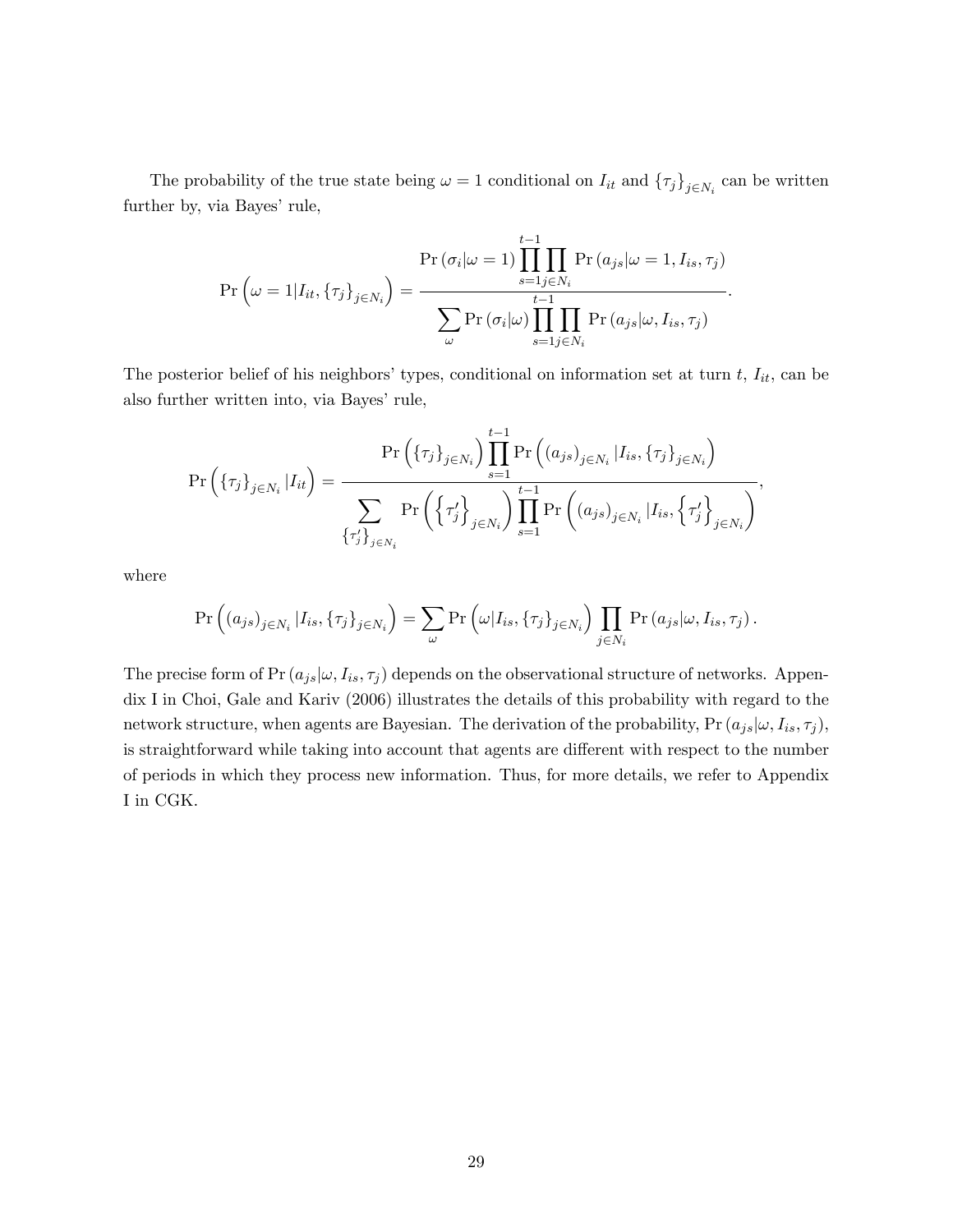|                |               |                             |                                                     |                                                     | Time period                                                 |                                                             |  |
|----------------|---------------|-----------------------------|-----------------------------------------------------|-----------------------------------------------------|-------------------------------------------------------------|-------------------------------------------------------------|--|
| liormatio      | Network       | Position                    |                                                     |                                                     |                                                             |                                                             |  |
|                | Complete      | $\overline{\mathbb{E}}$     |                                                     |                                                     |                                                             | 0.00                                                        |  |
| $\overline{a}$ | <b>Circle</b> | $\overline{M}$              | $\begin{array}{c} 1.98 \\ 1.98 \\ 1.98 \end{array}$ | $\begin{array}{c} 0.75 \\ 0.00 \\ 0.75 \end{array}$ | $\begin{array}{c} 0.00 \\ 0.32 \\ 0.00 \\ 0.60 \end{array}$ | 0.21                                                        |  |
|                | Star          | $\triangledown$             |                                                     |                                                     |                                                             | 0.00                                                        |  |
|                |               | $B\&C$                      |                                                     |                                                     |                                                             | 0.00                                                        |  |
|                | Complete      | $\mathop{\rm All}\nolimits$ | $\frac{113}{132}$<br>$\frac{133}{22}$               |                                                     |                                                             |                                                             |  |
| $q = 2/3$      | <b>Circle</b> |                             |                                                     |                                                     |                                                             | $\begin{array}{c} 0.00 \\ 0.00 \\ 0.00 \\ 0.06 \end{array}$ |  |
|                | Star          | $ \mathbf{E} $              |                                                     |                                                     |                                                             |                                                             |  |
|                |               | B&C                         |                                                     |                                                     |                                                             |                                                             |  |
|                | Complete      | $\mathbb{N}$                | $\begin{array}{c} 0.66 \\ 0.66 \\ 0.66 \end{array}$ |                                                     |                                                             |                                                             |  |
| $q = 1/3$      | Circle        |                             |                                                     |                                                     |                                                             |                                                             |  |
|                | Star          | $\frac{1}{2}$               |                                                     |                                                     |                                                             | $\begin{array}{c} 0.03 \\ 0.00 \\ 0.00 \\ 0.09 \end{array}$ |  |
|                |               | B&C                         |                                                     |                                                     |                                                             |                                                             |  |

Table 1. Simulated marginal values of information across time periods in the Bayesian model across networks and information **Table 1. Simulated marginal values of information across time periods in the Bayesian model across networks and information**

\* Payoff is  $M = 2$  and randomization is the tie-breaking rule. The length of the time period is equal to T=6.  $*$  Payoff is  $M = 2$  and randomization is the tie-breaking rule. The length of the period is equal to T=6.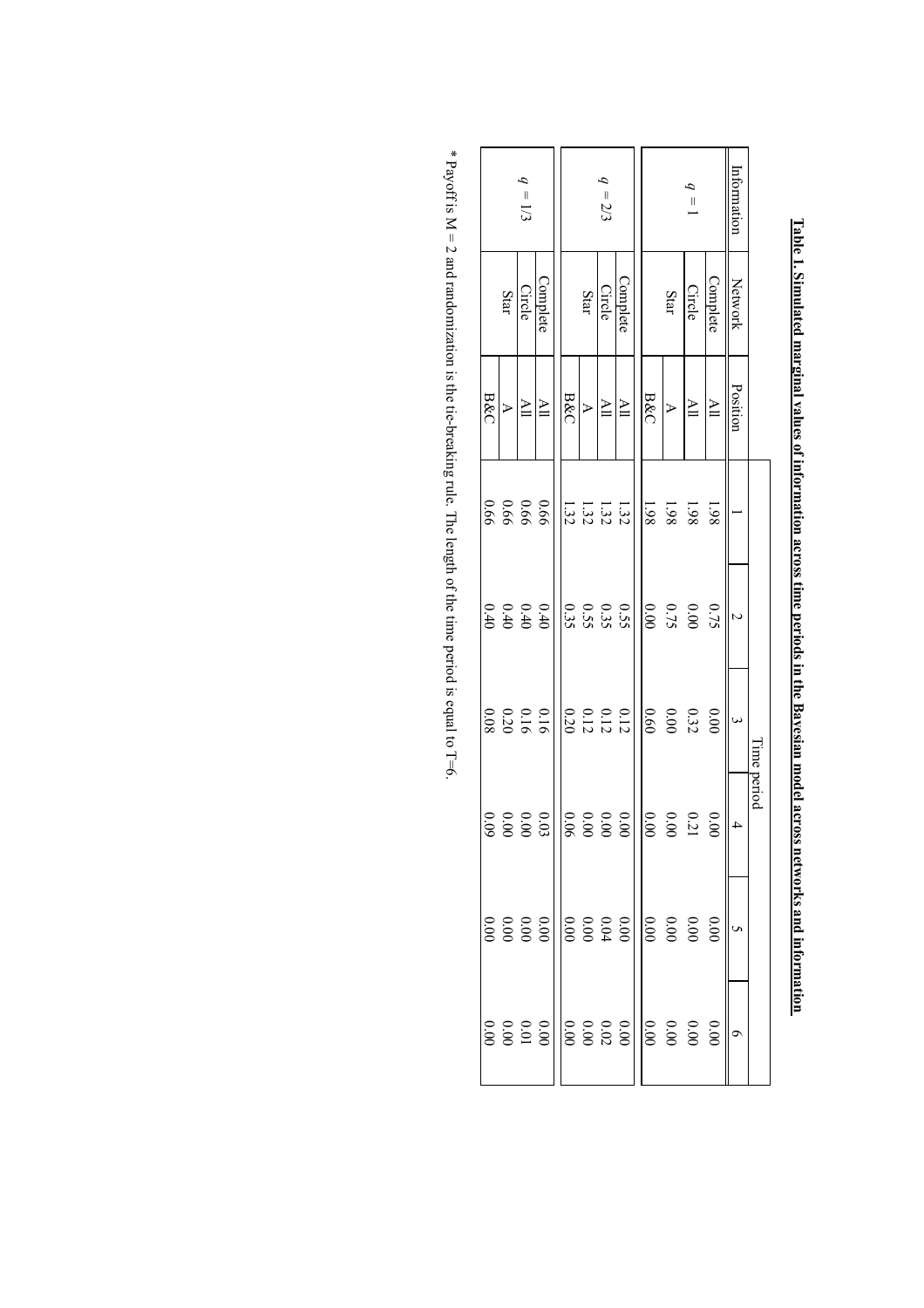| Table 2A        |               |      |      | Herd behavior from the experimental data   |                                                               |                                                      |  |
|-----------------|---------------|------|------|--------------------------------------------|---------------------------------------------------------------|------------------------------------------------------|--|
|                 | Herds         |      |      |                                            |                                                               |                                                      |  |
|                 | Complete      | 33.3 | 58.9 | 64.5                                       | $\frac{\partial \widetilde{\mathbf{g}}}{\partial \mathbf{z}}$ | $\frac{66.7}{100}$                                   |  |
| Ful             | Star          | 28.9 | 40.0 | 60.0                                       |                                                               |                                                      |  |
|                 | Circle        | 20.0 | 31.1 | 35.6                                       |                                                               | $\frac{65.6}{51.1}$                                  |  |
|                 | Complete      | 25.3 | 46.7 | 49.3                                       | $\frac{45.6}{28.7}$<br>$\frac{1}{28.7}$<br>$\frac{3}{24.4}$   |                                                      |  |
| High            | Star          | 12.2 | 24.4 | 32.2                                       |                                                               |                                                      |  |
|                 | Circle        | 13.3 | 21.1 | 27.8                                       |                                                               |                                                      |  |
|                 | Complete      | 7.8  | 14.4 | 20.0                                       |                                                               | $\frac{62.7}{\frac{41.1}{34.4}}$ $\frac{62.7}{31.1}$ |  |
| $_{\text{row}}$ | Star          | 6.7  | 14.4 | 21.1                                       | $\frac{22.2}{33.3}$                                           |                                                      |  |
|                 | <b>Circle</b> | 10.7 | 18.7 | 25.3                                       | 33                                                            | 38.7                                                 |  |
| Table 2B        |               |      |      | Herd behavior simulated under the Bayesian | model                                                         |                                                      |  |

# **Table 2. A comparison of average herd behavior from the data and the Bayesian model**

**Table 2. A comparison of average herd behavior from the data and the Bayesian model**<br>(the percentage of games in which players follow a herd from a given period on from the experimental data (2A) and from the simulation (the percentage of games in which players follow a herd from a given period on from the experimental data (2A) and from the simulation (2B))

| Low                                    |                                                             | High |                                                                                                                                                                                                                                                  |                       | Eull |                                                                                              |       |
|----------------------------------------|-------------------------------------------------------------|------|--------------------------------------------------------------------------------------------------------------------------------------------------------------------------------------------------------------------------------------------------|-----------------------|------|----------------------------------------------------------------------------------------------|-------|
| $\frac{\text{Complete}}{\text{State}}$ |                                                             |      | Complete<br>Star<br>Circle                                                                                                                                                                                                                       | $\frac{Star}{Circle}$ |      | Complete                                                                                     | Herds |
|                                        |                                                             |      | ျှို့ ျှို့ ျှို့ ရွှိရွှိန်း ပြို့ ပြို့<br>ပြို့ပြို့ ပြို့ ရွှိန်း မြို့ ပြို့ပါ                                                                                                                                                              |                       |      |                                                                                              |       |
|                                        |                                                             |      | $\frac{\frac{1000}{22}}{\frac{1000}{200}}\frac{\frac{1}{28}}{\frac{1}{28}}\frac{\frac{1}{24}}{\frac{1}{24}}\frac{\frac{1}{24}}{\frac{1}{24}}\frac{\frac{1}{24}}{\frac{1}{24}}\frac{\frac{1}{24}}{\frac{1}{24}}\frac{\frac{1}{24}}{\frac{1}{24}}$ |                       |      |                                                                                              |       |
|                                        |                                                             |      |                                                                                                                                                                                                                                                  |                       |      |                                                                                              |       |
|                                        | $\frac{88.1}{85.1}$ $\frac{67.9}{74.2}$ $\frac{83.1}{68.9}$ |      |                                                                                                                                                                                                                                                  | $\frac{1000}{1000}$   |      | 1001                                                                                         |       |
|                                        |                                                             |      |                                                                                                                                                                                                                                                  |                       |      | $\frac{\frac{1000}{10000}}{\frac{10000}{88800}}$ $\frac{\frac{1000}{8824}}{\frac{144}{108}}$ |       |
|                                        |                                                             |      |                                                                                                                                                                                                                                                  |                       |      | $\frac{\frac{1000}{10000}}{\frac{10000}{100000}}$                                            |       |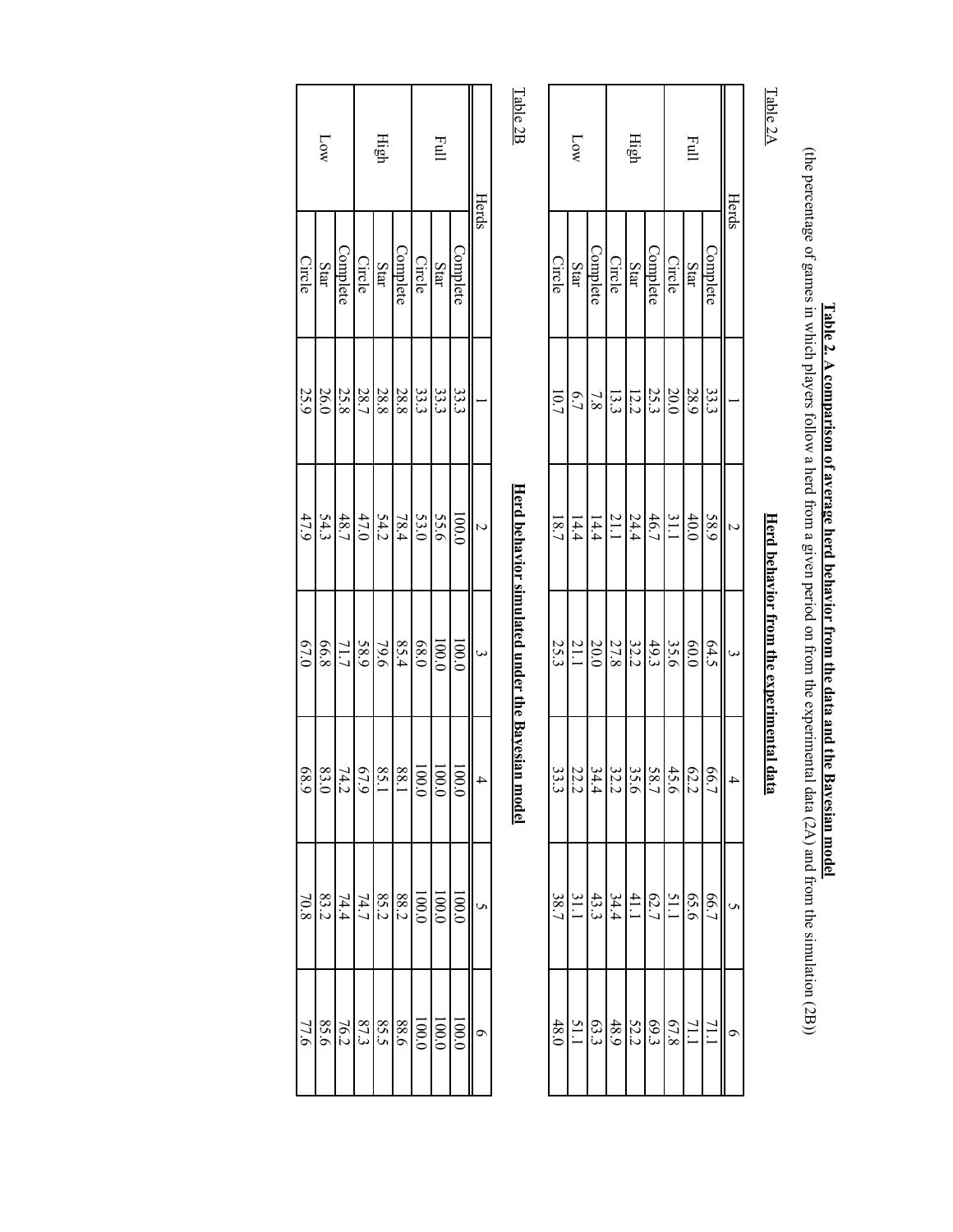| Table 3. Simulated marginal values of information in the CH model with various type distributions |
|---------------------------------------------------------------------------------------------------|
|---------------------------------------------------------------------------------------------------|

|             |             |          |      |      | Time period |      |      |
|-------------|-------------|----------|------|------|-------------|------|------|
| Information | Network     | Position |      |      |             | 4    |      |
|             | Complete    | All      | .98  | 0.45 | 0.00        | 0.03 | 0.00 |
| Full        | Circle      | All      | 1.98 | 0.00 | 0.00        | 0.00 | 0.00 |
| $(q = 1)$   | <b>Star</b> | A        | 1.98 | 0.45 | 0.00        | 0.00 | 0.02 |
|             |             | B&C      | 1.98 | 0.00 | 0.16        | 0.06 | 0.02 |
|             | Complete    | All      | 1.32 | 0.30 | 0.16        | 0.03 | 0.00 |
| High        | Circle      | All      | 1.32 | 0.30 | 0.04        | 0.03 | 0.00 |
| $(q = 2/3)$ | <b>Star</b> | A        | 1.32 | 0.30 | 0.20        | 0.00 | 0.02 |
|             |             | B&C      | 1.32 | 0.30 | 0.04        | 0.06 | 0.02 |
|             | Complete    | All      | 0.66 | 0.30 | 0.16        | 0.00 | 0.00 |
| Low         | Circle      | All      | 0.66 | 0.30 | 0.04        | 0.03 | 0.00 |
| $(q = 1/3)$ | <b>Star</b> | A        | 0.66 | 0.30 | 0.16        | 0.00 | 0.00 |
|             |             | B&C      | 0.66 | 0.30 | 0.04        | 0.06 | 0.00 |

### $(Pr(T0), Pr(T1), Pr(SB)) = (0.2, 0.2, 0.6)$

### **(Pr(T0), Pr(T1),Pr(SB)) = (0.4, 0.0,0.6)**

|             |             |          |      |      | Time period |      |      |
|-------------|-------------|----------|------|------|-------------|------|------|
| Information | Network     | Position |      |      |             | 4    |      |
|             | Complete    | All      | 1.98 | 0.15 | 0.08        | 0.00 | 0.00 |
| Full        | Circle      | All      | 1.98 | 0.00 | 0.00        | 0.00 | 0.00 |
| $(q = 1)$   | <b>Star</b> | A        | 1.98 | 0.10 | 0.04        | 0.03 | 0.00 |
|             |             | B&C      | 1.98 | 0.00 | 0.00        | 0.03 | 0.04 |
|             | Complete    | All      | 1.32 | 0.20 | 0.12        | 0.03 | 0.00 |
| High        | Circle      | All      | 1.32 | 0.25 | 0.00        | 0.00 | 0.02 |
| $(q = 2/3)$ | <b>Star</b> | A        | 1.32 | 0.25 | 0.08        | 0.03 | 0.02 |
|             |             | B&C      | 1.32 | 0.25 | 0.00        | 0.03 | 0.00 |
|             | Complete    | All      | 0.66 | 0.20 | 0.12        | 0.03 | 0.00 |
| Low         | Circle      | All      | 0.66 | 0.20 | 0.08        | 0.00 | 0.00 |
| $(q = 1/3)$ | <b>Star</b> | A        | 0.66 | 0.20 | 0.12        | 0.00 | 0.02 |
|             |             | B&C      | 0.66 | 0.20 | 0.04        | 0.03 | 0.00 |

### **(Pr(T0), Pr(T1),Pr(SB)) = (0.0, 0.4,0.6)**

|             |             |          |      |      | Time period |      |      |
|-------------|-------------|----------|------|------|-------------|------|------|
| Information | Network     | Position |      | ∍    |             | 4    |      |
|             | Complete    | All      | l.98 | 0.75 | 0.00        | 0.00 | 0.00 |
| Full        | Circle      | All      | 1.98 | 0.00 | 0.20        | 0.15 | 0.00 |
| $(q = 1)$   | <b>Star</b> | A        | 1.98 | 0.75 | 0.00        | 0.00 | 0.00 |
|             |             | B&C      | 1.98 | 0.00 | 0.40        | 0.00 | 0.00 |
|             | Complete    | All      | 1.32 | 0.55 | 0.08        | 0.03 | 0.00 |
| High        | Circle      | All      | 1.32 | 0.40 | 0.04        | 0.03 | 0.00 |
| $(q = 2/3)$ | <b>Star</b> | A        | 1.32 | 0.55 | 0.16        | 0.00 | 0.00 |
|             |             | B&C      | 1.32 | 0.40 | 0.08        | 0.09 | 0.00 |
|             | Complete    | All      | 0.66 | 0.35 | 0.20        | 0.03 | 0.00 |
| Low         | Circle      | All      | 0.66 | 0.35 | 0.04        | 0.06 | 0.02 |
| $(q = 1/3)$ | <b>Star</b> | A        | 0.66 | 0.35 | 0.24        | 0.00 | 0.00 |
|             |             | B&C      | 0.66 | 0.35 | 0.12        | 0.03 | 0.04 |

\* Payoff is  $M = 2$  and randomization is the tie-breaking rule.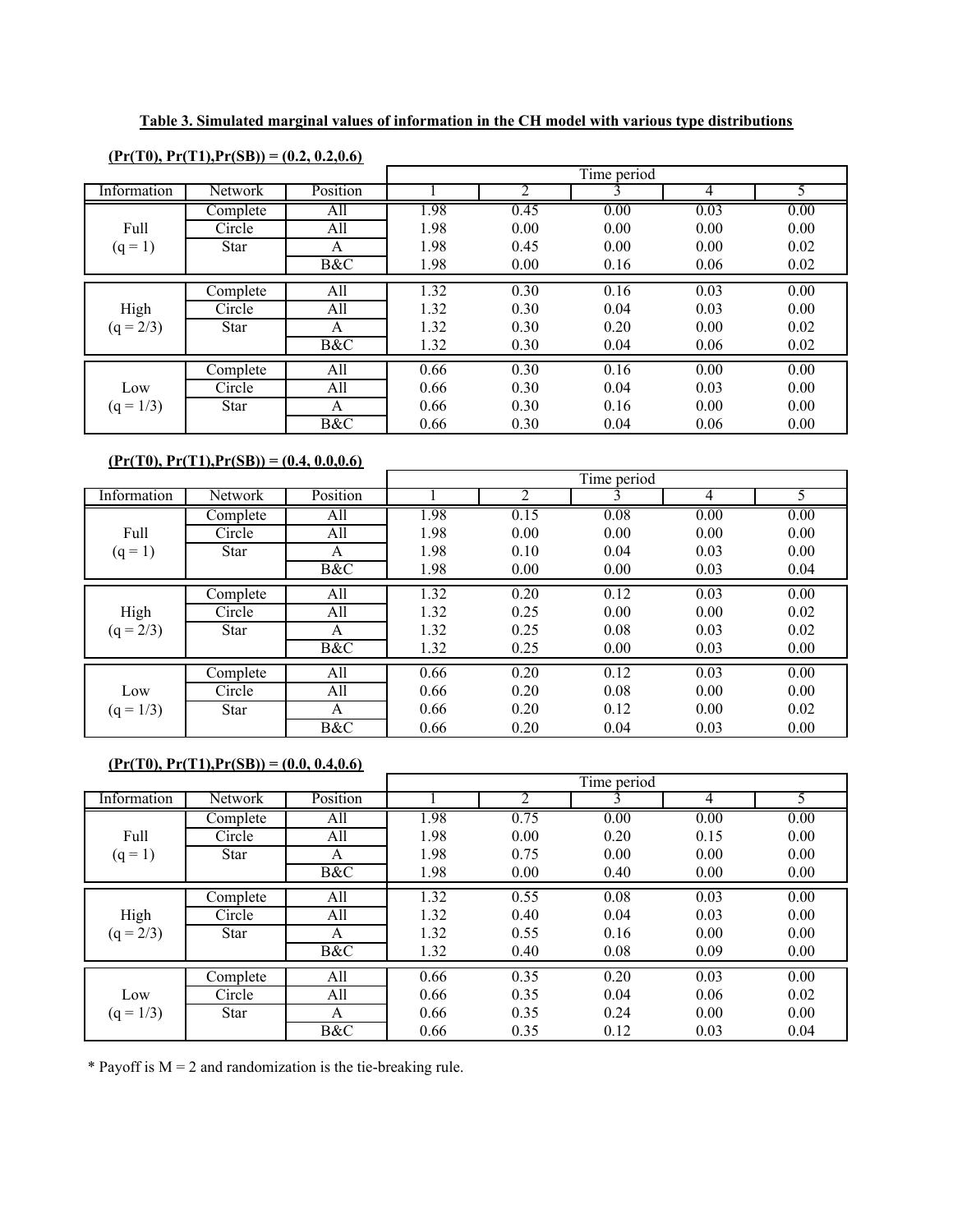| Complete | Turn           | Full          | High       | Low         |
|----------|----------------|---------------|------------|-------------|
|          |                | 8.67(2.45)    | 5.65(0.93) | 5.15(1.00)  |
|          | $\overline{2}$ | 5.54(0.69)    | 6.33(1.07) | 6.74(1.46)  |
|          | 3              | 6.08(0.98)    | 5.73(0.97) | 7.36(1.74)  |
|          | 4              | 16.23(5.58)   | 7.84(2.20) | 5.11(0.73)  |
|          | 5              | 8.51(3.13)    | 6.37(1.30) | 5.49(0.90)  |
|          | 6              | 19.89 (15.98) | 9.94(3.28) | 20.69(9.03) |
|          | Type           |               |            |             |
|          | T <sub>0</sub> | 0.08(0.02)    | 0.14(0.02) | 0.26(0.04)  |
|          | T1             | 0.33          | 0.14       | 0.24        |
|          | SB             | 0.59(0.07)    | 0.72(0.04) | 0.50(0.06)  |
|          | logL           | $-237.64$     | $-450.98$  | $-806.39$   |

| Table 4. Maximum likelihood estimates of the cognitive hierarchy QRE model |  |  |  |  |
|----------------------------------------------------------------------------|--|--|--|--|
|                                                                            |  |  |  |  |

Star

| Turn           |            | Full         |            | High       |            | Low           |
|----------------|------------|--------------|------------|------------|------------|---------------|
|                | 5.82(0.71) |              |            | 5.75(0.98) |            | 5.24(1.10)    |
| $\mathfrak{D}$ | 4.19(0.43) |              |            | 3.19(0.36) | 9.70(1.91) |               |
| 3              | 9.99(3.66) |              |            | 4.11(0.59) |            | 7.49(0.72)    |
| $\overline{4}$ | 6.09(1.51) |              |            | 3.11(0.43) |            | 38.04 (24.14) |
| 5              |            | 12.08 (7.80) |            | 3.77(0.54) |            | 10.50(2.07)   |
| $\mathfrak b$  |            | 5.72(0.69)   |            | 2.52(0.34) |            | 30.48 (24.64) |
| Type           |            | B&C          | A          | B&C        | A          | B&C           |
| T <sub>0</sub> | 0.12(0.02) | 0.03(0.02)   | 0.04(0.03) | 0.08(0.03) | 0.33(0.06) | 0.38(0.04)    |
| T1             | 0.10       | 0.32         | 0.14       | 0.26       | 0.20       | 0.22          |
| <b>SB</b>      | 0.78(0.06) | 0.65(0.07)   | 0.81(0.07) | 0.65(0.06) | 0.47(0.07) | 0.39(0.05)    |
| logL           |            | $-343.10$    |            | $-651.68$  |            | $-838.30$     |

Circle

| Turn           | Full       | High       | Low         |
|----------------|------------|------------|-------------|
|                | 5.72(0.76) | 5.83(0.93) | 10.62(1.43) |
| $\mathcal{L}$  | 4.63(1.70) | 6.87(0.81) | 8.55(1.13)  |
|                | 2.64(0.32) | 6.06(0.77) | 6.67(0.85)  |
|                | 3.11(0.35) | 5.29(0.90) | 6.42(1.19)  |
|                | 3.24(0.53) | 4.60(0.76) | 9.65(2.74)  |
|                | 3.38(0.49) | 5.29(1.20) | 5.64(0.84)  |
| Type           |            |            |             |
| T <sub>0</sub> | 0.08(0.02) | 0.18(0.02) | 0.17(0.02)  |
| <b>SB</b>      | 0.92       | 0.82       | 0.83        |
| logL           | $-599.75$  | $-643.87$  | $-592.03$   |

Standard errors are given in parentheses.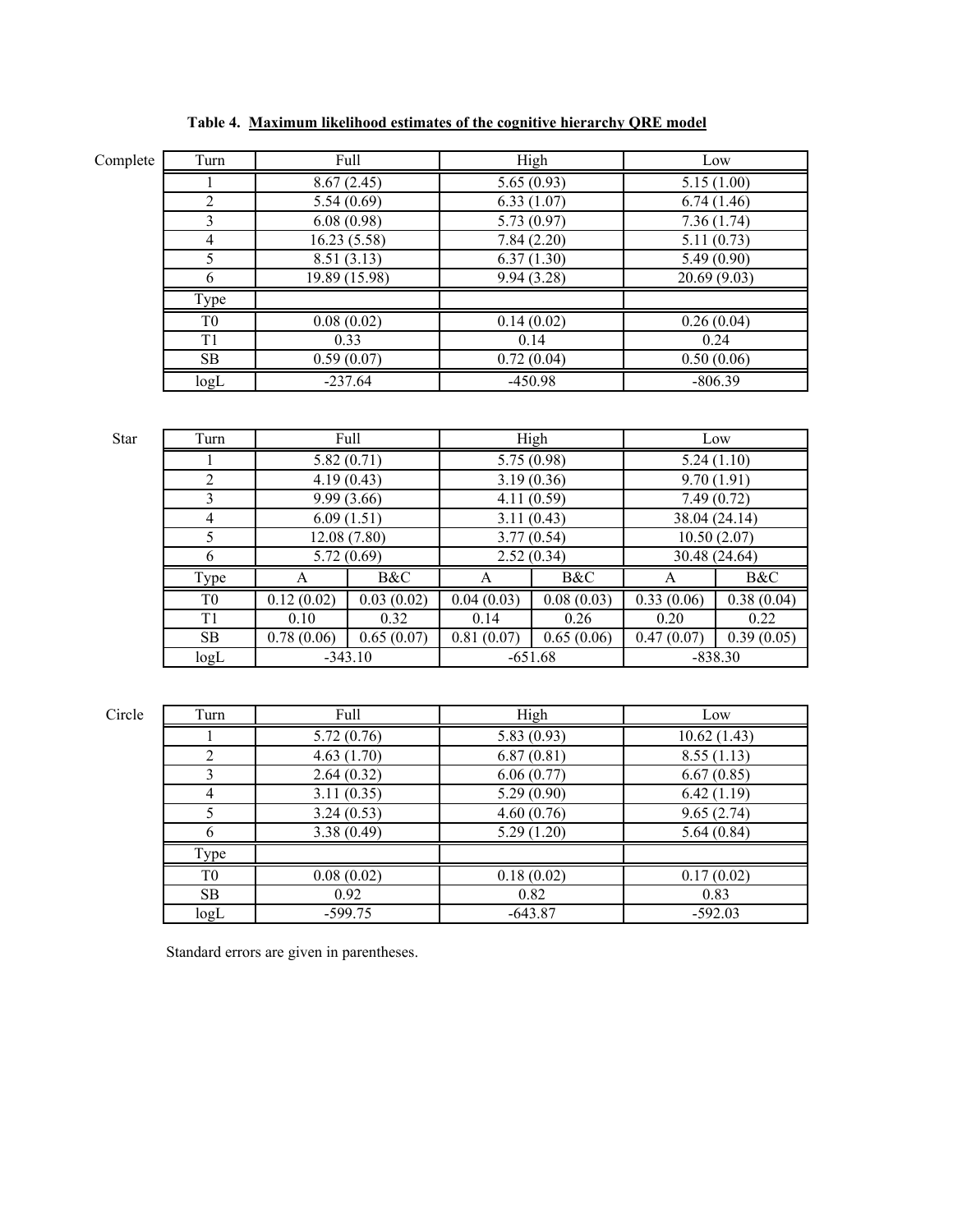| Complete | Turn                    | Full        | High       | Low                        |
|----------|-------------------------|-------------|------------|----------------------------|
|          | 1                       | 3.25(0.31)  | 2.79(0.31) | 2.67(0.42)                 |
|          | $\overline{2}$          | 2.58 (0.33) | 2.46(0.33) | 2.34(0.38)                 |
|          | $\overline{\mathbf{3}}$ | 2.82(0.40)  | 2.59(0.42) | 0.40)<br>2.51 <sub>0</sub> |
|          | $\overline{4}$          | 2.54(0.48)  | 2.52(0.40) | 2.20(0.36)                 |
|          | 5                       | 2.60(0.37)  | 2.66(0.40) | 2.08(0.37)                 |
|          | $\overline{6}$          | 2.69(0.58)  | 2.32(0.35) | 2.85(0.43)                 |
|          | log L                   | $-441.40$   | $-556.18$  | $-891.30$                  |
|          |                         |             |            |                            |
| Star     | Turn                    | Full        | High       | Low                        |
|          | 1                       | 3.38(0.32)  | 4.10(0.41) | 2.60(0.40)                 |
|          | $\overline{2}$          | 2.47(0.32)  | 2.25(0.25) | 2.43(0.36)                 |
|          | $\overline{\mathbf{3}}$ | 2.26(0.47)  | 2.72(0.31) | 2.33(0.47)                 |
|          | $\overline{4}$          | 2.60(0.42)  | 1.99(0.27) | 2.70(0.49)                 |
|          | 5                       | 2.08(0.60)  | 2.44(0.30) | 1.98(0.38)                 |
|          | 6                       | 2.17(0.42)  | 1.60(0.23) | 2.45(0.44)                 |
|          | log L                   | $-552.78$   | $-682.91$  | $-921.96$                  |
|          |                         |             |            |                            |
| Circle   | Turn                    | Full        | High       | Low                        |
|          | 1                       | 4.04(0.41)  | 3.99(0.52) | 6.48(1.53)                 |
|          | $\overline{2}$          | 2.41(0.32)  | 2.83(0.34) | 3.29 <sub>0</sub><br>0.52) |
|          | $\overline{3}$          | 2.11(0.23)  | 2.51(0.34) | 0.58)<br>3.62              |
|          | $\overline{4}$          | 2.05(0.27)  | 2.13(0.36) | 3.09(0.61)                 |
|          | 5                       | 2.20(0.28)  | 2.43(0.33) | 3.02(0.57)                 |
|          | $\overline{6}$          | 2.19(0.32)  | 1.56(0.30) | 2.34(0.39)                 |
|          | log L                   | $-630.27$   | $-719.41$  | $-637.90$                  |

**Table 5. Maximum likelihood estimates of the Bayesian QRE model**

Standard errors are given in parentheses.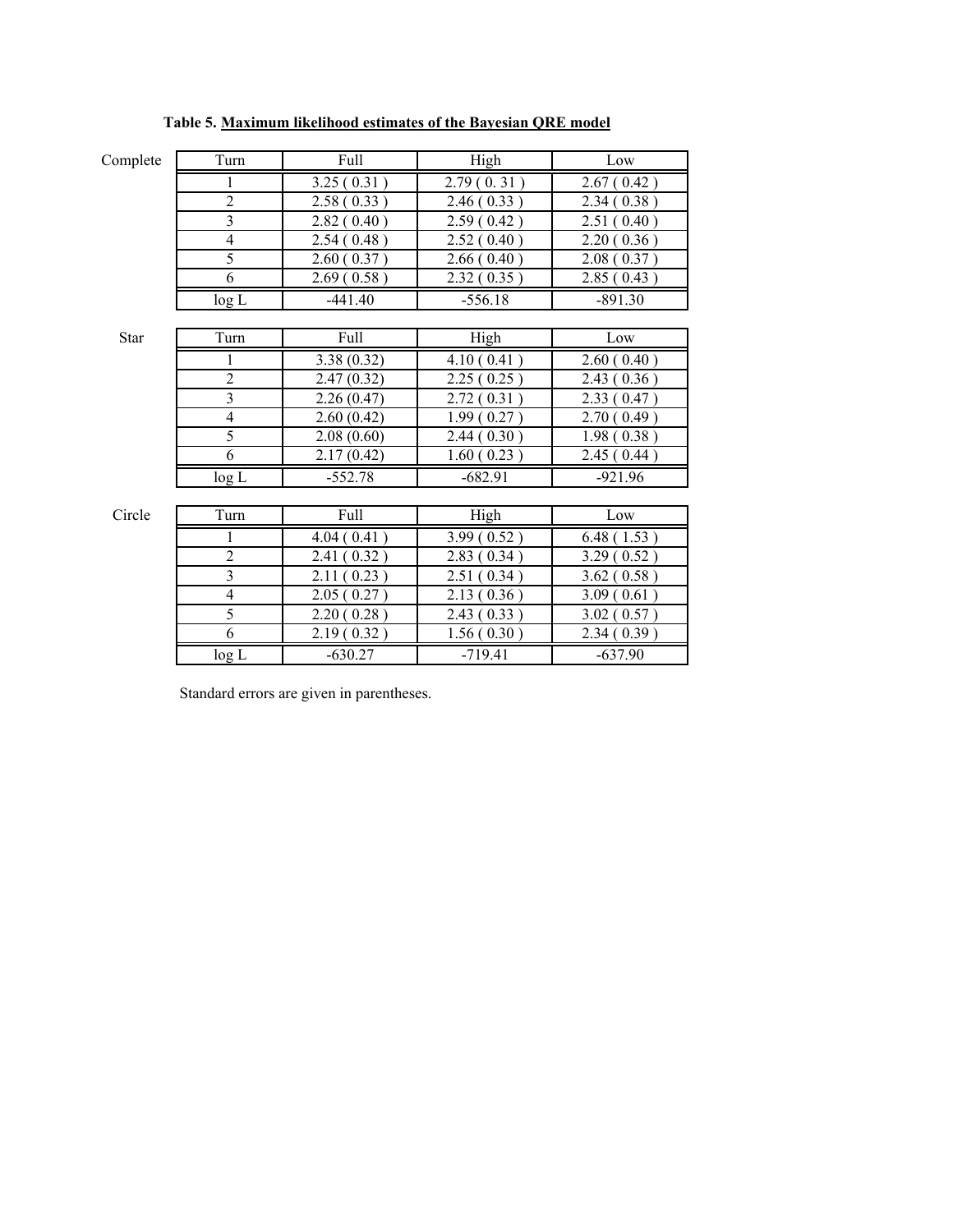| יינדים<br>ercentage of the sixth planks is proper and the sixth point of the simulations of the estimations of the estimate |                                                                                  |
|-----------------------------------------------------------------------------------------------------------------------------|----------------------------------------------------------------------------------|
|                                                                                                                             |                                                                                  |
|                                                                                                                             |                                                                                  |
|                                                                                                                             |                                                                                  |
|                                                                                                                             |                                                                                  |
|                                                                                                                             |                                                                                  |
|                                                                                                                             |                                                                                  |
|                                                                                                                             |                                                                                  |
|                                                                                                                             |                                                                                  |
|                                                                                                                             |                                                                                  |
|                                                                                                                             |                                                                                  |
|                                                                                                                             |                                                                                  |
|                                                                                                                             |                                                                                  |
|                                                                                                                             |                                                                                  |
|                                                                                                                             |                                                                                  |
|                                                                                                                             |                                                                                  |
|                                                                                                                             |                                                                                  |
|                                                                                                                             |                                                                                  |
|                                                                                                                             |                                                                                  |
|                                                                                                                             |                                                                                  |
|                                                                                                                             |                                                                                  |
|                                                                                                                             | Table 6. A comparison of simulated herd behavior between Bayesian QRE and CH QRE |
|                                                                                                                             |                                                                                  |

(the percentage of games in which players follow a herd from a given period on from the simulations of the estimated Bayesian QRE (6A)  $\mathbf{q}$ Ó  $\sim$   $I$ . and the estimated CH QRE (6B)) and the estimated CH QRE (6B)) $\stackrel{\simeq}{=}$ <br>Bayesian QRE (6A)

Table 6A

## Herd behavior simulated under the estimated Bayesian ORE model **Herd behavior simulated under the estimated Bayesian QRE model**

|     | Low |                                                                                                                                                                                                                                                                                                                                                                                                                                                               | High |  | Eull |                                                                                                                                                                                                                                                                                                                                                                                          |       |
|-----|-----|---------------------------------------------------------------------------------------------------------------------------------------------------------------------------------------------------------------------------------------------------------------------------------------------------------------------------------------------------------------------------------------------------------------------------------------------------------------|------|--|------|------------------------------------------------------------------------------------------------------------------------------------------------------------------------------------------------------------------------------------------------------------------------------------------------------------------------------------------------------------------------------------------|-------|
|     |     | $\frac{\text{Complete}}{\text{Complete}}$ $\frac{\text{State}}{\text{Complete}}$ $\frac{\text{State}}{\text{Complete}}$ $\frac{\text{State}}{\text{Circle}}$                                                                                                                                                                                                                                                                                                  |      |  |      |                                                                                                                                                                                                                                                                                                                                                                                          | Herds |
| 2.4 |     | $\begin{array}{l} \frac{\mathbb{S}[2]}{\mathbb{S}[3]} \frac{\mathbb{S}[8]}{\mathbb{S}[3]} \frac{\mathbb{S}[8]}{\mathbb{S}[6]} \frac{\mathbb{S}[1]}{\mathbb{S}[6]} \frac{1}{\mathbb{S}[6]} \end{array}$                                                                                                                                                                                                                                                        |      |  |      |                                                                                                                                                                                                                                                                                                                                                                                          |       |
| 5.2 |     |                                                                                                                                                                                                                                                                                                                                                                                                                                                               |      |  |      | $\frac{\frac{386}{1380}}{\frac{13}{130}}\frac{\frac{126}{136}}{\frac{126}{134}}\frac{\frac{128}{136}}{\frac{128}{13}}\frac{\frac{128}{13}}{\frac{114}{14}}$                                                                                                                                                                                                                              |       |
|     |     | $\frac{\frac{1}{2} \cdot \frac{1}{2} \cdot \frac{1}{2} \cdot \frac{1}{2} \cdot \frac{1}{2} \cdot \frac{1}{2} \cdot \frac{1}{2} \cdot \frac{1}{2} \cdot \frac{1}{2} \cdot \frac{1}{2} \cdot \frac{1}{2} \cdot \frac{1}{2} \cdot \frac{1}{2} \cdot \frac{1}{2} \cdot \frac{1}{2} \cdot \frac{1}{2} \cdot \frac{1}{2} \cdot \frac{1}{2} \cdot \frac{1}{2} \cdot \frac{1}{2} \cdot \frac{1}{2} \cdot \frac{1}{2} \cdot \frac{1}{2} \cdot \frac{1}{2} \cdot \frac$ |      |  |      | $\frac{33.7}{2}$                                                                                                                                                                                                                                                                                                                                                                         |       |
| 12. |     | $\frac{4}{12} \frac{\sum_{i=1}^{n} \left \frac{c_i}{c_i}\right }{\sum_{i=1}^{n} \left \frac{c_i}{c_i}\right } \frac{\sum_{i=1}^{n} \left \frac{c_i}{c_i}\right }{\sum_{i=1}^{n} \left \frac{c_i}{c_i}\right }$                                                                                                                                                                                                                                                |      |  |      |                                                                                                                                                                                                                                                                                                                                                                                          |       |
|     |     |                                                                                                                                                                                                                                                                                                                                                                                                                                                               |      |  |      | $\frac{1}{2} \sum_{i=1}^{3} \frac{1}{2} \frac{1}{2} \frac{1}{2} \frac{1}{2} \frac{1}{2} \frac{1}{2} \frac{1}{2} \frac{1}{2} \frac{1}{2} \frac{1}{2} \frac{1}{2} \frac{1}{2} \frac{1}{2} \frac{1}{2} \frac{1}{2} \frac{1}{2} \frac{1}{2} \frac{1}{2} \frac{1}{2} \frac{1}{2} \frac{1}{2} \frac{1}{2} \frac{1}{2} \frac{1}{2} \frac{1}{2} \frac{1}{2} \frac{1}{2} \frac{1}{2} \frac{1}{2}$ |       |
|     |     |                                                                                                                                                                                                                                                                                                                                                                                                                                                               |      |  |      | $\frac{1}{2}\frac{\sum\limits_{i=1}^{N} \sum\limits_{i=1}^{N} \mathcal{S}(x_i)}{x_i^2 + x_i^2} \approx \frac{1}{2}\frac{1}{2}\frac{1}{2}\frac{1}{2}\frac{1}{2}\frac{1}{2}\frac{1}{2}\frac{1}{2}\frac{1}{2}}{\sum\limits_{i=1}^{N} \mathcal{S}(x_i)}$                                                                                                                                     |       |

Table 6B

### Herd behavior simulated under the estimated CH ORE model **Herd behavior simulated under the estimated CH QRE model**

|      | Herds              |                                  |                                                                               |                                                                   |                 |                                                                                                                                                        |                                                                                                                                                      |
|------|--------------------|----------------------------------|-------------------------------------------------------------------------------|-------------------------------------------------------------------|-----------------|--------------------------------------------------------------------------------------------------------------------------------------------------------|------------------------------------------------------------------------------------------------------------------------------------------------------|
|      | Complete           | 28.2                             | 56.7                                                                          | 60.3                                                              | 64.             |                                                                                                                                                        | 70.5                                                                                                                                                 |
| Full | Star               | 29.3                             | 41.5                                                                          | 58.5                                                              | 61.             |                                                                                                                                                        |                                                                                                                                                      |
|      |                    |                                  |                                                                               |                                                                   |                 |                                                                                                                                                        |                                                                                                                                                      |
|      | Circle<br>Complete |                                  |                                                                               |                                                                   |                 |                                                                                                                                                        |                                                                                                                                                      |
| High | <b>Star</b>        | $\frac{21.0}{\frac{19.6}{12.0}}$ | $\begin{array}{c c}\n 23.7 \\  \hline\n 15.9 \\  \hline\n 20.1\n \end{array}$ | $\frac{27.0}{\frac{41.0}{11.8}}$ $\frac{24.4}{\frac{24.4}{11.8}}$ | $\frac{35}{46}$ | $\frac{65}{21}$ $\frac{65}{4}$ $\frac{1}{21}$ $\frac{1}{21}$ $\frac{1}{21}$ $\frac{1}{21}$ $\frac{1}{21}$ $\frac{1}{21}$ $\frac{1}{21}$ $\frac{1}{21}$ | $\frac{\frac{60!}{6!}}{\frac{6!}{1!}}\frac{\frac{47!}{1!}}{\frac{47!}{1!}}\frac{1}{1!}\frac{1}{1!}\frac{4}{1!}\frac{1}{1!}\frac{4}{1!}\frac{4}{1!}}$ |
|      | Circle<br>Complete | 13.0                             |                                                                               |                                                                   |                 |                                                                                                                                                        |                                                                                                                                                      |
|      |                    | 5.1                              | 8.3                                                                           |                                                                   | $rac{28}{15}$   |                                                                                                                                                        |                                                                                                                                                      |
| Low  | Star               | 3.3                              | 6.4                                                                           | 10.1                                                              | 15              |                                                                                                                                                        |                                                                                                                                                      |
|      | $\rm Circle$ le    | 73                               | 14.7                                                                          | 20.6                                                              | 26.             |                                                                                                                                                        |                                                                                                                                                      |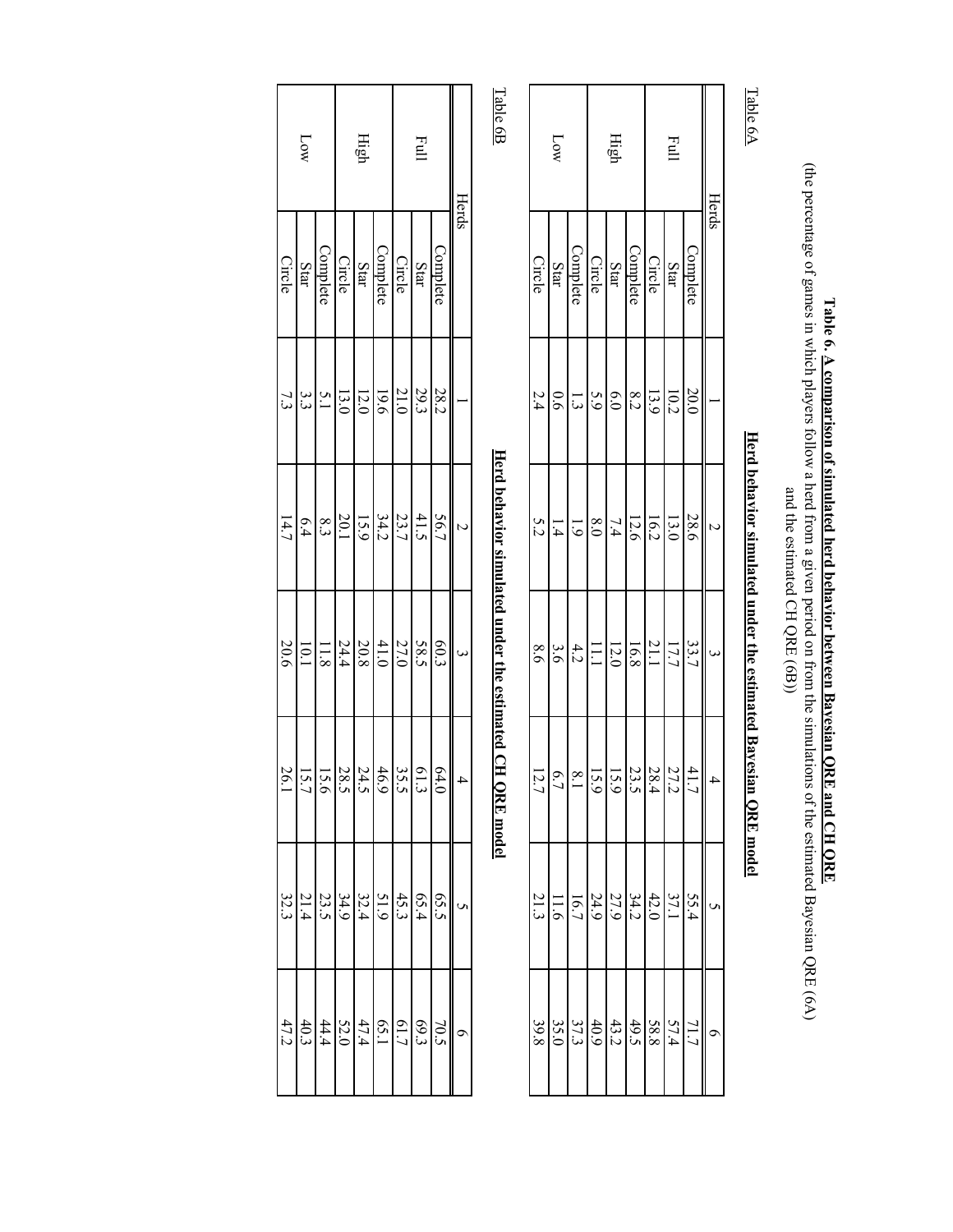



Figure 1. Three-person connected networks **Figure 1. Three-person connected networks**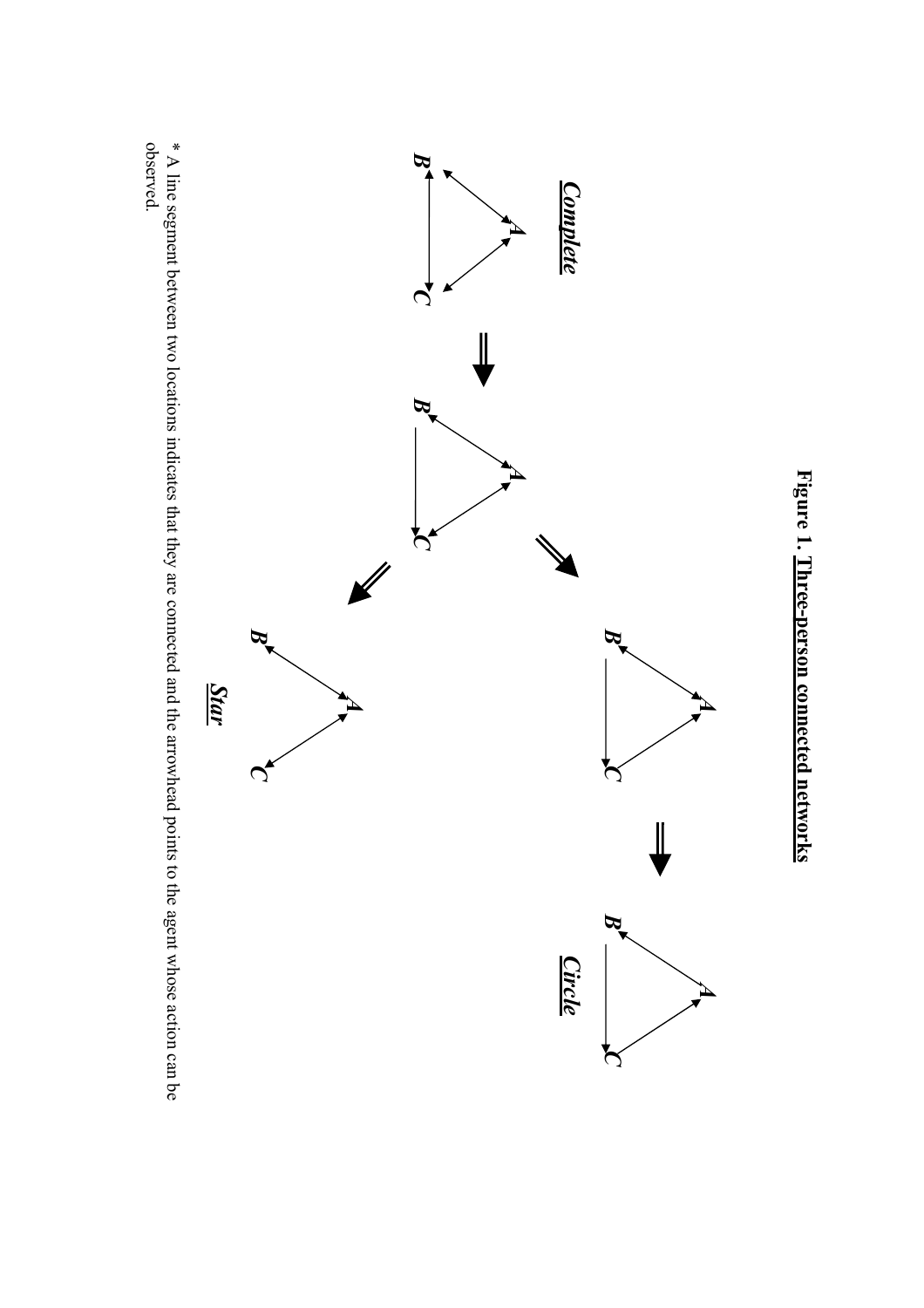

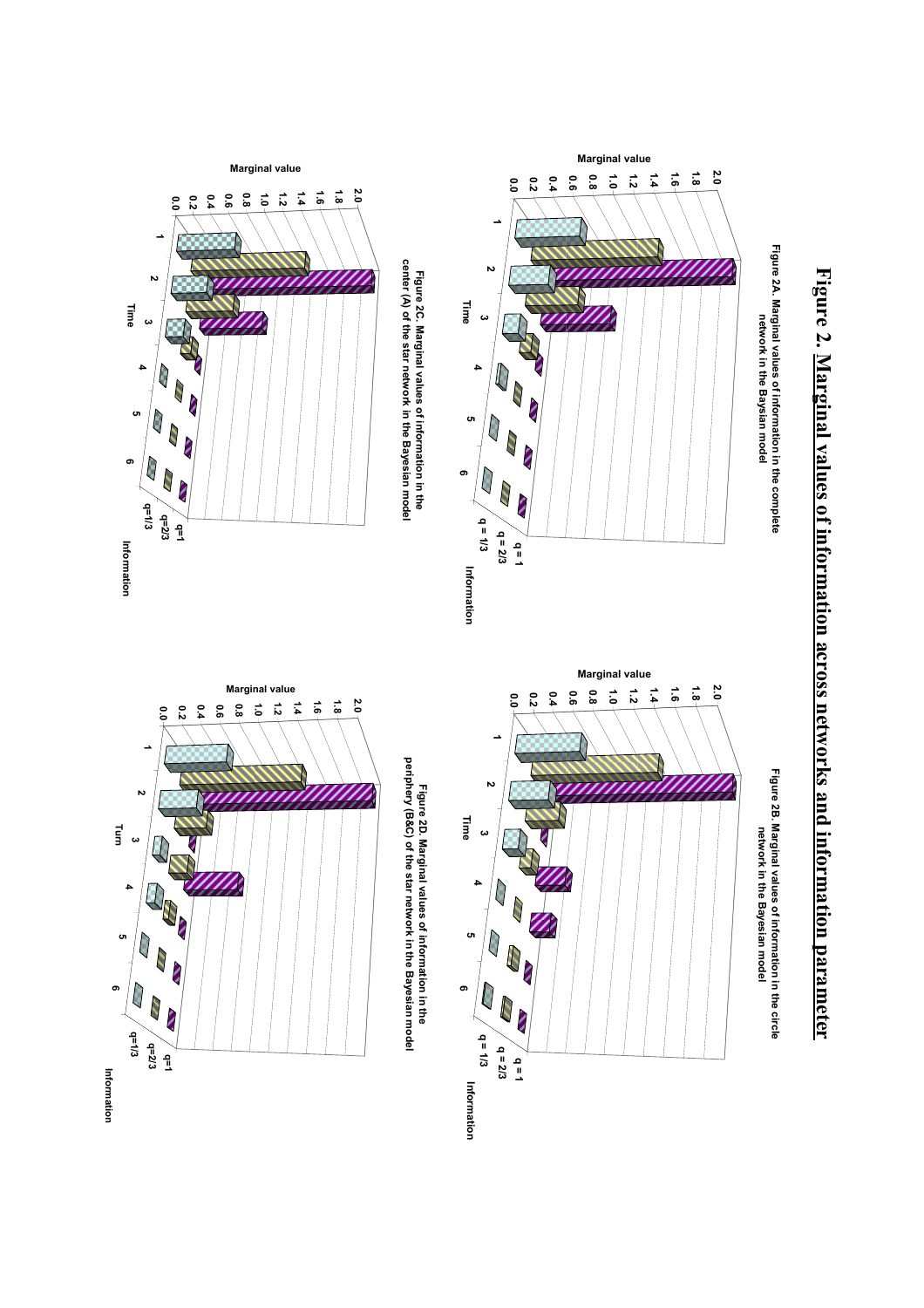**Marginal value**

**1.2 1.4 1.6 1.8 2.0**

mmm

**Figure 2E. Marginal values of information when q = 1 in the Bayesian model**

Figure 2E. Marginal values of information when q = 1<br>Figure 2E. Marginal values of information when q = 1





**Marginal value**



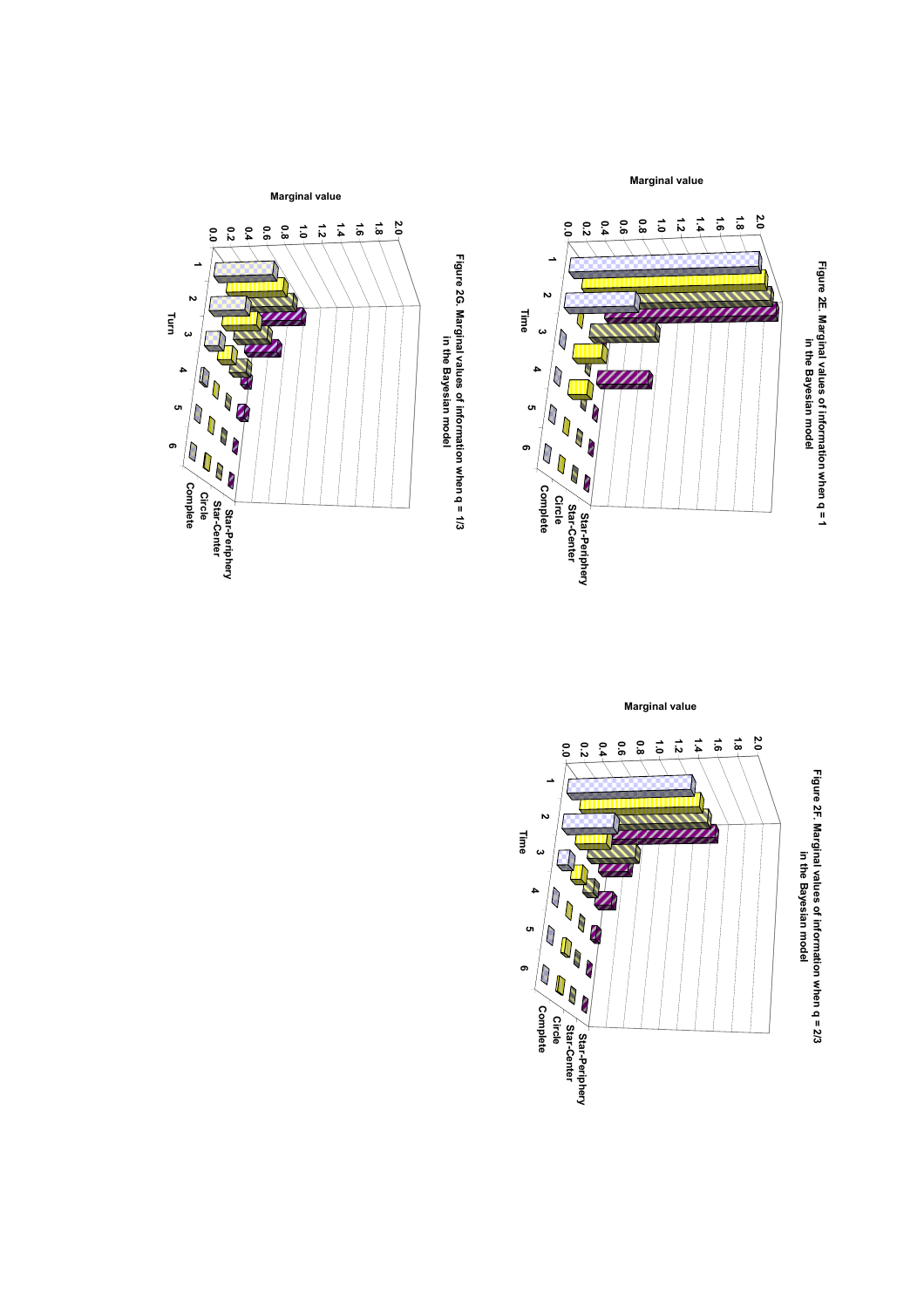### Figure 3. Relative frequencies of decision rules when one's neighbor continues to **choose actions different from one's own signal**

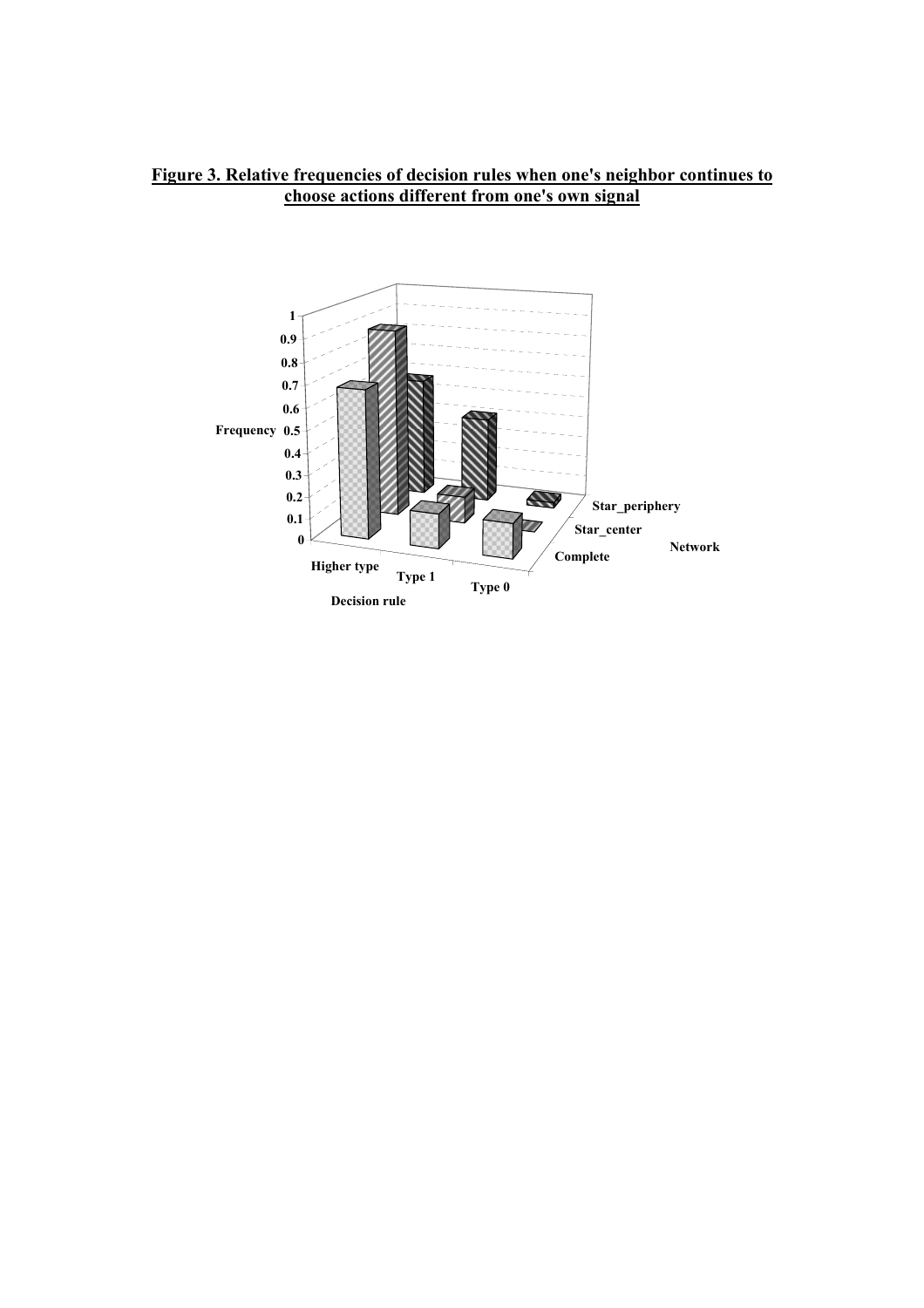





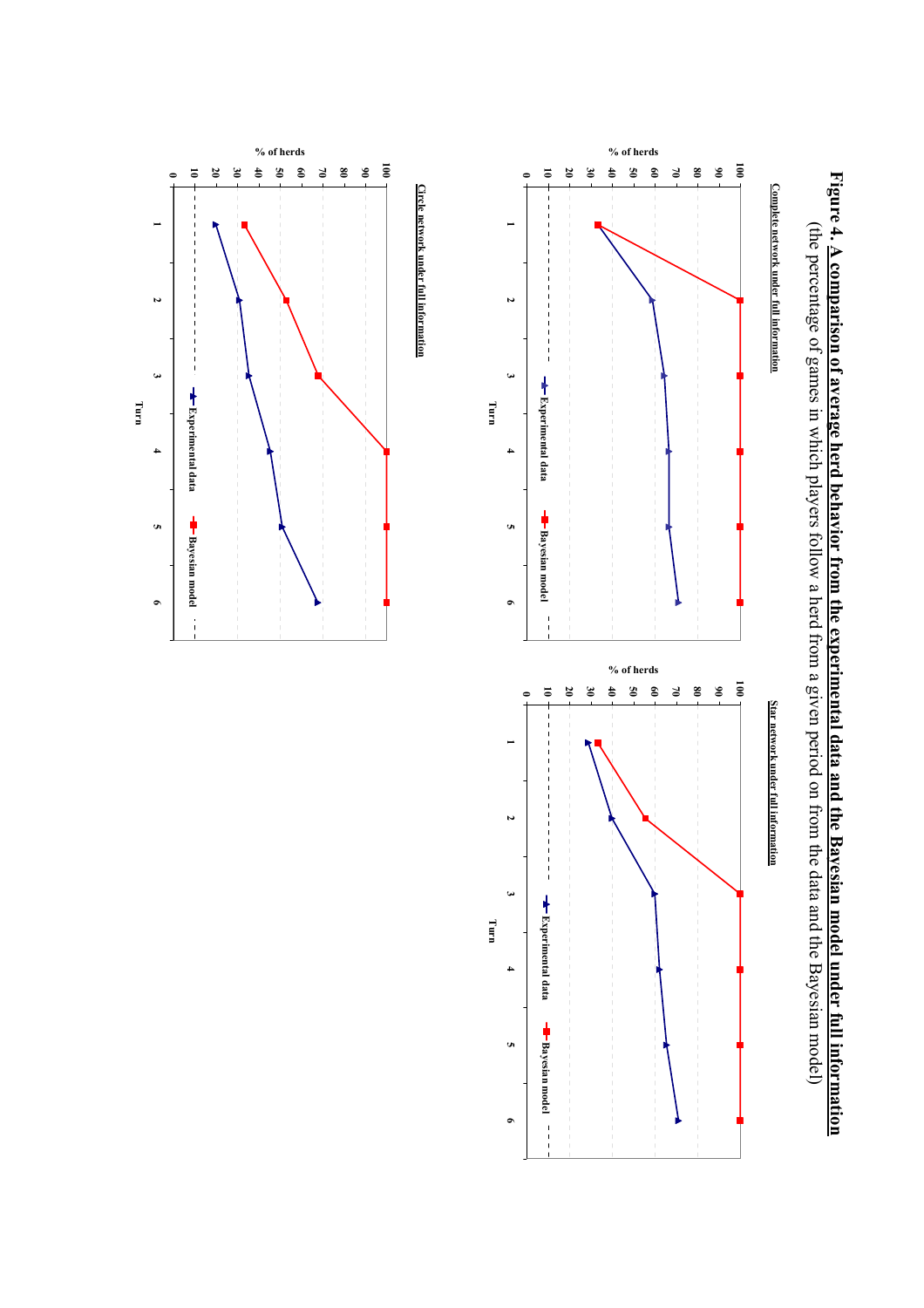### **Figure 5. CH-QRE Estimated probabilties of T0 and SB across networks and information treatments**



**Figure 5A. Estimated Prob(T0)**

**Figure 5B. Estimated prob(SB)**

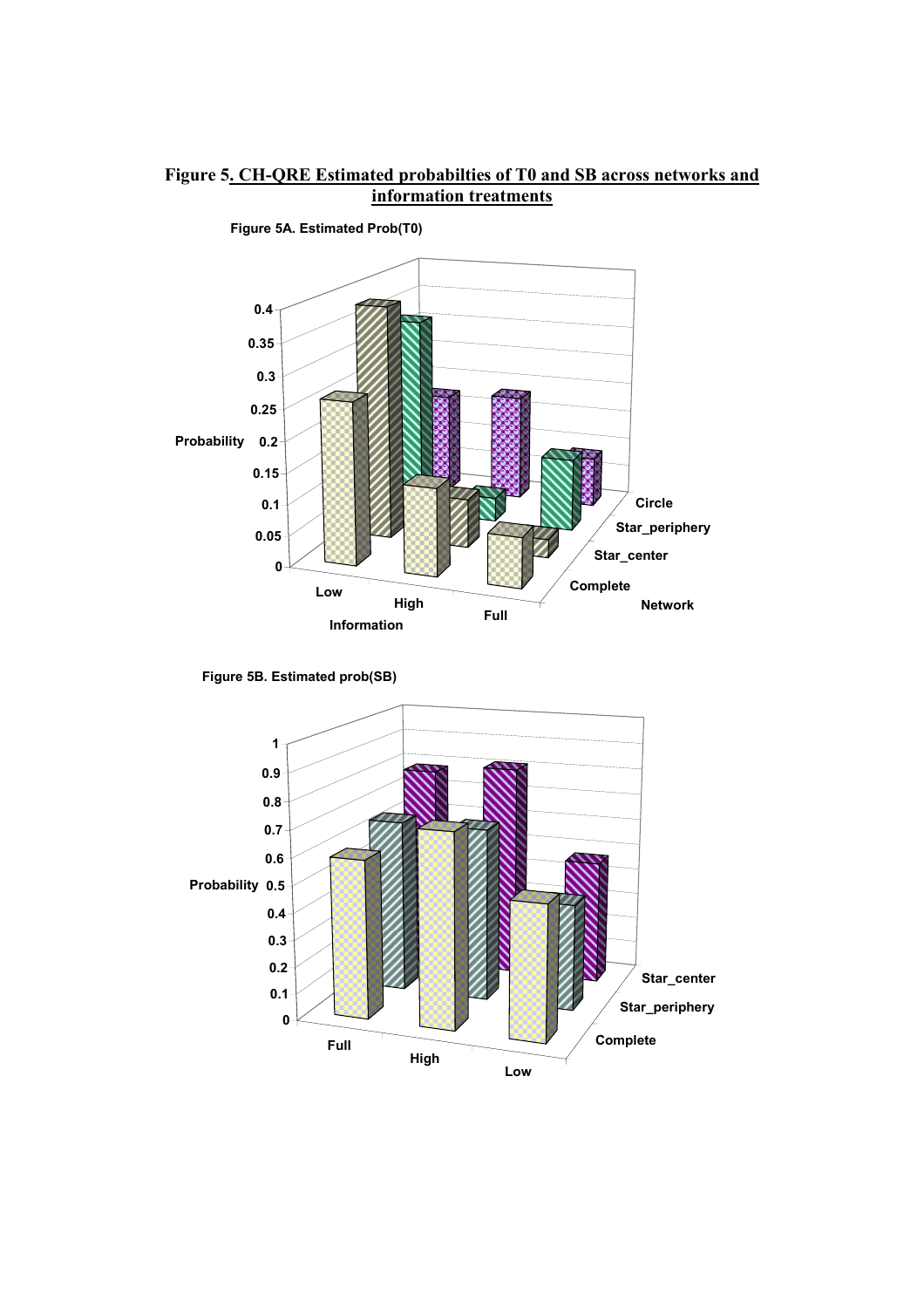

 $0.2$ 

 $0.8$ 

ົ0.6

 $0.4$ 

Prob(T1)

 $\degree$ 0.2

 $0.4$ 

Prob(T0)

 $0.6$ 

 $0.8\,$ 

 $\overline{\phantom{a}}_{0}^{\ast}$ 

 $\mathbf 1$ 

 $0.8$ 

0.6

 $Prob(T1)$ 

 $0.4$ 

 $\epsilon$ <sub>0.2</sub>

 $0.2$ 

 $0.4$ 

 $0.6$ 

 $Prob(T0)$ 

 $0.8$ 

₩  $\overline{1}$ 

**Figure 6. Selected individual-level estimated type distributions across treatments**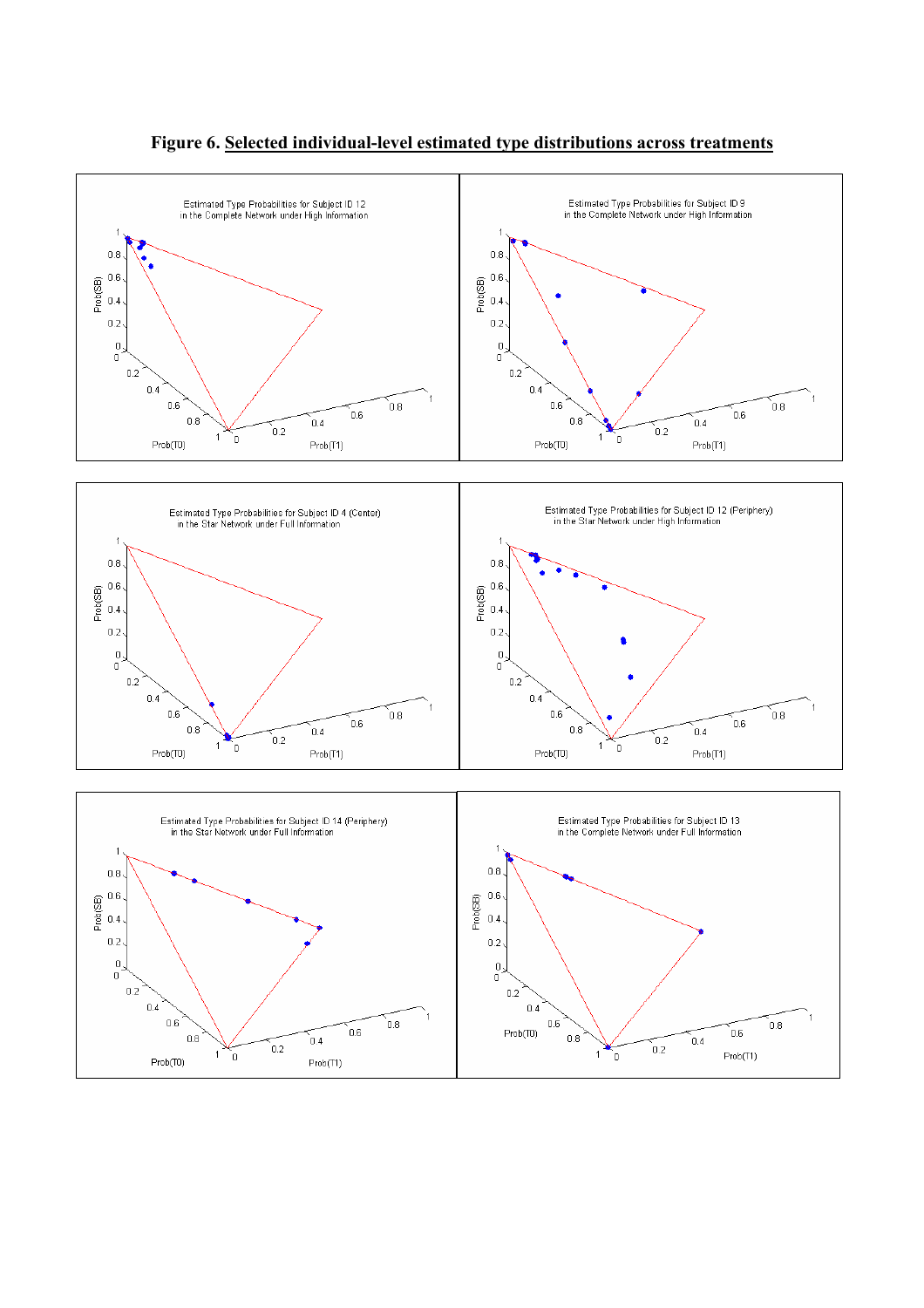

**Figure 7. The scatter diagram between average probabilities of SB and average actual earnings**

\* The Red line is obtained from a simple linear regression of average actual earnings on the probabilities of SB with a constant term.

\* The bottom horizontal line represents average expected actual earnings when randomization is used.

\* The top horizontal line stands for average expected actual earnings for a hypothetical agent who has an access to the complete signal distribution in a network under full information.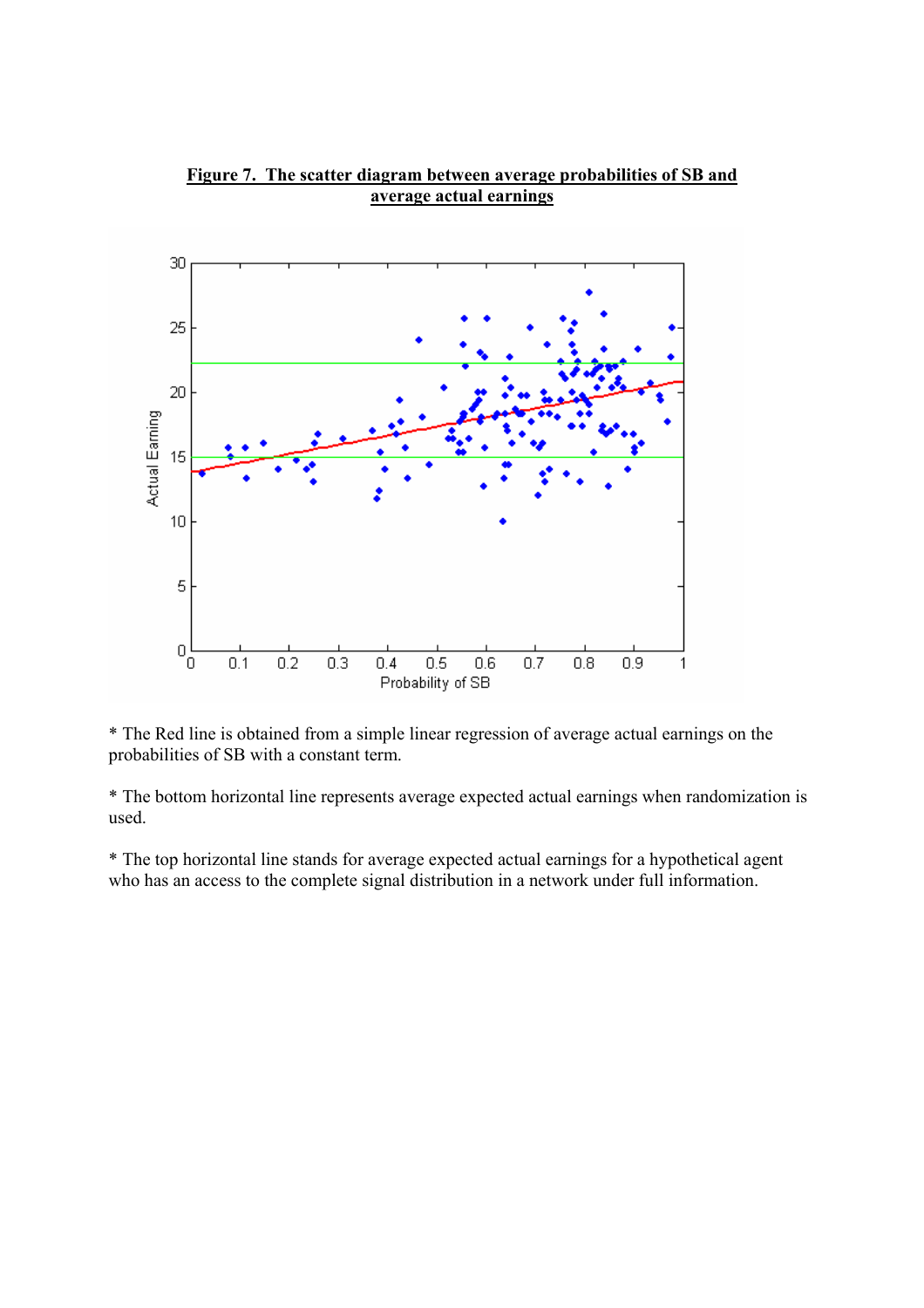## Figure 8. <u>A comparison of average herd behavior from the experimental data and the simulations of the estimated Bayesian QRE and</u> **Figure 8. A comparison of average herd behavior from the experimental data and the simulations of the estimated Bayesian QRE and CH QRE models**

rigure o. <u>A comparison of average neru penavior trom the expertmental data and the simulations of the estimated bayesian OKE and<br>(the percentage of games in which players follow a herd from a given period on from the data</u> **Complete Network** (the percentage of games in which players follow a herd from a given period on from the data and the simulations from each estimated model)





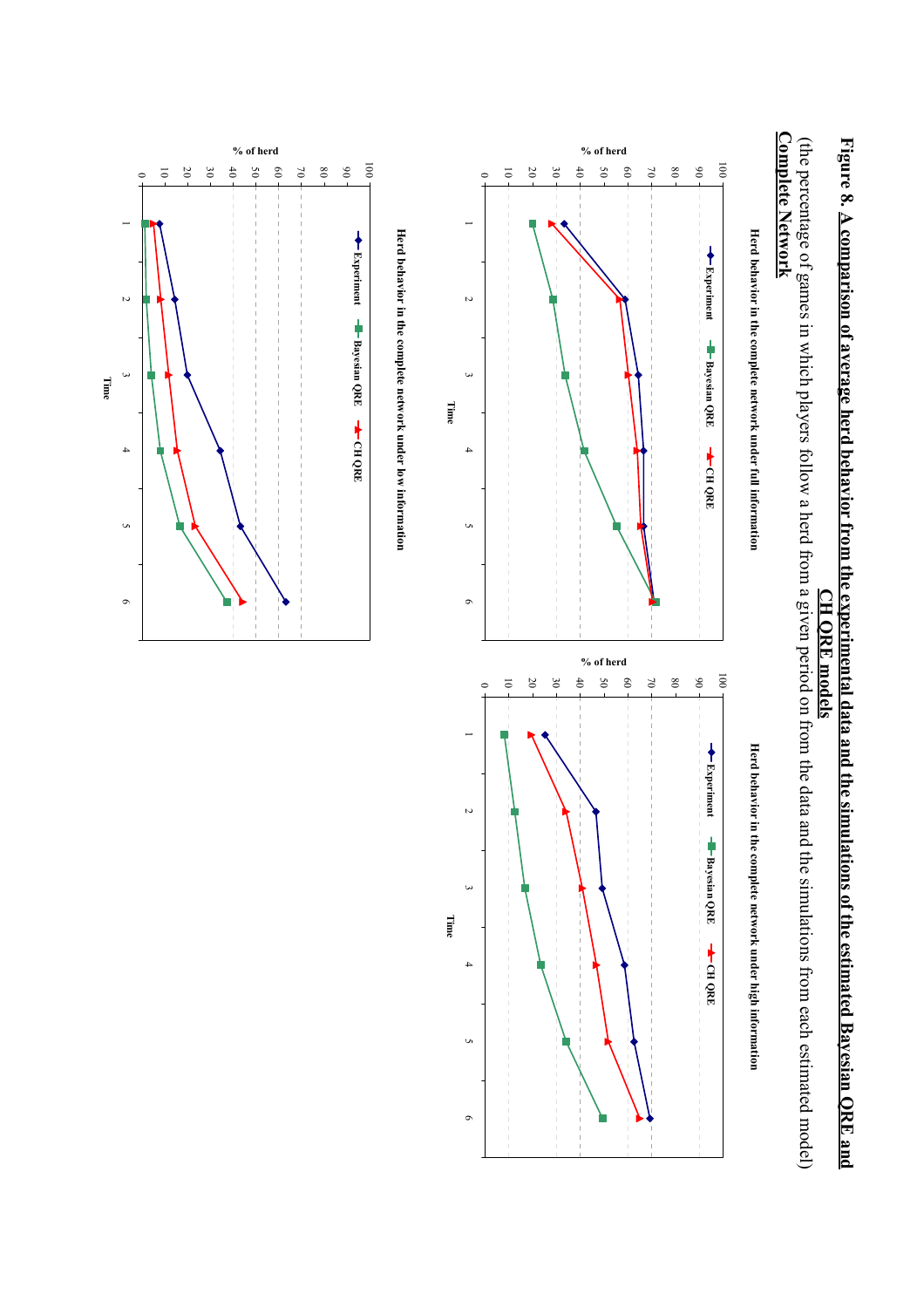**Star network Star network**



Herd behavior in the star network under full information **Herd behavior in the star network under full information**

Herd behavior in the star network under low information **Herd behavior in the star network under low information**

 $\circ$  $\overline{\text{o}}$ 20 30

۴

 $\overline{a}$ 

 $\overline{a}$ 

1<br>2<br>3<br>4<br>4<br>4<br>3 **Time** 

 $\overline{4}$ 

 $\mathcal{L}$ 

 $\circ$ 

 $\omega$ 

 $\circ$ 10 20 30

 $\overline{a}$ 

 $\overline{a}$ 

1<br>2<br>3<br>4<br>4<br>4<br>3 **Time**

 $\overline{4}$ 

 $\circ$ 

 $\circ$ 

 $\overline{\mathbf{c}}$